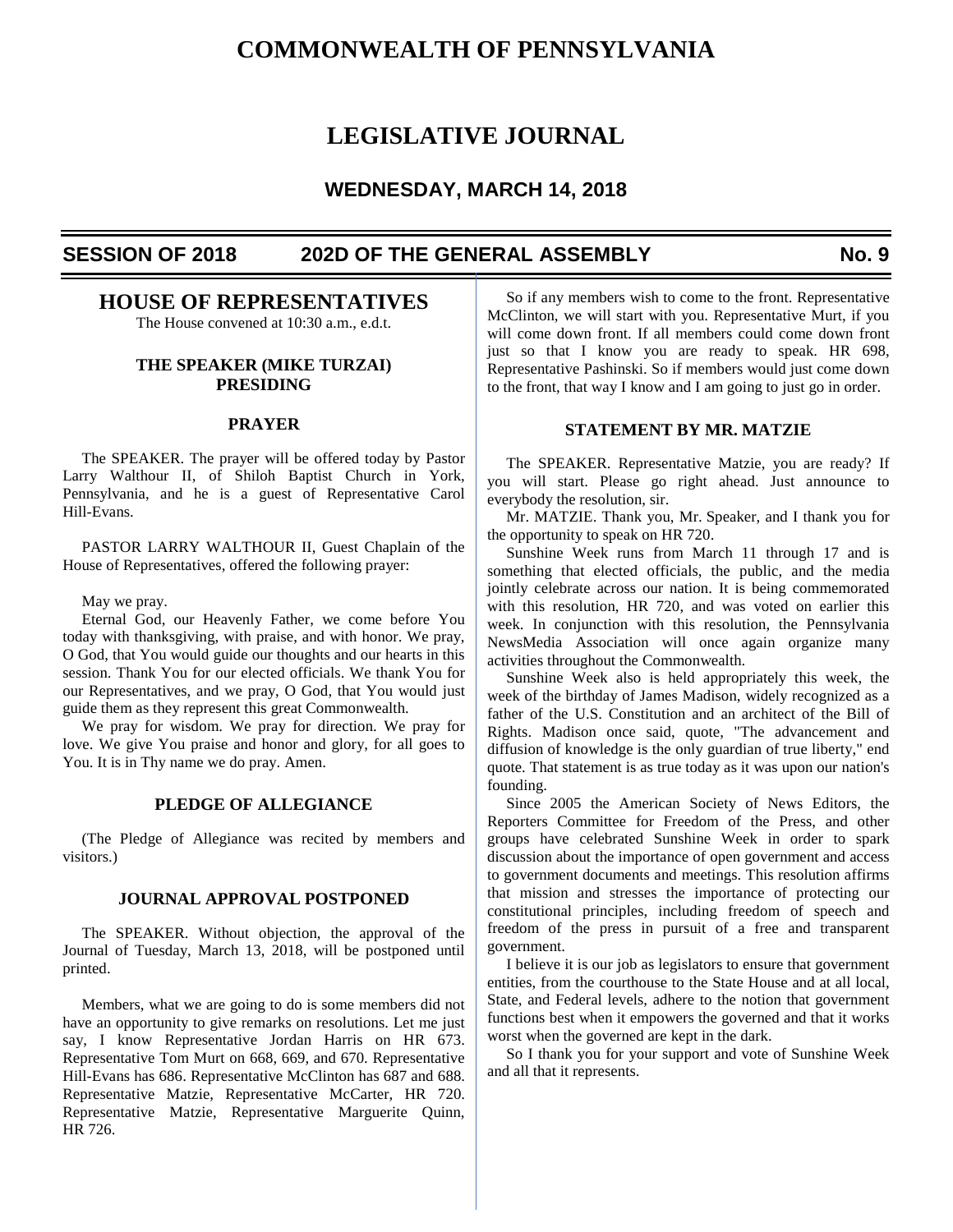# **REMARKS SUBMITTED FOR THE RECORD**

 Mr. MATZIE. Mr. Speaker, I had another resolution to discuss and I will submit most of the remarks relative to MS (multiple sclerosis) Awareness Week, HR 726, which we passed earlier this week. Along with my cochair of the House MS Caucus, State Representative Marguerite Quinn, I have discussed this over many years and believe it is very important for us to discuss what MS is and how it affects most and how it has affected me and my family as my father unfortunately is someone who suffers with MS and I see what that does to him, how it debilitates him over the course of his lifetime since he was diagnosed with that terrible disease.

So I thank the members for their support.

Thank you, Mr. Speaker.

The SPEAKER. Thank you, Representative Matzie.

 Mr. MATZIE submitted the following remarks for the Legislative Journal:

Thank you, Mr. Speaker.

 My fellow cochairman of the House MS Caucus – State Representative Marguerite Quinn of Bucks County – and I thank you for your unanimous adoption of HR 726, which designates March 11 through March 16 as "Multiple Sclerosis Awareness Month."

 As many of you know from previous years when I have introduced similar resolutions, MS is a disease that has personally affected my family and a topic of which I speak from the heart.

 This ruthless, unpredictable, and potentially crippling disease affects nearly 400,000 Americans, with over 24,000 of those living with the disease residing here in the State of Pennsylvania.

 In fact, my father, Andrew, suffered from this horrendous disease and was repeatedly misdiagnosed for decades. Doctors initially thought his vision problems were caused by damage to his optic nerve, which brings me to highlight another unfortunate and usually heartbreaking aspect of multiple sclerosis – its elusiveness to an accurate diagnosis.

 MS is detected in nearly 200 people every week, but accurately diagnosing the disease is troublesome, as early symptoms of MS may be nonspecific or suggestive of several nervous system disorders. And in other instances, the underlying disease goes completely undetected due to early symptoms that come and go, which in the end only does more harm than good to the affected individual.

 For those who are unaware of the effects of MS, it disrupts the flow of information to the brain and body and rears its ugly head in a number of ways, causing fatigue, weakness, paralysis, balance problems, blindness, and depression, and in some instances, death.

 And though multiple sclerosis' severity can differ from patient to patient, about 90 percent of those diagnosed with the disease experience relapse-remitting symptoms, which is when the patient will experience periodic relapses from the disease following a long stretch of remission.

 And while the disease surely does not discriminate on whom it chooses as its host, data suggests that about twice as many women are affected by MS compared to men, with women between the ages of 20 to 40 reflecting a high susceptibility to the disease.

Currently no known cure has been developed for MS.

 That being said, by recognizing the week of March 11 as "Multiple Sclerosis Awareness Week" in the Commonwealth, we are encouraging citizens of the great State of Pennsylvania to learn more about this debilitating disease and how they can improve the lives of those living with it on a daily basis.

 So I urge all Pennsylvanians and everyone here today to raise awareness for MS when you can, because anyone impacted by this disease already knows the importance of doing everything they can to put a stop to something that not only affects the individual living with MS but also those around them.

Thank you, Mr. Speaker.

# **STATEMENT BY MR. MURT**

 The SPEAKER. Representative Tom Murt followed by Representative McClinton.

Mr. MURT. Thank you, Mr. Speaker.

 Mr. Speaker, I would like to speak about HR 670, having to do with human trafficking.

 Mr. Speaker, while many of us are aware that human trafficking is a particularly heinous crime, we believe that it only happens in other countries when, in fact, it is happening right in our own backyards.

 Mr. Speaker, in November two men were charged in what the Attorney General called a horrible case of human trafficking that employed death threats to compel women to work as prostitutes. In this case, women were lured into prostitution with the promise of easy money, but when they attempted to leave, the criminals used violence to keep them working as prostitutes against their will. The men who were charged are accused of forcing six women to work as prostitutes, sex slaves, starting in 2014 throughout York, Lancaster, and Philadelphia.

 Mr. Speaker, this is a crime hidden in the shadows where victims are too frightened to seek help or are trapped within malevolent cultural norms. Mr. Speaker, next to drug dealing, human trafficking is the second largest criminal industry in the entire world. Make no mistake, human trafficking is modern-day slavery. Unfortunately, too few people are aware that Pennsylvania has one of the largest human trafficking problems in our country. And this is why it is so important that we mark today as "National Human Trafficking Day" in Pennsylvania.

 It is imperative that we eliminate human trafficking, including early or forced marriage, commercial sexual exploitation, forced labor, and labor obtained through debt bondage. We in the Commonwealth must be aware of the realities of human trafficking and must dedicate ourselves to stopping this contemporary manifestation of slavery.

 Although we have laws to prosecute perpetrators of human trafficking and aid is available to assist the victims of human trafficking, we must educate those who are most likely to come into contact with these victims. They must be made aware of the techniques that traffickers use to keep their victims enslaved. And this is why this resolution is so important. We must raise awareness because so many lives depend on it.

Thank you, Mr. Speaker.

## **STATEMENTS BY MS. McCLINTON**

 The SPEAKER. Representative Joanna McClinton. Ms. McCLINTON. Thank you, Mr. Speaker.

 And thank you to all of my colleagues for supporting HR 687, which designated February 2018 as "Teen Dating and Violence Awareness and Prevention Month" right here in the Commonwealth of Pennsylvania.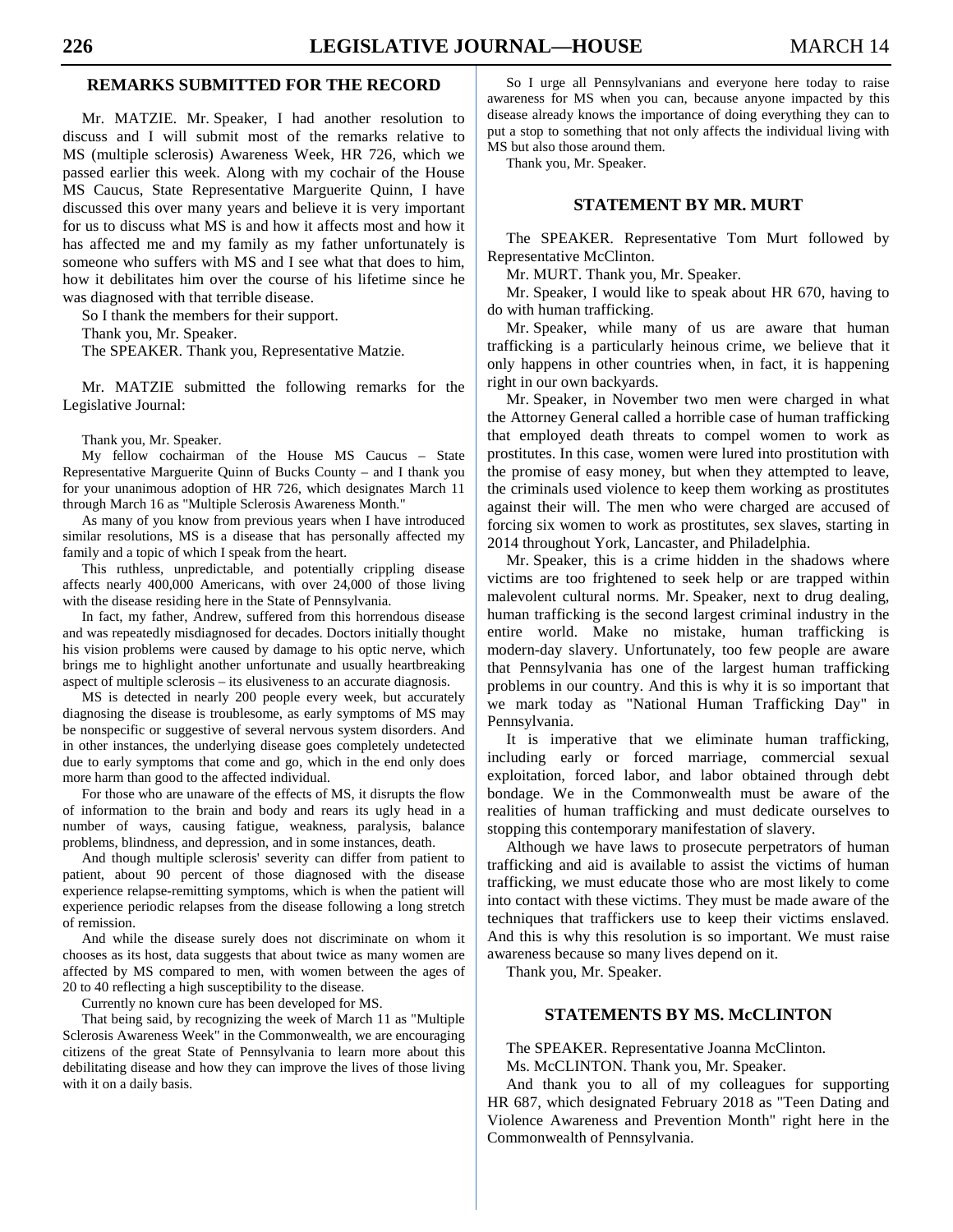Far too many of our young people across this country are victims of teen dating violence. An estimated 1.5 million high school students right here in the United States are forced to endure physical, emotional, and sexual assault and harassment. Children, as young as 12 years old, are belittled, bullied, and humiliated. They are kept from participating in school and extracurricular activities and they are coerced into sexual activities. Research suggests that patterns of abuse that form during childhood and adolescence are more likely to increase in adulthood. This means that if our young people do not get the support they need, they are likely to suffer from drug abuse, from eating disorders, risky sexual behavior, domestic violence, human trafficking, and even suicide.

 No matter whether you are a parent, a teacher, an aunt like me, a friend, or whoever you are, you have an obligation to keep our students safe and free from domestic violence.

 Some of the warning signs of a violent teen relationship for parents, teachers, and friends include: their partner constantly calling them names or putting them down in public or on the World Wide Web, on social media, on Instagram or Twitter, or if they apologize all the time for their partner's behavior and make excuses for it or—

 The SPEAKER. Members, excuse me. Representative Thomas and then Representative Cruz on unanimous consent.

Mr. THOMAS. Thank you, Mr. Speaker.

 I would just like to ask my colleagues, let us give her a little bit more respect. She has some good information. Let us accept that information.

 The SPEAKER. Yes. Representative Thomas, we are doing these early so that we can cover as many members as we possibly can. We did start early. So it is a little bit of a different situation because members are just getting to the floor. But we are appreciative of your comments. I really wanted to let Representative McClinton finish.

Representative Cruz, for what purpose do you rise?

Mr. CRUZ. Personal privilege, Mr. Speaker.

The SPEAKER. Yes, sir.

 Mr. CRUZ. Mr. Speaker, I just want you to— This is a very important topic that the gentlelady from Philadelphia is talking about and we need some silence—

 The SPEAKER. Every topic is important, certainly, and keep in mind, we do have a television audience and that is crucial too. So I do not like to interrupt members in the middle of their remarks. If I can avoid that, I would prefer to do that.

Representative McClinton, please continue.

 Ms. McCLINTON. Thank you, Mr. Speaker. Thank you, Chairman Thomas and Chairman Cruz.

 Some other signs to consider on whether or not a young person you know who is in your household or in your community or in your place of worship is suffering from teen dating violence includes: if they talk to other people and their partner gets jealous, extremely jealous, or if they have injuries that they cannot explain and they give up things that they used to enjoy doing, like spending time with friends and other activities.

 Before I conclude my remarks, I would ask this chamber to take a moment of silence and allow us to honor the victims of domestic violence in Pennsylvania who lost their lives last year.

 The SPEAKER. Okay. We are going to close the doors of the House. All members, please come to the floor. We are going to close the doors of the House. The good gentlelady from Philadelphia County has asked us to do a moment of silence. If everybody would please rise as able. And, Representative McClinton, if you will just repeat that remark.

Ms. McCLINTON. Thank you, Mr. Speaker.

 And thank you to my colleagues and all of our guests. I am just asking that we stand to honor the victims of domestic violence who lost their lives in this Commonwealth.

(Whereupon, a moment of silence was observed.)

 The SPEAKER. Members may be seated. Guests may be seated as needed.

 Ms. McCLINTON. Thank you again, Mr. Speaker, and thank you to all of my colleagues for your continued support on these important issues.

 The SPEAKER. Representative McClinton, you have a second resolution if I am not mistaken?

 Ms. McCLINTON. That is correct. These are from February. The SPEAKER. And you may proceed, please.

Ms. McCLINTON. Bear with me. Thank you, Mr. Speaker.

 And thank you to my colleagues for supporting HR 688, which honors the mother of the civil rights movement, Rosa Parks, by designating February 4, 2018, as "Rosa Parks Remembrance Day" right here in the Commonwealth of Pennsylvania.

 As you all know, Rosa Parks played a significant role during the civil rights movement. She refused to give up her seat to a White passenger on a segregated bus in Montgomery, Alabama. She launched what we know today as the Montgomery Bus Boycott.

 This 381-day bus boycott helped to launch a nationwide movement to end segregation in public facilities, facilities that Black people paid taxes for even though they were prohibited from using them. Rosa Parks was an angelic troublemaker, and just like lifting a fist or taking a knee, this was her form of peaceful protest.

 However, her advocacy and pursuit for racial justice did not begin that day on the bus in December of 1955. It started 12 years earlier when Parks joined the NAACP (National Association for the Advancement of Colored People). During her first years of involvement in the organization, she worked as a criminal justice investigator, protecting men from being falsely accused and lynched.

 She would later take on the lead investigation in the case of a brutal rape of a 24-year-old woman named Recy Taylor. She was on her way home from church on Sunday, September 3, 1943, and approached by several White men, forced into a vehicle, blindfolded, raped, and later threatened that she would be murdered if she ever reported the crime. But she reported the crime and the things that she was forced to endure to the NAACP's best investigator, Rosa Parks.

 After meeting with Mrs. Taylor, she was not deterred. She returned to Montgomery, Alabama, and launched the Committee for Equal Justice for the Rights of Mrs. Recy Taylor. Although those men were never punished for their crimes, Rosa Parks never stopped fighting on behalf of men and women who were victims of racial violence. Her resilience, even in the face of such stern opposition, should be an inspiration to us all. Do not be intimidated, do not be silenced, but stand against evil while you fight for justice for all right here in the Capitol, in the Commonwealth, in the United States and all across this globe.

Thank you, Mr. Speaker.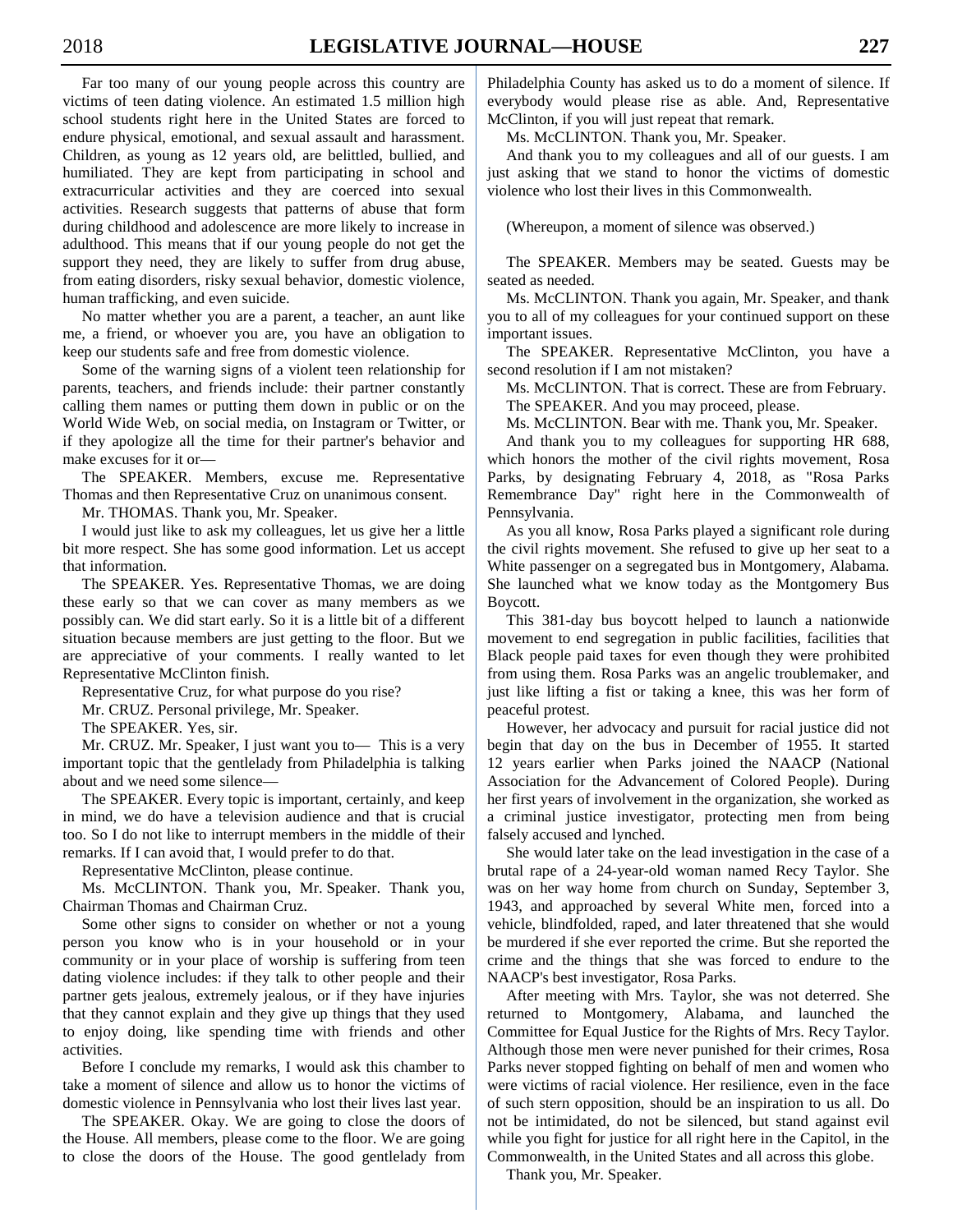The SPEAKER. Thank you, Representative McClinton.

# **STATEMENT BY MR. PASHINSKI**

 The SPEAKER. Representative Eddie Day Pashinski. Sir, just state the resolution that you are speaking on, please. Representative Hill-Evans will follow Representative Eddie Day Pashinski, and I believe Representative Wheatley also will be following Representative Hill-Evans.

Representative Eddie Day Pashinski, sir, you may proceed.

Mr. PASHINSKI. Thank you very much, Mr. Speaker.

 Today I rise to ask my fellow legislators to join me in recognizing this vital importance thing called music, something that we all have in our hearts and in our minds, something that has played a role in all our lives.

 March is Music in our Schools Month for 2018, and I join with all of you in celebrating that. As many of you know, I was a music teacher prior to this and I spent nearly four decades as a choral director and music teacher and I know firsthand the importance of what music can do for our children.

 Many people wrongly believe that learning an instrument or learning to sing is a single-focus item, meaning if you learn to play a percussion instrument or if you play a clarinet, those skills will only help you in your musical career. This is simply not true. The benefits of music education expand far beyond learning to read sheet music or keep a beat. Studies have shown that students who receive the appropriate music education have improved language skills, self-esteem, listening skills, math skills, creativity, and overall tend to have higher academic scores and graduation rates. Those statistics can be found in any kind of study.

 Key fundamentals of music education can be applied to so many other things in our lives. The benefits continue outside of an academic sense and can give our students a feeling of relaxation while teaching discipline and teamwork. That is why it is important for us to make sure that we all strive to make sure music and the arts remain in our public schools.

 In Pennsylvania we have a constitutional obligation to provide for the maintenance and support of a thorough and efficient system of public education to serve the needs of our children. I believe a thorough and efficient system of education must certainly include music education and all the other added benefits that come with it.

 Music is a powerful tool that can transcend so many of the barriers that prevent people from connecting to one another. That is why it is imperative that we continue to support music education in Pennsylvania. It does not matter what ethnic background, what country, race, color, or creed, as soon as a piece of music is being played or performed it inserts and incites a certain emotion in all of us.

 Mr. Speaker, I thank you all for the support of HR 698. I thank my fellow educators throughout Pennsylvania for continuing their work, and I thank my colleagues today for your unanimous consent.

Thank you, Mr. Speaker, very much.

The SPEAKER. Thank you, Representative.

# **STATEMENTS BY MRS. EVANS**

 The SPEAKER. Representative Hill-Evans, and I think she may be speaking on a number of resolutions, on two, and, Representative, just enunciate each one when you get to it. Thank you very much.

Mrs. EVANS. Thank you, Mr. Speaker.

 And thank you to my fellow colleagues for supporting HR 708, designating the month of March 2018 as "National Social Work Month" in Pennsylvania. This recognition will give us an opportunity to properly honor our social workers for their skillful and unselfish work performed each and every day.

 Our nation accounts for more than 650,000 social workers with a passion to serve their communities. Individuals and families encounter a social worker during some of the most challenging periods in one's life. Their efforts help those in need through social problems, life complications, and support a number of the social movements in Pennsylvania, across this country and abroad.

 These dedicated professionals work extensively in our local hospitals, police departments, prisons, child welfare agencies, military facilities, adoption centers, drug and alcohol treatment facilities, and schools. Additionally, social workers are the largest provider of mental health services in Pennsylvania, with over 11,000 licensed social workers operating through our Commonwealth.

 This year's theme to commemorate National Social Work Month is "Social Workers: Leaders. Advocates. Champions." We hope highlighting these trusted public service members will inform the public about the past and present roles of social workers in our society and their impact on the lives of all Americans. Their dedication to this tough profession is just one of the reasons I am proud to offer this resolution. Social workers help to change lives and their work offers an immeasurable value to our State.

 Thank you again for making March "National Social Work Month" in Pennsylvania.

 The SPEAKER. Representative Hill-Evans, you may proceed to the second resolution.

Mrs. EVANS. Thank you, Mr. Speaker.

 Today I rise for HR 709 to designate March 21, 2018, as "Kick Butts Day" here in Pennsylvania. This day will encourage citizens of all ages to pledge to be tobacco-free.

 Some adults struggling to stop smoking began this habit at a young age. It is estimated that the tobacco industry spends \$8.9 billion annually to market their products nationwide, with much of the marketing aimed at children. Studies have shown that children are more likely to be influenced by tobacco advertising than adults, with one-third of underage smoking being attributed to tobacco promotion. The statistics are startling, as it is estimated that each day approximately 3,200 children in the United States try their first cigarette, and an additional 2,100 children become new, regular daily smokers. Our youth have become the new target group for tobacco use.

 For our adults the news is no better. In the United States alone the use of tobacco was the cause of a disease for more than 16 million individuals. Accounting for 480,000 preventable deaths, smoking increases health risks associated with many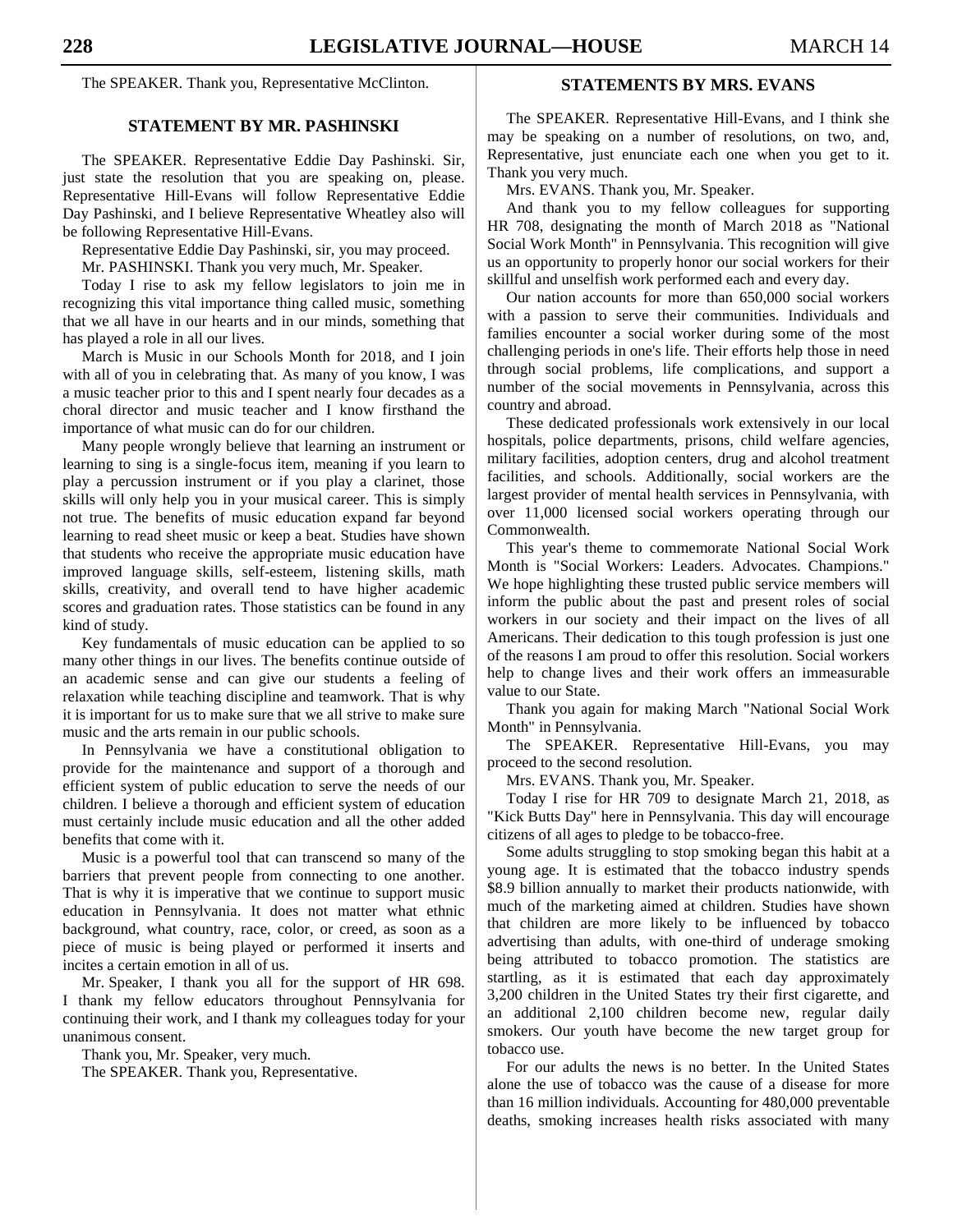illnesses such as cancer, stroke, and heart disease. As a member of Tobacco-Free York County and of Eat Play Breathe York, two organizations created to—

 The SPEAKER. Members, please take your seats. Representative, I apologize for interrupting. Members, please take your seats. Please take your seats. Representative Hill-Evans, please continue. My apologies. Mrs. EVANS. Thank you, Mr. Speaker.

 As a member of Tobacco-Free York County and of Eat Play Breathe York, two organizations created to encourage tobacco-free living and promote healthy lifestyle choices, I invite my fellow House members to join this initiative and spread the word to increase awareness.

 Significant progress has been made through tobacco education and cessation programs across the Commonwealth but we must do more. Smoking among our youth remains a prevalent issue, and the consequences are far too great as they get older. We must improve the health and well-being of all Pennsylvanians. Let us spread the word and better inform our communities regarding the dangers caused by tobacco use with HR 709.

Thank you to each of you, and thank you, Mr. Speaker.

The SPEAKER. Thank you.

 Members, we did get a number of the uncontested resolution remarks completed. I do have more. We will be doing those later in today's session. I do need to move on to some introductions of guests that are with us, including some resolutions with guests. We are going to do the master roll at this time. We are going to do leaves of absence.

# **LEAVES OF ABSENCE**

 The SPEAKER. The majority whip has indicated that Representative STEPHENS of Montgomery County has requested leave for the day, Representative MAHER of Allegheny County for the day, Representative ORTITAY of Allegheny County for the day, Representative MARSICO of Dauphin County for the day, Representative REED of Indiana County for the day, and Representative CHRISTIANA of Beaver County for the day. Without objection, those will be granted.

 The minority whip has requested leaves for the following: Representative FABRIZIO of Erie County for the day, Representative VITALI of Delaware County for the day, and Representative SOLOMON of Philadelphia County for the day. Without objection, those will be granted.

# **MASTER ROLL CALL**

 The SPEAKER. Members, please proceed to vote on the master roll.

The following roll call was recorded:

## PRESENT–188

| Barbin          | Dush       | Klunk    | Rader      |
|-----------------|------------|----------|------------|
| Barrar          | Ellis      | Knowles  | Rapp       |
| Benninghoff     | Emrick     | Kortz    | Ravenstahl |
| Bernstine       | English    | Krueger  | Readshaw   |
| <b>Bizzarro</b> | Evankovich | Kulik    | Reese      |
| <b>Bloom</b>    | Evans      | Lawrence | Roae       |
| <b>Boback</b>   | Everett    | Lewis    | Roe        |

| Boyle           | Farry          | Longietti  | Roebuck       |
|-----------------|----------------|------------|---------------|
| <b>Bradford</b> | Fee            | Mackenzie  | Rothman       |
| <b>Briggs</b>   | Fitzgerald     | Madden     | Rozzi         |
| Brown, R.       | Flynn          | Mako       | Ryan          |
| Brown, V.       | Frankel        | Maloney    | Sainato       |
| Bullock         | Freeman        | Markosek   | Samuelson     |
| Burns           | Fritz          | Marshall   | Sankey        |
| Caltagirone     | Gainey         | Masser     | Santora       |
| Carroll         | Galloway       | Matzie     | Saylor        |
| Causer          | Gillen         | McCarter   | Schemel       |
| Cephas          | Gillespie      | McClinton  | Schlossberg   |
| Charlton        | Godshall       | McGinnis   | Schweyer      |
| Comitta         | Goodman        | McNeill    | Simmons       |
| Conklin         | Greiner        | Mehaffie   | Sims          |
| Cook            | Grove          | Mentzer    | Snyder        |
| Corbin          | Haggerty       | Metcalfe   | Sonney        |
| Corr            | Hahn           | Metzgar    | <b>Staats</b> |
| Costa, D.       | Hanna          | Millard    | Sturla        |
| Costa, P.       | <b>Harkins</b> | Miller. B. | Tallman       |
| Cox             | Harper         | Miller, D. | Taylor        |
| Cruz            | Harris, A.     | Milne      | Thomas        |
| Culver          | Harris. J.     | Moul       | Tobash        |
| Cutler          | Heffley        | Mullery    | Toepel        |
| Daley           | Helm           | Murt       | Toohil        |
| Davidson        | Hennessey      | Mustio     | Topper        |
| Davis, A.       | Hickernell     | Neilson    | Vazquez       |
| Davis, T.       | Hill           | Nelson     | Walsh         |
| Dawkins         | Irvin          | Nesbit     | Ward          |
| Day             | James          | O'Brien    | Warner        |
| Dean            | Jozwiak        | O'Neill    | Warren        |
| Deasy           | Kampf          | Oberlander | Watson        |
| DeLissio        | Kaufer         | Pashinski  | Wentling      |
| Delozier        | Kauffman       | Peifer     | Wheatley      |
| DeLuca          | Kavulich       | Petrarca   | Wheeland      |
| Dermody         | Keefer         | Pickett    | White         |
| Diamond         | Keller, F.     | Pyle       | Youngblood    |
| DiGirolamo      | Keller, M.K.   | Quigley    | Zimmerman     |
| Donatucci       | Keller, W.     | Quinn, C.  |               |
| Dowling         | Kim            | Quinn, M.  | Turzai.       |
| Driscoll        | Kinsey         | Rabb       | Speaker       |
| Dunbar          | Kirkland       |            |               |

## ADDITIONS–0

## NOT VOTING–0

### EXCUSED–12

Christiana Maher Ortitay Solomon Fabrizio Marsico Reed Stephens Gabler Miccarelli Saccone Vitali

LEAVES ADDED–1

Bernstine

## LEAVES CANCELED–1

Christiana

 The SPEAKER. One hundred and eighty-eight members having been present on the floor, a quorum is established.

## **FILMING PERMISSION**

 The SPEAKER. These individuals will be permitted onto the House floor at this time: Ross Lippman of WHTM, videotaping with audio, for Saquon Barkley Day; Dan Maddox of WGAL-TV, videotaping about Saquon Barkley Day; and Joe Hermitt, from PennLive, still photos for Saquon Barkley Day. All those media individuals will be permitted on the House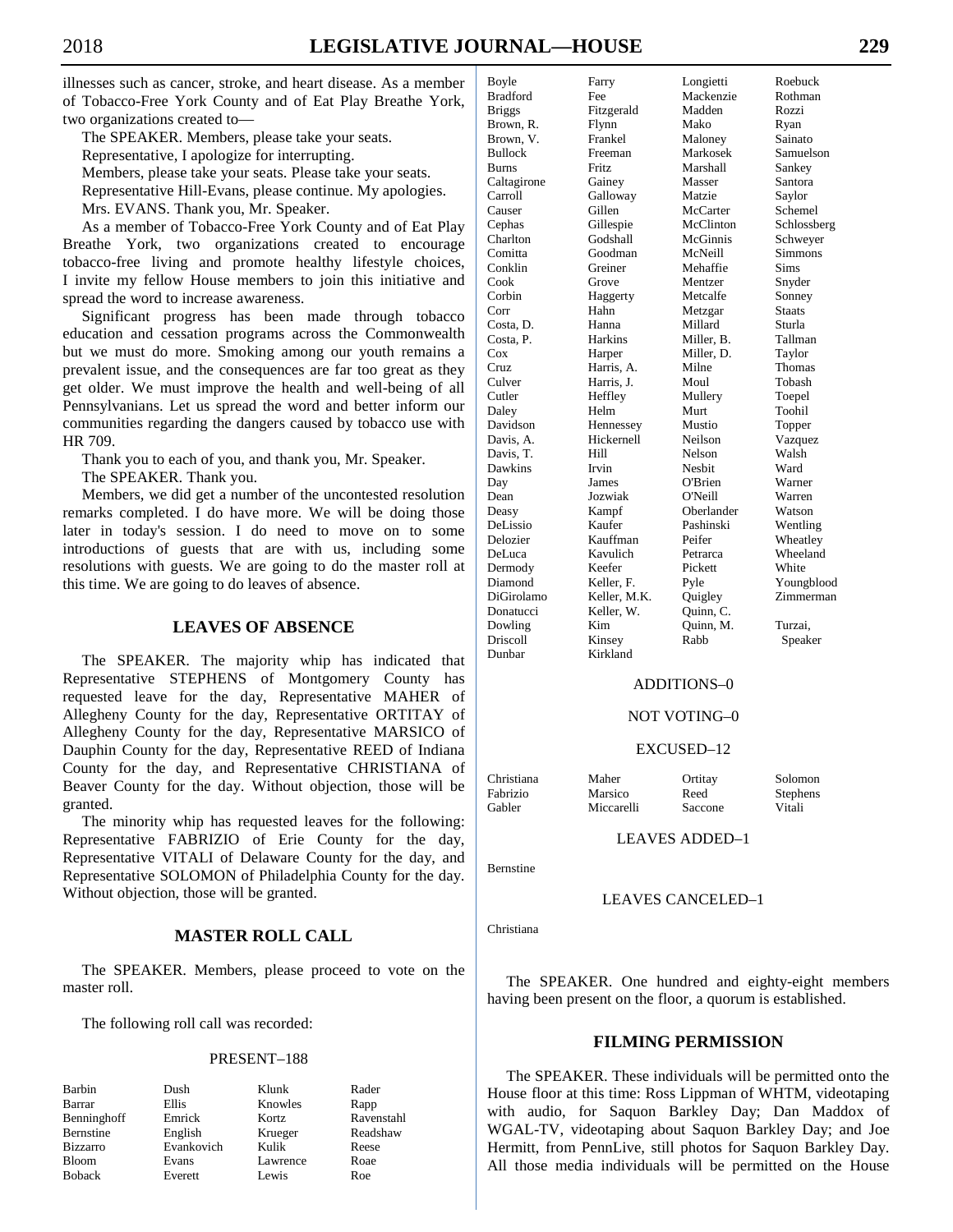floor. Oh, I have one other; I apologize. TinaMarie Martin of the Lehigh Valley Press, still photos, and will be here for Saquon Barkley Day.

# **UNCONTESTED CALENDAR**

## **RESOLUTIONS PURSUANT TO RULE 35**

Mrs. WARD called up **HR 674, PN 2963,** entitled:

A Resolution designating the week of February 11 through 17, 2018, as "Cardiac Rehabilitation Week" in Pennsylvania.

\* \* \*

## Mrs. WARD called up **HR 675, PN 2964,** entitled:

A Resolution designating the week of March 11 through 17, 2018, as "Pulmonary Rehabilitation Week" in Pennsylvania.

\* \* \*

## Mr. CALTAGIRONE called up **HR 690, PN 3014,** entitled:

A Resolution recognizing February 15, 2018, as "International Childhood Cancer Day" in Pennsylvania.

\* \* \*

#### Mr. SANTORA called up **HR 694, PN 3028,** entitled:

A Resolution designating February 23, 2018, as "Shen Yun Performing Arts Day" in Pennsylvania.

\* \* \*

## Mr. READSHAW called up **HR 695, PN 3029,** entitled:

A Resolution designating March 1, 2018, as "Saint David's Day" in Pennsylvania.

\* \* \*

### Mrs. McNEILL called up **HR 697, PN 3031,** entitled:

A Resolution designating March 14, 2018, as "Saquon Barkley Day" in Pennsylvania.

\* \* \*

## Mr. PASHINSKI called up **HR 698, PN 3032,** entitled:

A Resolution designating the month of March 2018 as "Music in Our Schools Month" in Pennsylvania.

\* \* \*

## Mr. DRISCOLL called up **HR 706, PN 3049,** entitled:

A Resolution designating the month of March 2018 as "Irish American Heritage Month" in Pennsylvania.

\* \* \*

## Mr. KINSEY called up **HR 707, PN 3057,** entitled:

A Resolution designating the month of March 2018 as "Disabilities Awareness Month" in Pennsylvania.

\* \* \*

## Mr. ROTHMAN called up **HR 717, PN 3061,** entitled:

A Resolution commemorating the 100th anniversary of the founding of D&H Distributing.

\* \* \*

# Mr. MARSHALL called up **HR 721, PN 3050,** entitled:

A Resolution recognizing March 21, 2018, as "World Down Syndrome Day" in Pennsylvania.

\* \* \*

## Mr. ELLIS called up **HR 722, PN 3074,** entitled:

A Resolution recognizing March 2, 2018, as "National Speech and Debate Education Day" in Pennsylvania.

\* \* \*

## Mrs. DEAN called up **HR 724, PN 3076,** entitled:

A Resolution honoring the 50th anniversary of Mister Rogers' Neighborhood, the beloved children's program created by Fred Rogers, native of the City of Latrobe in Westmoreland County, that greatly impacted generations of children.

\* \* \*

Mrs. DEAN called up **HR 725, PN 3077,** entitled:

A Resolution designating March 28, 2018, as "Pennsylvania Female Veterans Day."

\* \* \*

### Mr. BRIGGS called up **HR 729, PN 3083,** entitled:

A Resolution recognizing the month of March 2018 as "National Athletic Training Month" in Pennsylvania.

\* \* \*

### Ms. McCLINTON called up **HR 732, PN 3090,** entitled:

A Resolution designating March 19, 2018, as "Celebrating Women in Public Office Day" in Pennsylvania.

\* \* \*

#### Mr. MARSICO called up **HR 739, PN 3097,** entitled:

A Resolution commemorating the 150th anniversary of the founding of the Diocese of Harrisburg.

\* \* \*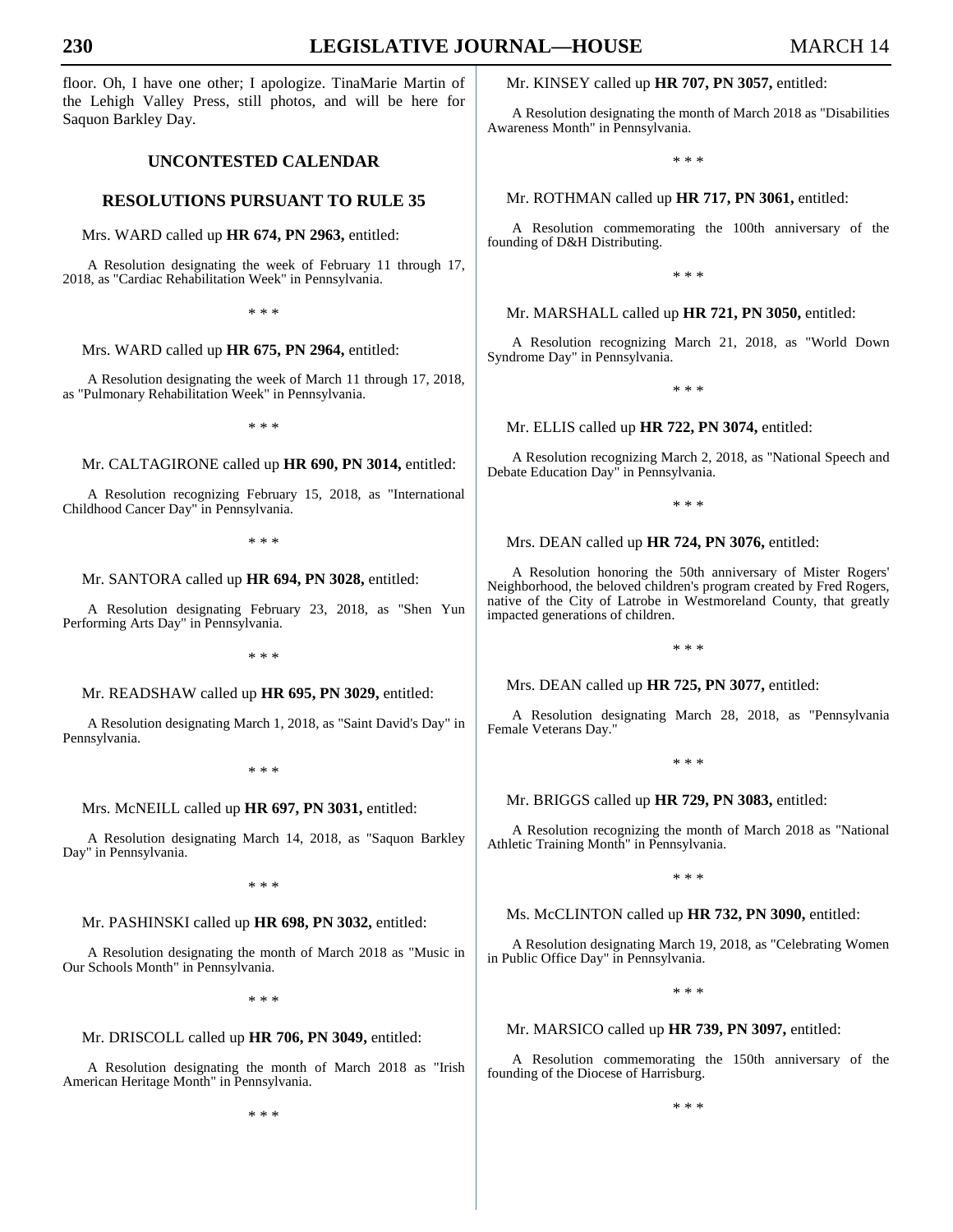## Ms. PICKETT called up **HR 741, PN 3099,** entitled:

A Resolution designating the month of March 2018 as "Brain Injury Awareness Month" in Pennsylvania.

\* \* \*

## Ms. McCLINTON called up **HR 742, PN 3100,** entitled:

A Resolution recognizing March 22, 2018, as "World Water Day" in Pennsylvania in conjunction with the 2018 "World Water Day" international observance designated by the General Assembly of the United Nations.

\* \* \*

## Mr. MATZIE called up **HR 743, PN 3111,** entitled:

A Resolution designating the month of April 2018 as "Limb Loss Awareness Month" in Pennsylvania.

\* \* \*

# Ms. DONATUCCI called up **HR 744, PN 3112,** entitled:

A Resolution designating March 14, 2018, as "Registered Dietitian Nutritionist Day" in Pennsylvania.

\* \* \*

## Ms. DONATUCCI called up **HR 745, PN 3113,** entitled:

A Resolution designating the week of March 11 through 17, 2018, as "Sleep Apnea Awareness Week" in Pennsylvania.

\* \* \*

# Ms. DONATUCCI called up **HR 746, PN 3114,** entitled:

A Resolution designating March 13, 2018, as "K9 Veterans and Services Day" in Pennsylvania.

\* \* \*

### Mr. SAYLOR called up **HR 748, PN 3116,** entitled:

A Resolution designating the month of March 2018 as "March for Meals Month" in Pennsylvania.

\* \* \*

## Ms. TOOHIL called up **HR 756, PN 3136,** entitled:

A Resolution recognizing the month of March 2018 as "Intellectual Disability Awareness Month" in Pennsylvania.

 On the question, Will the House adopt the resolutions?

The following roll call was recorded:

# YEAS–188

| Barbin           | Dush       | Klunk   | Rader      |
|------------------|------------|---------|------------|
| Barrar           | Ellis      | Knowles | Rapp       |
| Benninghoff      | Emrick     | Kortz   | Ravenstahl |
| <b>Bernstine</b> | English    | Krueger | Readshaw   |
| <b>Bizzarro</b>  | Evankovich | Kulik   | Reese      |
|                  |            |         |            |

| Bloom         | Evans        | Lawrence   | Roae          |
|---------------|--------------|------------|---------------|
| <b>Boback</b> | Everett      | Lewis      | Roe           |
| Boyle         | Farry        | Longietti  | Roebuck       |
| Bradford      | Fee          | Mackenzie  | Rothman       |
| Briggs        | Fitzgerald   | Madden     | Rozzi         |
| Brown, R.     | Flynn        | Mako       | Ryan          |
| Brown, V.     | Frankel      | Maloney    | Sainato       |
| Bullock       | Freeman      | Markosek   | Samuelson     |
| Burns         | Fritz        | Marshall   | Sankey        |
| Caltagirone   | Gainey       | Masser     | Santora       |
| Carroll       | Galloway     | Matzie     | Saylor        |
| Causer        | Gillen       | McCarter   | Schemel       |
| Cephas        | Gillespie    | McClinton  | Schlossberg   |
| Charlton      | Godshall     | McGinnis   | Schweyer      |
| Comitta       | Goodman      | McNeill    | Simmons       |
| Conklin       | Greiner      | Mehaffie   | Sims          |
| Cook          | Grove        | Mentzer    | Snyder        |
| Corbin        | Haggerty     | Metcalfe   | Sonney        |
| Corr          | Hahn         | Metzgar    | <b>Staats</b> |
| Costa, D.     | Hanna        | Millard    | Sturla        |
| Costa, P.     | Harkins      | Miller, B. | Tallman       |
| $\cos$        | Harper       | Miller, D. | Taylor        |
| Cruz          | Harris, A.   | Milne      | Thomas        |
| Culver        | Harris, J.   | Moul       | Tobash        |
| Cutler        | Heffley      | Mullery    | Toepel        |
| Daley         | Helm         | Murt       | Toohil        |
| Davidson      | Hennessey    | Mustio     | Topper        |
| Davis, A.     | Hickernell   | Neilson    | Vazquez       |
| Davis, T.     | Hill         | Nelson     | Walsh         |
| Dawkins       | Irvin        | Nesbit     | Ward          |
| Day           | James        | O'Brien    | Warner        |
| Dean          | Jozwiak      | O'Neill    | Warren        |
| Deasy         | Kampf        | Oberlander | Watson        |
| DeLissio      | Kaufer       | Pashinski  | Wentling      |
| Delozier      | Kauffman     | Peifer     | Wheatley      |
| DeLuca        | Kavulich     | Petrarca   | Wheeland      |
| Dermody       | Keefer       | Pickett    | White         |
| Diamond       | Keller, F.   | Pyle       | Youngblood    |
| DiGirolamo    | Keller, M.K. | Quigley    | Zimmerman     |
| Donatucci     | Keller, W.   | Quinn, C.  |               |
| Dowling       | Kim          | Quinn, M.  | Turzai.       |
| Driscoll      | Kinsey       | Rabb       | Speaker       |
| Dunbar        | Kirkland     |            |               |

### NAYS–0

## NOT VOTING–0

### EXCUSED–12

| Christiana | Maher      | Ortitay | Solomon         |
|------------|------------|---------|-----------------|
| Fabrizio   | Marsico    | Reed    | <b>Stephens</b> |
| Gabler     | Miccarelli | Saccone | Vitali          |

 The majority having voted in the affirmative, the question was determined in the affirmative and the resolutions were adopted.

 The SPEAKER. Members, here is how we are going to proceed today: we are going to do all the resolutions and remarks that have guests. We are going to do those now. Then we are going to break for caucus, come back up, and do our votes on second and third consideration. At the end of that timeframe, I will stay as late as anybody who wishes to speak on any of the remaining uncontested resolutions without guests. So that will be at the end of the session day, after all the other votes have been concluded.

 So right now we are going to start off with HR 697. On HR 697, Representative McNeill is recognized. I am asking all members to please be seated. All members, please be seated. Yes, please come right up to the rostrum. All members are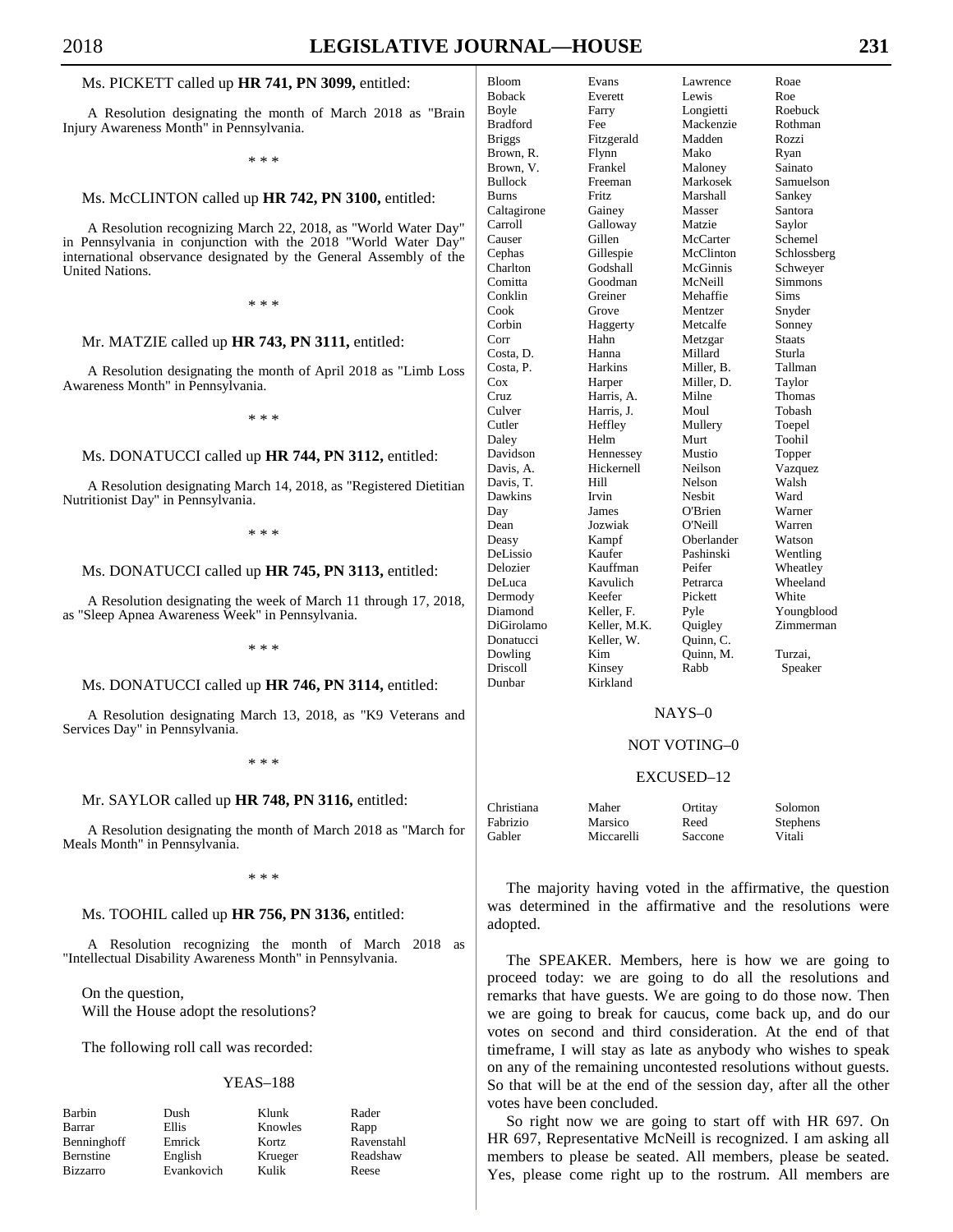asked to please take their seats. All members, please take your seats. I am going to ask the Sergeants at Arms to close the doors of the House. We are going to be moving at a brisk pace, but we have people who have traveled far to be with us today and we are so excited to have them.

# **SAQUON BARKLEY PRESENTED**

 The SPEAKER. Representative McNeill, the floor is yours. Mrs. McNEILL. Thank you, Mr. Speaker.

 It is my honor to stand here today to recognize the pride and joy of Coplay, Pennsylvania; of proud parents, Alibay Barkley and Tonya Johnson of Whitehall High School; and of Penn State football fans around the globe.

 Several years ago my late husband, Danny, brought him here to the House floor as his guest. Today he is here to be recognized as one of the best running backs to ever come from Pennsylvania, who is about to be one of the top picks in the NFL (National Football League) draft, and as a shining example of what a young man should be. That young man is Saquon Barkley or "Say-Say," as friends and family call him. He is from Lehigh County in Coplay, the little town that could.

 His love of football came at an early age, when he played for the Hokendauqua Athlete Association. He loved basketball, he tried boxing since his uncle was former world champion Iran "The Blade" Barkley, but football was what he excelled in. He then went on to start at Whitehall High School, where he gained 3,642 career rushing yards and scored 61 total touchdowns in just three seasons with his efforts.

 His senior year he decided to run for the track team. During the league championships he committed a selfless act that solidified his stature as a young man of integrity. A female athlete from Saucon Valley High School finished first in the 100-meter hurdles race. The race had actually been stopped due to a timing error, but the athletes did not hear the gun and finished the event. The young lady was told she had to rerun the race later in the meet, but she had to first compete in another event. When she did rerun the race, and tired from the other event, she knocked over a hurdle and finished eighth, bursting into tears as she crossed the finish line. Saquon, who had only met her earlier that day, took the gold medal that he had won from around his neck and gave it to her, simply because he believed that she had fairly won the race and that she deserved it and had earned it. It made her day and she made a friend for life. That is who Saquon Barkley is.

 In 2014 he was named Mr. PA Football and ruled in Penn State as a four-star recruit the next year. As a freshman, Saquon broke Penn State's freshman rushing record and was named a first-team Freshman All-American. In his sophomore and junior years, he helped lead Penn State to the school's fourth Big Ten Championship and first since 2008. As a junior, Saquon nearly doubled his reception total from the previous season, returning two kickoffs for touchdowns and even passing for a touchdown. Saquon's illustrious college football career ended when he declared for the upcoming 2018 draft, following Penn State's victory in the 2017 Fiesta Bowl. During his 3 years at Penn State, Saquon has been widely recognized for his commitment, service, and leadership, both on and off the field. Penn State will not soon forget his contributions to the team and to the university and neither will we in the Whitehall-Coplay area.

 Let us wish Saquon well in his future endeavors both on and off the field. Saquon, we will be happy and proud no matter which NFL team selects you, but I really hope someday you come back to be an Eagle or a Steeler so we keep you here in Pennsylvania. You are not only a great athlete but a great young man as well, and we are all so proud of you. As your father said, "Continue being you."

 So today I am proud to present to Saquon HR 697, which recognizes March 14, 2018, as "Saquon Barkley Day" in the Commonwealth of Pennsylvania. And with that, I will end with "We are – Penn State."

Thank you, Mr. Speaker.

The SPEAKER. Thank you, Representative McNeill.

The Sergeants at Arms will open the doors of the House.

 I believe in the rear of the House, we have family and friends of Saquon's. Would they all please stand, everybody who is with the good gentleman here.

 Members, we are going to do a few photos here, but in the Governor's Reception Room. Saquon and Representative McNeill have been kind enough to agree to be in the Governor's Reception Room, if any of you want to go get photos with him and the Representative. So please feel free to go to the Governor's Reception Room. Just get back to the House floor as soon as you can.

 But at this time I am going to invite the family to come down, if you will come down. Friends, if you will just come down the aisle here with us. Family and friends, if you will come down the aisle. Just come straight down the side aisle to my left, your right. Thank you.

 We are now going to have the Irish dancers. Representative Tim Hennessey has brought us this special group for St. Patrick's Day.

 As the Irish dancers – please, the Irish dancers come on up front. Just come all the way down to the front of the well of the House.

# **BILLS REPORTED FROM COMMITTEES, CONSIDERED FIRST TIME, AND TABLED**

**HB 1343, PN 1662** By Rep. MUSTIO

An Act amending the act of July 2, 1993 (P.L.345, No.48), entitled "An act empowering the General Counsel or his designee to issue subpoenas for certain licensing board activities; providing for hearing examiners in the Bureau of Professional and Occupational Affairs; providing additional powers to the Commissioner of Professional and Occupational Affairs; and further providing for civil penalties and license suspension," further providing for civil penalties.

### PROFESSIONAL LICENSURE.

**HB 1887, PN 2642** By Rep. HARPER

An Act amending the act of June 24, 1931 (P.L.1206, No.331), known as The First Class Township Code, further providing for suits and property.

### LOCAL GOVERNMENT.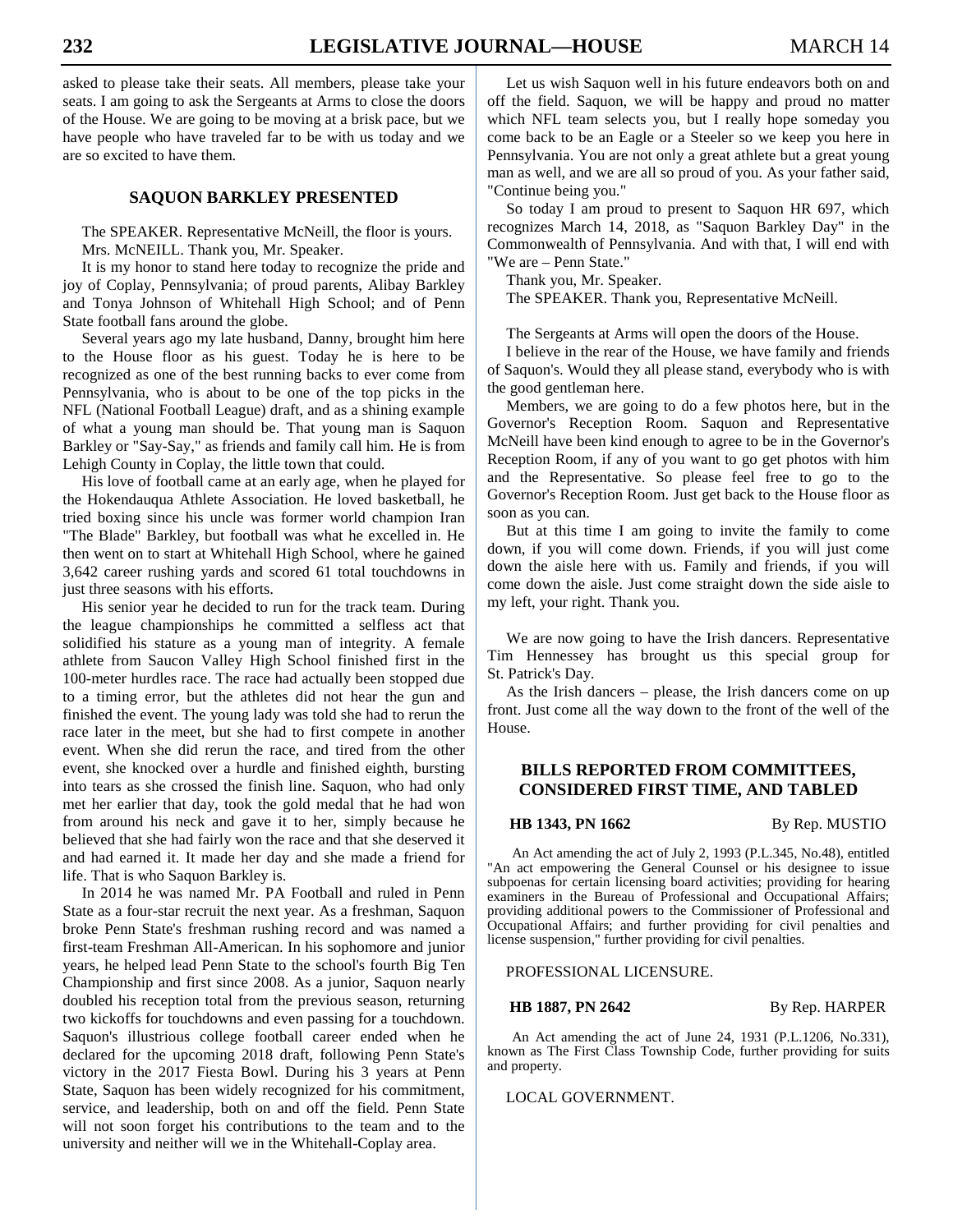## **HB 1888, PN 2643** By Rep. HARPER

An Act amending Titles 8 (Boroughs and Incorporated Towns) and 11 (Cities) of the Pennsylvania Consolidated Statutes, in corporate powers, further providing for personal property; and, in corporate powers, further providing for city property and affairs.

LOCAL GOVERNMENT.

**HB 1889, PN 2644** By Rep. HARPER

An Act amending the act of May 27, 1953 (P.L.244, No.34), entitled "An act relating to and regulating the contracts of incorporated towns and providing penalties," further providing for power to convey.

LOCAL GOVERNMENT.

## **HB 1890, PN 2645** By Rep. HARPER

An Act establishing a voluntary real estate sales verification form pilot program.

LOCAL GOVERNMENT.

## **HB 1990, PN 2852** By Rep. HARPER

An Act amending Title 53 (Municipalities Generally) of the Pennsylvania Consolidated Statutes, in consolidated county assessment, further providing for definitions, for chief assessor, for notices, appeals and certification of values, for special provisions relating to countywide revisions of assessments, for board of assessment appeals and board of assessment revision, for regulations of board and for auxiliary appeal boards and alternates; and making editorial changes.

LOCAL GOVERNMENT.

**HB 1991, PN 2853** By Rep. HARPER

An Act amending Title 53 (Municipalities Generally) of the Pennsylvania Consolidated Statutes, in consolidated county assessment, further providing for abstracts of building and demolition permits to be forwarded to the county assessment office.

LOCAL GOVERNMENT.

**SB 530, PN 1166** By Rep. MUSTIO

An Act amending the act of July 9, 1987 (P.L.220, No.39), known as the Social Workers, Marriage and Family Therapists and Professional Counselors Act, further providing for definitions, for qualifications for license, for reciprocity, for restriction on the use of title "licensed clinical social worker," for restrictions on the use of title "Licensed Professional Counselor," for penalties and for unlawful practice; and repealing provisions related to appropriation.

PROFESSIONAL LICENSURE.

**SB 892, PN 1533** (Amended) By Rep. MUSTIO

An Act amending the act of December 16, 1986 (P.L.1646, No.188), known as the Chiropractic Practice Act, in licensure and regulation, further providing for license required.

## PROFESSIONAL LICENSURE.

 The SPEAKER. Irish dancers, please come right up to the well of the House.

# **ST. PATRICK'S DAY PROGRAM**

 The SPEAKER. Chairman Hennessey, the floor is yours, sir. Members, I would ask everybody to please take their seats. Mr. HENNESSEY. Thank you, Mr. Speaker.

 On behalf of the Pennsylvania House Irish Caucus, let me wish "top of the morning" to all of us here in the chamber of the House of Representatives and to all who are watching on Pennsylvania Cable Network.

 We are fast approaching St. Patrick's Day and here in the Commonwealth it is time to celebrate. Almost 2.2 million citizens in Pennsylvania claim Irish heritage, about 18 percent of Pennsylvania's population. That makes us the third largest State in terms of the total number of Irish-heritage claimants as citizens of Pennsylvania, second only to California and New York, both with much larger populations overall. But 2.2 million represents almost half of the population of present-day Ireland, just to give you some perspective.

 Pennsylvania's Irish immigrants came by the thousands over the decades to seek freedom and opportunity in a new land, and many were forced out of Ireland by the devastating potato famine between 1845 and 1849. Irish immigrants helped build the railroads, mine the coal that was needed for our industry, dig the Schuylkill Canal, and many went to New York to dig the Erie Canal in New York State. They worked in the steel mills and farms and many other lines of work to move Pennsylvania forward. Irish-Americans share a similar story with Germans, the Pennsylvania Dutch here in Pennsylvania, African-Americans, Polish, Italian immigrants, and immigrants from many other places around the world. Like all cultures, the Irish celebrated life with music, the arts, and dance, especially dance.

# **CARRAIG SCHOOL OF IRISH DANCERS PRESENTED**

 Mr. HENNESSEY. Here with us today are dancers from the Carraig School of Irish Dance on North Front Street, right here in Harrisburg, just above interstate 81, on North Front Street. They will grace us with several different types of dances.

 The first – let me just say that Irish dance is a group of traditional dance forms originating from Ireland, including both solo and group dancing, dancing for social, competitive, and performance purposes.

 The first dance from our dancers from the Carraig School is a three-hand reel. The dancers will start in two groups of three and integrate arm movements, while they weave beside each other and combine to make a circle of six. This is a fun, lively dance, so do not be afraid to clap and join in in the celebration.

Girls, anytime you are ready, anytime we have the music.

(A three-hand reel was performed.)

 Mr. HENNESSEY. While we move from one dance to another, let me introduce each of our dancers. We are joined by Elaina Ward – Elaina, will you please raise your hand – Marisa Ward, Nayeli Reeve, Eowyn Stephen, Jessa Wimter, Gavin Shull, Nolin Shull, and Cailyn Fuss. Go ahead; give them a hand, please. Let me also take the opportunity to introduce Christina Shull, who is the operator of the Carraig School of Irish Dance, as I said, right here in Harrisburg.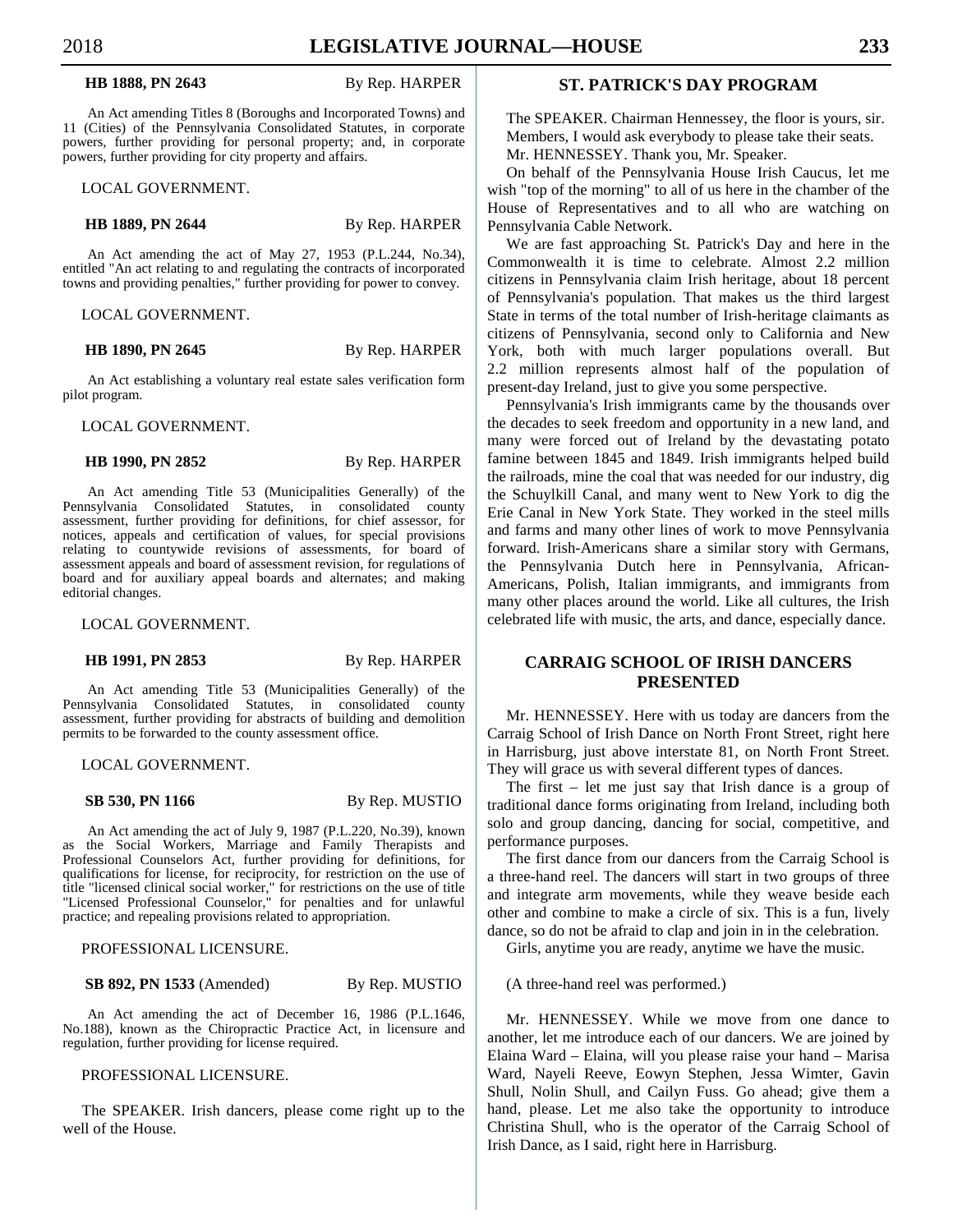Several of the dancers' parents are with us this morning as well. Thank you for preserving the art and culture of Irish dancing through your children.

 Our second dance is a ceilidh dance. This is a traditional group dance that would be performed at almost any social gathering. The dancers will be performing in two groups of four, and then transitioning to a two-hand ceilidh dance. Everyone ready?

(A ceilidh dance was performed.)

 Mr. HENNESSEY. Preserving the art of Irish dance is wonderful and it is important, but it is also expensive. Some of the dresses the young ladies wear here cost hundreds and sometimes, as they grow, the outfits go up over \$1,000, sometimes over \$2,000 and beyond. Thankfully, being Irish, we are used to wearing hand-me-downs and there is an active market on eBay and Amazon for used dresses and used outfits. So it is necessary and we try to keep the expense down, but it is a wonderful part of our tradition, and again, thank you to the parents of the dancers.

 Our next dance is a slip jig. This is a graceful, flowing dance traditionally danced by ladies. You will see the girls dance as a group and then show off some fancy steps of their own. So, girls, take it away.

(A slip jig was performed.)

 Mr. HENNESSEY. Our last dance is a traditional set dance. The dancers from the Carraig School will do a hard-shoe dance named "St. Patrick's Day" and it was choreographed over 100 years ago to honor St. Patrick, the patron saint of Ireland. So, girls, begin when you are ready.

(A traditional set dance was performed.)

 Mr. HENNESSEY. Thank you, girls. Thank you very much to all of our dancers from the Carraig School of Irish Dance, right here in Harrisburg.

Thank you, Mr. Speaker.

 The SPEAKER. Mr. Chairman, thank you so much to the Carraig School of Irish Dancers. We are so honored that you would be here. Please come up to the rostrum and we will get a photo, and to all the members, thank you for enjoying this great presentation, as we near St. Patrick's Day.

 Mr. HENNESSEY. Thank you, Mr. Speaker, for allowing our dancers to entertain us and to celebrate with us for St. Patrick's Day here in the Capitol.

 On behalf of the Irish Caucus, all are invited to an Irish lunch in 60 East Wing at the break, and perhaps we will be able to have our dancers do some more dances for us down there.

 The hard-shoe dance you could not hear on the carpeted floor, but down in the rotunda you will be able to hear them loud and clear. Thanks to our dancers. Thank you all. Thanks to everyone. A happy St. Patrick's Day to everyone here and everyone watching on PCN (Pennsylvania Cable Network).

Thank you, Mr. Speaker.

 The SPEAKER. At this time we have two championship teams. Representative Mark Keller will be doing the Greenwood High School Field Hockey Team. Representative Greg Rothman will be doing the Camp Hill Boys Soccer Team.

 Just prior to that, though, I would like Representative Frank Ryan to come up to the rostrum with his guest. Representative Frank Ryan. That will be followed by Representative Mark Keller and Representative Greg Rothman. So if you could just be ready here on the side, that would be great.

 Representative Frank Ryan, please come on up with your guest.

We do have a good number of individuals to be introduced.

# **MISS PENNSYLVANIA PRESENTED**

 The SPEAKER. Representative Ryan, right at that rostrum. Thank you, sir.

 Representative Diamond will be joining Representative Ryan.

 Mr. RYAN. Mr. Speaker, today I actually have one of the greatest opportunities that you can imagine, to introduce Miss Katie Schreckengast, who is Miss Pennsylvania 2018.

 But I want to tell you a little bit more about her, but as I do, I would like to introduce my granddaughter, Katie's grandmother, which is Kathleen Schreckengast. If she could please stand. She is my granddaughter. And then Katie's parents, Randy Schreckengast and Lori Schreckengast as well.

 You know, I have had a distinct opportunity over the past 4 or 5 months, as I got to know Katie, and the fact that she is the pageant winner this year says a great deal about her. But her theme of that and the person, her heart and soul, are significantly more important than all the pageants that you could possibly imagine, because I saw something in this young person that should give us all an opportunity for pause. You know, as you can tell by my advanced age, I have met a number of people in my lifetime, but I have met very few people with the character, heart, and compassion of Katie. And when I first saw her in Palmyra, I was unbelievably impressed with her compassion in dealing with younger people who came in to see her; how she made every single, solitary person who was there, made them feel like they were the most important person imaginable. She was so poised and so comfortable in helping other people, I wanted to learn a lot more about her, and as I did, I saw in her the heart and the warmth of a future leader of our great nation. Katie is someone who personifies what we want every young person to be.

 But Katie, also, in her theme for the Miss Pennsylvania pageant was "Building Families Through Adoption." So I would like to ask any member of this chamber and anyone here whose lives have been touched by adoption or if they themselves are adopted, if you would not mind, please standing. I know Representative Watson is one as well. So thank you so much and, again, a round of applause.

 The SPEAKER. Representative Ryan, you have a citation to present.

Mr. RYAN. We do.

 We have a citation here to present to Katie, on behalf of the House of Representatives, and I just wanted to ask, if you would not mind, to please get a chance to see Katie today. You will have an opportunity to have a photograph taken with her in the Governor's reception area.

 I want to caution you a little bit, my local newspaper, when they took a picture of me and Katie, underneath it they said "Beauty and the Beast." So be a little careful.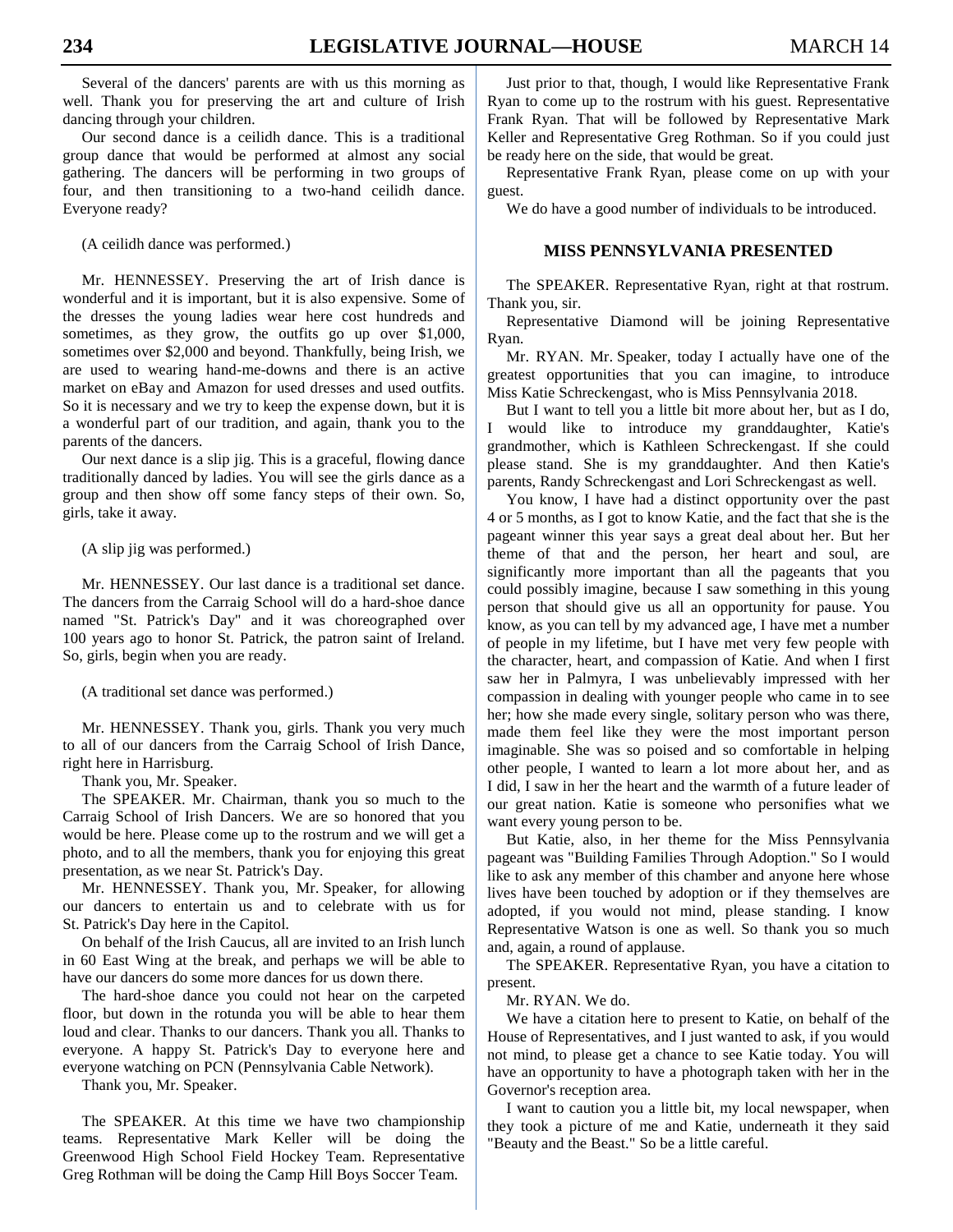So, Katie, on behalf of the House of Representatives, we congratulate you for a great job well done.

The SPEAKER. Thank you very much. Thank you.

 Representative Diamond and Representative Watson are also with our winner today, Miss Pennsylvania 2018.

 Representative Mark Keller has the Greenwood High School Field Hockey Team. If they could please come down here, right on to the side and come up to the well of the House. I think there is quite a big team. If we could, just bring them to the well of the House and, perhaps, the captains or the seniors could come up to the rostrum with Representative Keller. Just come down to the well of the House, and then Representative Keller – great. Thank you so much.

# **GREENWOOD HIGH SCHOOL FIELD HOCKEY TEAM PRESENTED**

The SPEAKER Representative Mark Keller.

Mr. M. KELLER. Thank you, Mr. Speaker.

 Mr. Speaker, as everyone was equally excited to have Saquon Barkley here, we are also very excited to have this Greenwood Girls Hockey Team with us this morning.

 I rise with great pride to introduce a group of exceptional athletes from Greenwood High School in Perry County who made history in November when they captured the 2017 PIAA Class A Field Hockey Championship and became the first Greenwood team to win State gold. Congratulations to the Wildcats and Coach Kent Houser and his staff for their 2-to-1 victory over Wyoming Seminary in the title game which capped a 22-and-5 season. The game was a real nail biter against one of the State's top programs, but Greenwood prevailed in an impressive fashion. We knew this team was pretty good in 2016, when it lost in the semiquarterfinals to eventually the State champions.

 Joining me on the rostrum are six members of the team: Montana Farner – please raise your hand – Courtney Fleisher, Grace Howell, Laura Sheaffer, Corissa Wagner, and Keira Willie. And also joining us, of course, down front is the rest of the team. So if we would give them a warm round of applause.

 These young women have demonstrated the utmost confidence in themselves and their teammates. Because of their determination and their belief in each other, they seized the ultimate prize, making their families, their community, and their school very proud, and if I may say, I am very proud myself of these girls coming from small, little Greenwood High School in Perry County. I want to congratulate them on a job well done.

And also I want to point out today – it is a special day – we have a girl down front on crutches and her name is Grace. Today is her 16th birthday.

So congratulations to them and remember this.

Thank you, Mr. Speaker.

 The SPEAKER. Thank you so much to Representative Keller and to this championship team.

 Young ladies, if you will just go straight out the back on your right, just follow it straight up, and we will take a photo here with the seniors and captains.

 Then the young men for the championship team from Camp Hill Boys Soccer Team, please come down this way. Just come straight down your right and my left.

# **GUESTS INTRODUCED**

 The SPEAKER. In the rear of the House, we welcome members of Leadership Bedford County. Will they please stand. They are with Representative Jesse Topper and Representative Carl Metzgar. Thank you so much for being with us today from Leadership Bedford County. I know that is a long drive, but we are so appreciative that you would come to the House floor and be with us.

# **CAMP HILL HIGH SCHOOL BOYS SOCCER TEAM PRESENTED**

 The SPEAKER. Representative Rothman, please come up to the rostrum.

Sir, the floor is yours. You may proceed.

Mr. ROTHMAN. Mr. Speaker, thank you.

 I rise today to recognize the accomplishment of the Camp Hill High School Soccer Team. Mr. Speaker and my colleagues, many of you will recognize these young men because they are back-to-back champions. They captured the State title in a 3-to-2 victory in overtime against Cardinal Wuerl North Catholic High School.

 Mr. Speaker, victory is wonderful, but for this team, it is not enough. They do not just want to win, they want to win with honor. These men are committed to winning in the way that brought honor to themselves, their team, their school, and our community. As a result, they also earned and were awarded the Mid-Penn Boys Sportsmanship Award. At a time when "victory at all costs" often becomes a mantra, these young men proved that you can be victorious without being self-centered. They are truly the definition of a team. They understand that sportsmanship is not a sign of weakness, but proof of power and a solid moral foundation.

 Mr. Speaker, I present to you the Camp Hill Boys Championship High School Soccer Team, and I would like to point out – I would like to introduce their coach, Justin Sheaffer; coach John Zelenky; coach Ryan Polly; coach Jerry Hoy; and behind me the captains of the team: Matthew Little, Will Earhart, Quinn Pickering, and Noah Smeriglio; and also the managers are with us: Marko Balic, Geoffrey Harper, Jack Mueller, Liam Hoffer; the athletic trainer, Lisa Simpson; athlete director, Sarah Fanus; and principal, Mark Ziegler.

 On behalf of the Pennsylvania House of Representatives and the people of the Commonwealth represented by it, congratulations to the players and coaches of the Camp Hill High School Boys Soccer Team, the 2017 PIAA Class A Boys Soccer Champions.

Thank you, Mr. Speaker.

The SPEAKER. Thank you, Representative Rothman.

 Young men, if you can, just step off to the right. They will take you right to the back of the House. Thank you so much for being with us. Congratulations on your second State championship. We will see you again next year.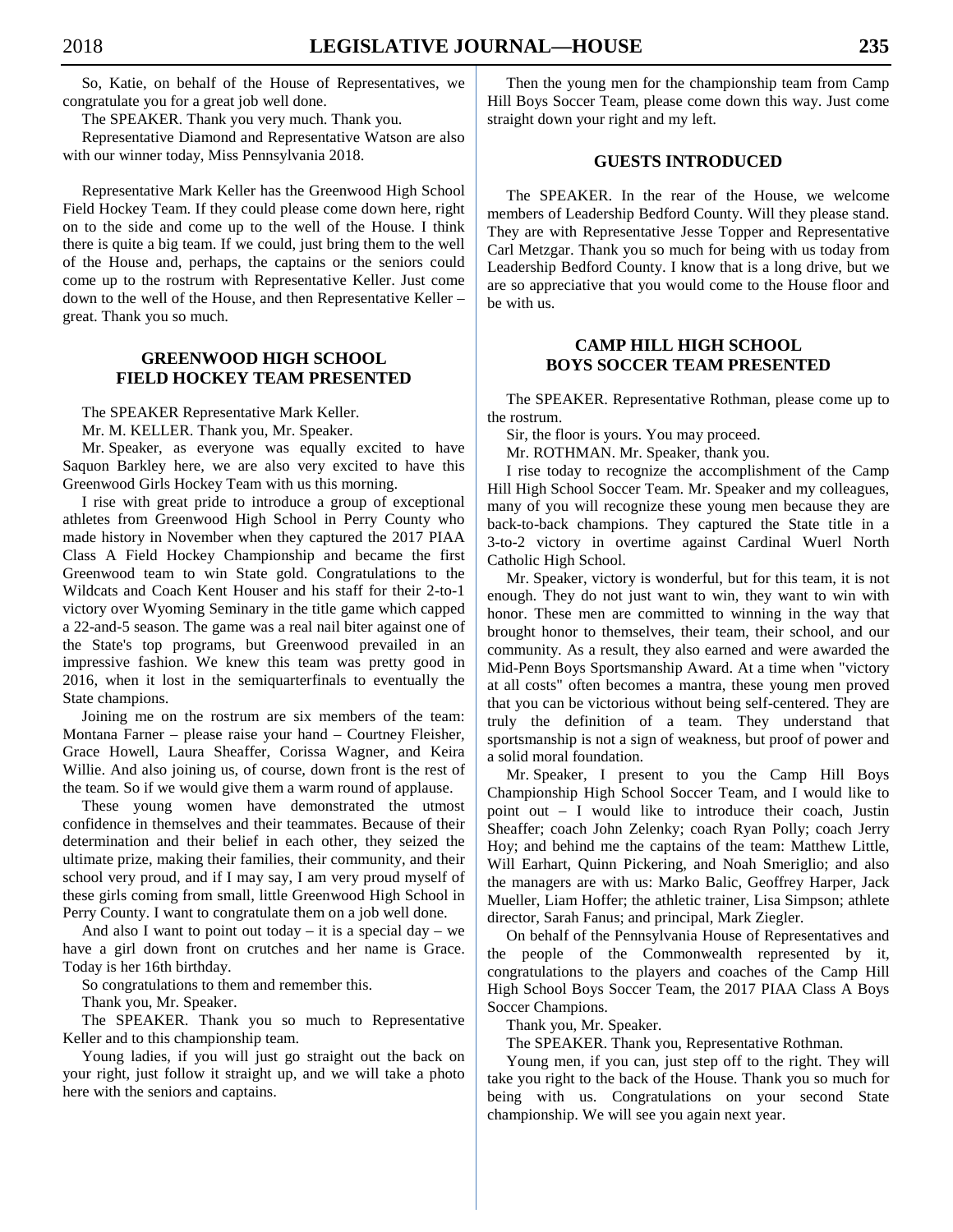# **GUESTS INTRODUCED**

 The SPEAKER. Some guests that we have with us and then we are going to move to caucus and I think there may be a committee meeting.

 Linda Callahan-Brown was here earlier with Marathon. She was a guest to our left.

 A guest of Representative Steve Bloom is with us, Miss Greater Carlisle of 2018, and she is going to be representing Carlisle at Miss Pennsylvania this June. Will she please stand. Right over here. There she is. Miss Greater Carlisle, Kayla Repasky.

 In the well of the House, we welcome guest page Logan Maddox. Logan is a freshman at American University studying political science, and he is the guest of Representative Phillips-Hill.

# **STATEMENT BY MR. ZIMMERMAN**

 The SPEAKER. Representative Dave Zimmerman would like to be recognized on unanimous consent.

Representative Zimmerman, please come up to the front.

Mr. ZIMMERMAN. Thank you, Mr. Speaker.

 I would like to recognize Ryan McKinney. Ryan has been serving as a messenger for the past 6 months under the pilot program that our Chief Clerk has implemented here some time ago, and you have seen Ryan around the House here and doing some messenger-type work and I just appreciate what he has done the past number of months. And also with him is Sharyn Lesher, who has been helping him along the way as well. But unfortunately, Ryan is going to be leaving. Today is his last day, and I just want us to honor Ryan for the good work that he has done for the past 6 months. So, Ryan, if you would stand and wave to everybody.

Thank you, Mr. Speaker.

 The SPEAKER. Ryan, thanks so much for your service to the House of Representatives, and thank you, Representative Zimmerman.

## **GUESTS INTRODUCED**

 The SPEAKER. Representative Culver has some guests with us, in the rear of the House: Gabriella Sloan, Natalie Brosius, Qyn Witmer, and Gabriela Sanchez. Please stand. They are with Girl Scout Troop 60079 of Northumberland County, and they are guests of Representative Lynda Culver. We will have them down once we take our break for a photo with the Representative.

 Representative Greg Rothman's daughter, Mia, is here. Where is she? Mia, how are you? She is here with her friend, Samantha, Samantha Krebs. They go to Cumberland Valley High School. Great to have you here today, young ladies. Thank you for being with us.

 In the gallery, please welcome Tom Vessels. Tom, please stand. I see him. He is interning in Representative Dean's district office and is a senior at Penn State Abington. Great to have you here today, sir.

 In the gallery, a guest of Representative Sheryl Delozier, Charlotte Taylor. Please stand. She is a junior at Mechanicsburg Area Senior High School. Welcome.

 Now to the left, we have a very important guest. Please come on up front. You may come up to the rostrum. This is a guest of Representative Ryan Mackenzie and Representative Vanessa Brown. This good gentleman is Delwin Fiddler, Jr. He is a Native American performing artist. He is going to be performing today in the main rotunda at 1:30 this afternoon. So please, you will see his performance at 1:30 this afternoon in the main rotunda, and he has actually had the honor of performing for both President George W. Bush and President Obama. So he has performed for both President Barack Obama and for George W. Bush. So, sir, thank you for being with us today. That is 1:30 p.m. in the rotunda today. Thank you.

 Representative Judy Ward is recognized to speak – I apologize. I will get right to Representative Ward in just a second.

 Here today, in the gallery, are guests of Representative Joanna McClinton, from the Richard Allen Preparatory Charter School. Would you please rise. Oh, there, they have a whole group. Oh, that is great. Great to see you today. At the break just please come down to the floor and we will make sure that we have a photo with you and Representative McClinton and we will get you to see the floor. So that is from the Richard Allen Preparatory Charter School and we are so glad to have you, students.

# **STATEMENT BY MRS. WARD**

 The SPEAKER. Representative Judy Ward is recognized to speak on HR 674 and HR 675, and she has some guests to introduce as well.

Mrs. WARD. Thank you, Mr. Speaker.

 Good afternoon. Thank you so much, colleagues, for your affirmative vote on HR 674 and HR 675. HR 674 recognizes "Cardiac Rehabilitation Week," which was February 11 through 17, and HR 675 recognizes "Pulmonary Rehabilitation Week," which is this week, March 11 through 17.

 Cardiac and pulmonary rehab programs are extremely important. They are medically supervised exercise and education programs for individuals who have had cardiac or pulmonary events or disease. Cardiac/pulmonary rehab professionals are caring and trained individuals who truly care about their patients and want to optimize their recovery from these unfortunate events. How do I know so much about this? I was a cardiac rehabilitation nurse for about 17 years and it was an absolute joy to me.

 I have with me today members from the Tri-State Society for Cardiovascular and Pulmonary Rehabilitation. Please stand when I recognize your name: Nadine Greco from Wayne Memorial Hospital; Pat Comoss, Nursing Enrichment Consultants, who was my mentor in the cardiac rehab arena; Beth Banks from J.C. Blair Memorial Hospital; Jill Fox and Kate Clark from Somerset Hospital. Thank you so much for your dedication to our patients.

Thank you, Mr. Speaker.

The SPEAKER. Thank you, Representative Ward.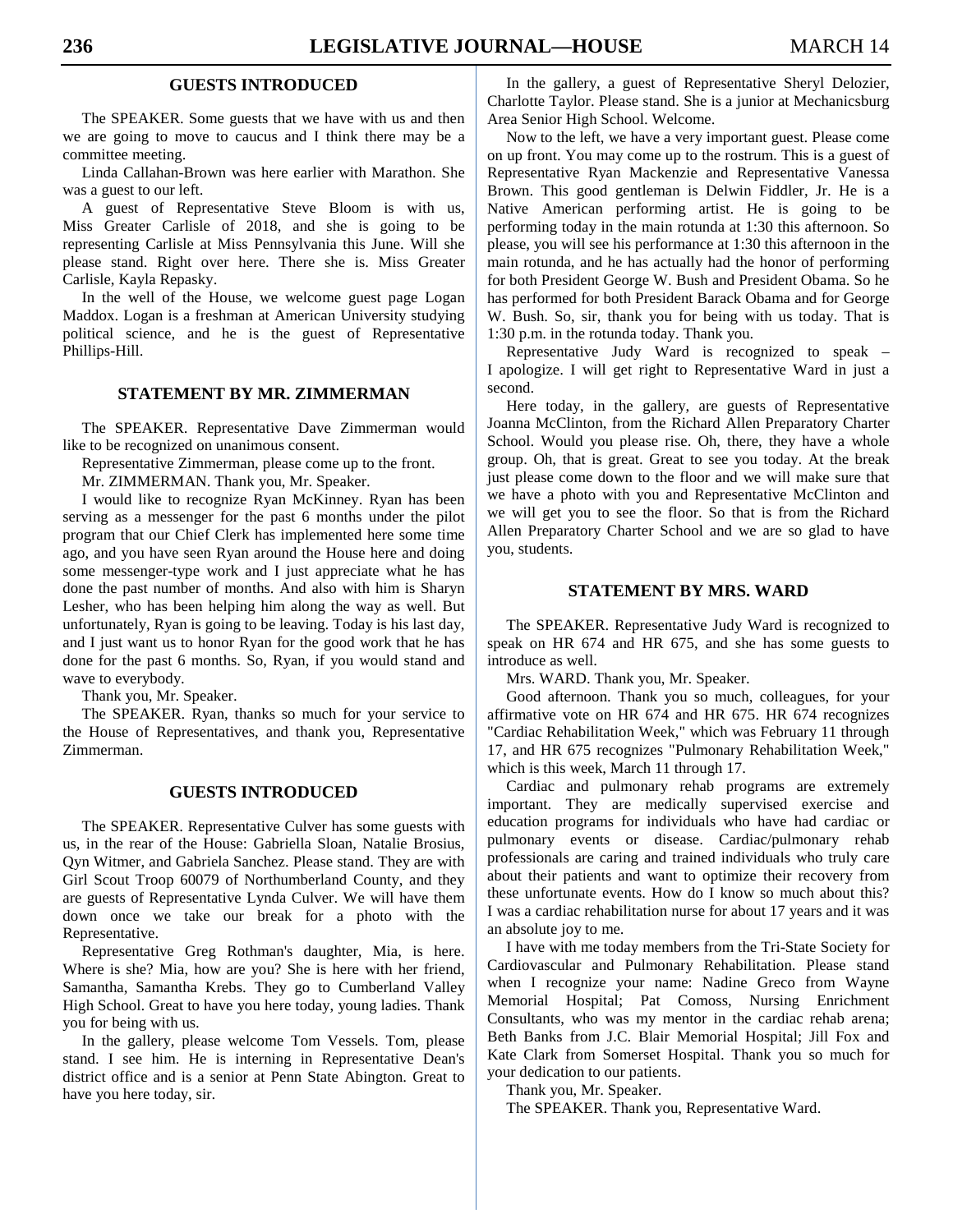# **STATEMENT BY MR. ROTHMAN**

 The SPEAKER. Representative Patty Kim and Representative Greg Rothman have some guests to introduce and some remarks on HR 717.

You may please take the rostrum, Representative Kim.

You may proceed, Representative Rothman.

Mr. ROTHMAN. Thank you, Mr. Speaker.

 I thank my colleagues and Representative Kim for supporting our resolution to honor D&H Distributing on their 100th birthday.

 D&H Distributing was originally founded in 1918 just about 2 miles up the road here from where we are, as Economy Tire and Rubber, by David Schwab and Harry Spector. In 1926 they started distributing crystal radios and started to get into the technology distribution. In 1929, after World War II, they became huge distributors of kitchen appliances and the company started to grow. In 1973 D&H established its Electronics Specialty Products Division and shortly thereafter started distributing the video game that you may all remember called Atari. By the 1980s D&H was distributing products for Texas Instruments, Packard Bell, Commodore Computers, and Panasonic. By the 1980s they expanded warehouses in Chicago, Boston, and Dallas, Texas. And then, in the early 2000s, they started distributing for all the IT (information technology) manufacturers, such as Microsoft, Cisco, and Lenovo. And in 2007 they actually expanded outside of the United States and opened a headquarters in Ontario.

 D&H Distributing, which employs over 1200 people, including 850 in the Harrisburg area, is currently ranked by Forbes Magazine as the 113th largest privately held company in the United States of America. Consider that for a second. They are nearly in the top 100 of privately held companies in the United States of America, and they have been on that list since 2009 and continue to move up. The copresidents of the company are Michael and Dan Schwab, and these two men have extraordinary passion, work ethic, and also dynamic visions to keep a company going that was started by their grandfather.

 Mr. Speaker, we are honored today by the presence of my good friend and great, dynamic businessman, Dan Schwab, copresident of D&H; his beautiful and equally dynamic wife, Patty; and copresident, Michael Schwab's son, Brandon.

 Mr. Speaker and colleagues, you often hear me talk about job creators and how the private sector is the engine of our economy, both in Pennsylvania and the United States, about the risk-takers who hire people and take risks and employ good, family-sustaining jobs so that this economy can continue to boom, and we are today honoring one of those companies. It is celebrating its 100th anniversary. So thank you for joining me in celebrating the 100th anniversary of D&H Distributing.

Thank you, Mr. Speaker.

 The SPEAKER. Thank you, Representative Rothman and Representative Kim.

 Members, at this time Representative Matt Dowling is recognized on unanimous consent.

We will come back to that shortly.

 At this time we are going to take caucus announcements. When we come back onto the floor, we will finish – we will do our second and third considerations, and anybody else that wishes to speak on any of the uncontested resolutions, we will be doing that when we come back to the floor.

# **LABOR AND INDUSTRY COMMITTEE MEETING**

 The SPEAKER. Representative Rob Kauffman, for a committee announcement.

Mr. KAUFFMAN. Thank you, Mr. Speaker.

 Immediately at the break the House Labor and Industry Committee will conduct a short meeting – and I accentuate the word "short" meeting – in G-50, Irvis Office Building. So immediately at the break. Thank you.

 The SPEAKER. The Labor and Industry Committee will conduct a short meeting in G-50, Irvis Office Building, immediately at the break.

# **APPROPRIATIONS COMMITTEE MEETING**

 The SPEAKER. Representative Cutler, the majority whip, is recognized for announcements.

Mr. CUTLER. Thank you, Mr. Speaker.

 Mr. Speaker, there will be an immediate meeting of the Appropriations Committee in the majority caucus room.

 The SPEAKER. There will be an immediate meeting of the Appropriations Committee in the majority caucus room.

## **REPUBLICAN CAUCUS**

 The SPEAKER. Representative Marcy Toepel, the majority caucus chair, for a caucus announcement.

Mrs. TOEPEL. Thank you, Mr. Speaker.

 Republicans will caucus at 12:30. We would be prepared to return to the floor at 1 o'clock.

The SPEAKER. Thank you, Representative.

# **DEMOCRATIC CAUCUS**

 The SPEAKER. Representative Dan Frankel, the minority caucus chair, for a caucus announcement.

Mr. FRANKEL. Thank you, Mr. Speaker.

 Democrats will caucus at 12:30. Democrats will caucus at 12:30.

### **RECESS**

 The SPEAKER. Members, at this time the House will stand in recess until 1 p.m. The House will stand in recess until 1 p.m.

# **AFTER RECESS**

 The time of recess having expired, the House was called to order.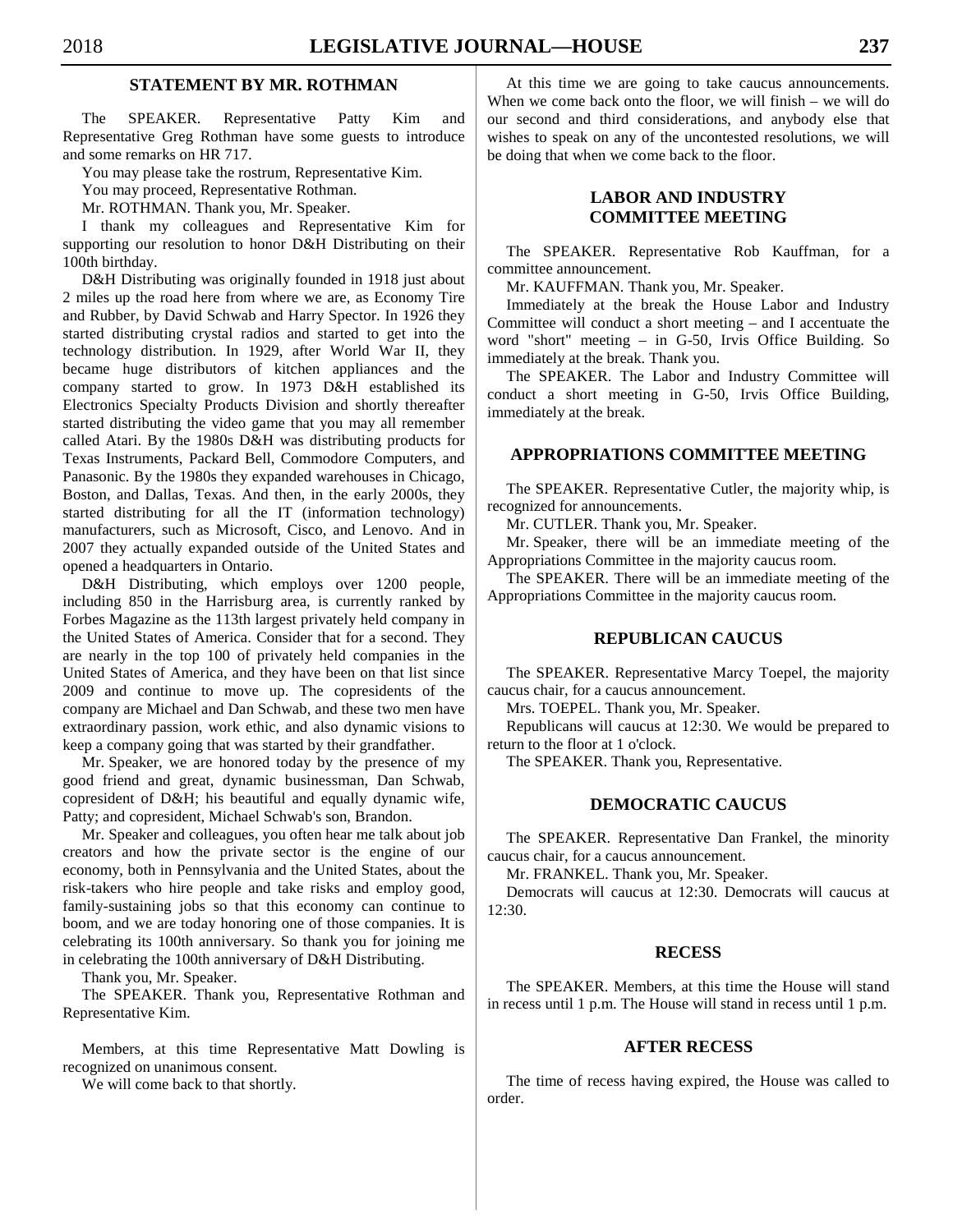# **BILL REREPORTED FROM COMMITTEE**

**HB 2017, PN 2998** By Rep. SAYLOR

An Act amending the act of March 4, 1971 (P.L.6, No.2), known as the Tax Reform Code of 1971, in corporate net income tax, further providing for definitions.

APPROPRIATIONS.

# **RESOLUTION REPORTED FROM COMMITTEE**

**HR 754, PN 3134** By Rep. KAUFFMAN

A Resolution directing the Joint State Government Commission to study the long-term workforce and workforce training needs of the Commonwealth's health care sector.

LABOR AND INDUSTRY.

# **UNCONTESTED SUPPLEMENTAL CALENDAR A**

# **RESOLUTION PURSUANT TO RULE 35**

Mr. PYLE called up **HR 758, PN 3169,** entitled:

A Resolution recognizing March 8, 2018, as "World Kidney Day" in Pennsylvania.

 On the question, Will the House adopt the resolution?

The following roll call was recorded:

Galloway

Goodman

## YEAS–188

| <b>Barbin</b>    |
|------------------|
| Barrar           |
| Benninghoff      |
| <b>Bernstine</b> |
| <b>Bizzarro</b>  |
| <b>Bloom</b>     |
| <b>Boback</b>    |
| Boyle            |
| <b>Bradford</b>  |
| <b>Briggs</b>    |
| Brown, R.        |
| Brown, V.        |
| <b>Bullock</b>   |
| <b>Burns</b>     |
| Caltagirone      |
| Carroll          |
| Causer           |
| Cephas           |
| Charlton         |
| Comitta          |
| Conklin          |
| Cook             |
| Corbin           |
| Corr             |
| Costa, D.        |
| Costa, P.        |
| Cox              |
| Cruz             |
| Culver           |
| Cutler           |
| Daley            |
| Davidson         |
| Davis, A.        |
|                  |

Barbin Dush Klunk Rader Ellis Knowles Rapp<br>Emrick Kortz Raver English Krueger Reads<br>Evankovich Kulik Reese Evankovich Evans Lawrence Roae Everett Lewis Roe<br>
Farry Longietti Roebuck Longietti Fee Mackenzie Rothman<br>Fitzgerald Madden Rozzi Fitzgerald Madden Rozzi<br>Flynn Mako Ryan Brown, R. Flynn Mako Ryan Frankel Maloney Sainato Freeman Markosek Samuelson Fritz Marshall Sankey Gainey Masser Santora<br>Galloway Matzie Saylor Gillen McCarter Schemel<br>Gillespie McClinton Schlossb Godshall McGinnis Schweyer<br>Goodman McNeill Simmons Greiner Mehaffie Sims Grove Mentzer Snyder Haggerty Metcalfe Sonney Hahn Metzgar Staats Hanna Millard Sturla<br>Harkins Miller, B. Tallman Miller, B. Harper Miller, D. Taylor Harris, A. Milne Thomas Harris, J. Moul Tobash<br>
Heffley Mullery Toepel Mullery Toepel Daley Helm Murt Toohil Hennessey Mustio Topper Hickernell Neilson Vazquez

Ravenstahl<br>Readshaw Schlossberg

| Davis, T.       | Hill         | Nelson        | Walsh      |
|-----------------|--------------|---------------|------------|
| Dawkins         | Irvin        | <b>Nesbit</b> | Ward       |
| Day             | James        | O'Brien       | Warner     |
| Dean            | Jozwiak      | O'Neill       | Warren     |
| Deasy           | Kampf        | Oberlander    | Watson     |
| DeLissio        | Kaufer       | Pashinski     | Wentling   |
| Delozier        | Kauffman     | Peifer        | Wheatley   |
| DeLuca          | Kavulich     | Petrarca      | Wheeland   |
| Dermody         | Keefer       | Pickett       | White      |
| Diamond         | Keller, F.   | Pyle          | Youngblood |
| DiGirolamo      | Keller, M.K. | Quigley       | Zimmerman  |
| Donatucci       | Keller, W.   | Quinn, C.     |            |
| Dowling         | Kim          | Ouinn, M.     | Turzai.    |
| <b>Driscoll</b> | Kinsey       | Rabb          | Speaker    |
| Dunbar          | Kirkland     |               |            |

## NAYS–0

## NOT VOTING–0

## EXCUSED–12

| Christiana | Maher      | Ortitay | Solomon         |
|------------|------------|---------|-----------------|
| Fabrizio   | Marsico    | Reed    | <b>Stephens</b> |
| Gabler     | Miccarelli | Saccone | Vitali          |

 The majority having voted in the affirmative, the question was determined in the affirmative and the resolution was adopted.

# **CALENDAR**

## **RESOLUTION PURSUANT TO RULE 35**

Mr. RYAN called up **HR 704, PN 3048,** entitled:

A Resolution commemorating the 75th anniversary of the National Federation of Independent Business on May 20, 2018.

 On the question, Will the House adopt the resolution?

The following roll call was recorded:

## YEAS–168

| Barbin      | Evankovich   | Kortz      | Readshaw      |
|-------------|--------------|------------|---------------|
| Barrar      | Evans        | Kulik      | Reese         |
| Benninghoff | Everett      | Lawrence   | Roae          |
| Bernstine   | Farry        | Lewis      | Roe           |
| Bizzarro    | Fee          | Longietti  | Roebuck       |
| Bloom       | Flynn        | Mackenzie  | Rothman       |
| Boback      | Frankel      | Mako       | Rozzi         |
| Boyle       | Freeman      | Maloney    | Ryan          |
| Brown, R.   | <b>Fritz</b> | Markosek   | Sainato       |
| Burns       | Galloway     | Marshall   | Samuelson     |
| Caltagirone | Gillen       | Masser     | Sankey        |
| Carroll     | Gillespie    | Matzie     | Santora       |
| Causer      | Godshall     | McGinnis   | Saylor        |
| Charlton    | Goodman      | McNeill    | Schemel       |
| Comitta     | Greiner      | Mehaffie   | Schlossberg   |
| Conklin     | Grove        | Mentzer    | Schweyer      |
| Cook        | Haggerty     | Metcalfe   | Simmons       |
| Corbin      | Hahn         | Metzgar    | Sims          |
| Corr        | Hanna        | Millard    | Snyder        |
| Costa, D.   | Harkins      | Miller, B. | Sonney        |
| Costa, P.   | Harper       | Milne      | <b>Staats</b> |
| Cox         | Harris, A.   | Moul       | Tallman       |
| Culver      | Heffley      | Mullery    | Taylor        |
| Cutler      | Helm         | Murt       | Thomas        |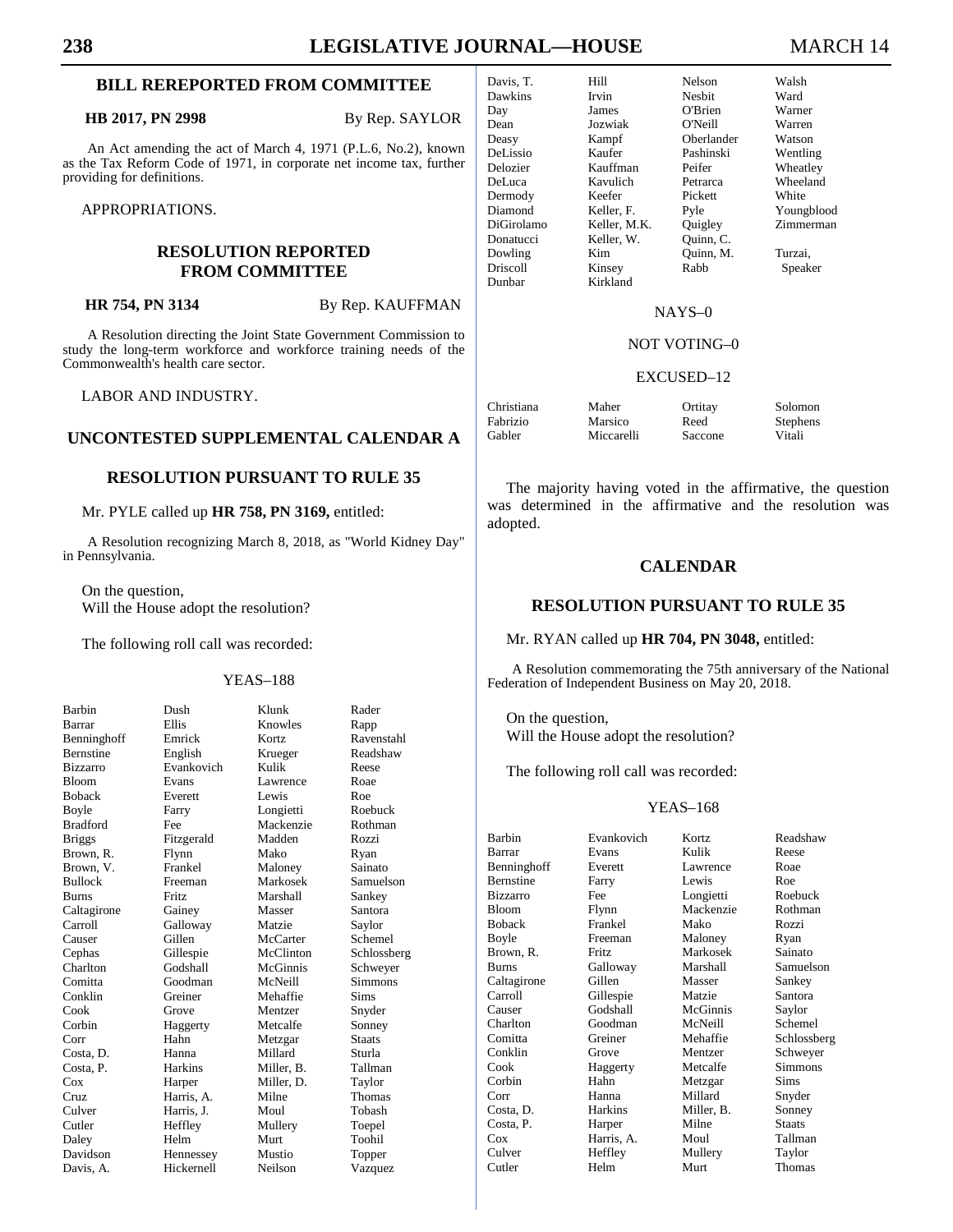# 2018 **LEGISLATIVE JOURNAL—HOUSE 239**

| Daley           | Hennessey    | Mustio        | Tobash     |
|-----------------|--------------|---------------|------------|
| Davidson        | Hickernell   | Neilson       | Toepel     |
| Davis, T.       | Hill         | <b>Nelson</b> | Toohil     |
| Day             | Irvin        | Nesbit        | Topper     |
| Dean            | James        | O'Brien       | Vazquez    |
| Deasy           | Jozwiak      | O'Neill       | Walsh      |
| DeLissio        | Kampf        | Oberlander    | Ward       |
| Delozier        | Kaufer       | Pashinski     | Warner     |
| DeLuca          | Kauffman     | Peifer        | Watson     |
| Dermody         | Kavulich     | Petrarca      | Wentling   |
| Diamond         | Keefer       | Pickett       | Wheatley   |
| DiGirolamo      | Keller, F.   | Pyle          | Wheeland   |
| Dowling         | Keller, M.K. | Quigley       | White      |
| Driscoll        | Keller, W.   | Quinn, C.     | Youngblood |
| Dunbar          | Kim          | Ouinn, M.     | Zimmerman  |
| Dush            | Kinsey       | Rader         |            |
| Ellis           | Kirkland     | Rapp          | Turzai,    |
| Emrick          | Klunk        | Ravenstahl    | Speaker    |
| English         | Knowles      |               |            |
|                 |              | $NAYS-20$     |            |
| <b>Bradford</b> | Cruz         | Gainey        | McClinton  |
| Briggs          | Davis, A.    | Harris, J.    | Miller, D. |
| Brown, V.       | Dawkins      | Krueger       | Rabb       |
| Bullock         | Donatucci    | Madden        | Sturla     |
| Cephas          | Fitzgerald   | McCarter      | Warren     |
|                 |              | NOT VOTING–0  |            |

## EXCUSED–12

| Christiana | Maher      | Ortitay | Solomon  |
|------------|------------|---------|----------|
| Fabrizio   | Marsico    | Reed    | Stephens |
| Gabler     | Miccarelli | Saccone | Vitali   |

 The majority having voted in the affirmative, the question was determined in the affirmative and the resolution was adopted.

 The SPEAKER. Representative Matt Dowling is recognized on unanimous consent. Before he speaks, I would ask all members to please take their seats. Representative, you will just give us a moment. I would ask all members to please take your seats. All members, please take your seats. All members, please come onto the House floor. I am going to close the doors of the House here. This is a very somber message with respect to a tragedy that occurred in one of our counties. So we are going to wait for about another minute or so. All members, if you could come to the House floor. Members, please come onto the House floor. We are going to close the doors of the House.

# **STATEMENT BY MR. DOWLING**

 The SPEAKER. Representative Dowling, you may proceed. Mr. DOWLING. Thank you, Mr. Speaker.

 I am joined today by Representative Ryan Warner, who also serves the northern half of Fayette County.

 On Thursday, February 15, an EF1 tornado ripped through the city of Uniontown and North Union Township, with little to no warning, causing great damage to the area and the community affected. This past week Gov. Tom Wolf requested that the U.S. Small Business Administration declare a disaster in Fayette County and Uniontown for those businesses and homes that suffered significant wind, flood, and in some cases, mudslide damage from the tornado and storms that impacted the

Commonwealth of Pennsylvania between February 15 and the 17, 2018. A detailed damage assessment shows that over 38 of the homes and businesses that were involved had uninsured losses that exceeded 40 percent of their predisaster fair market value.

 I want to thank Governor Wolf for his action and for helping us to take the next step in aiding those who have been affected by this tragic storm. I also thank my colleagues here in the General Assembly for their concern and support for my constituents who were affected and displaced by this natural disaster.

Thank you, Mr. Speaker.

 The SPEAKER. Thank you, Representative Dowling and Representative Warner.

Godspeed to the residents of Fayette County.

We will open the doors of the House.

# **SUPPLEMENTAL CALENDAR B**

# **BILL ON THIRD CONSIDERATION**

 The House proceeded to third consideration of **HB 2017, PN 2998,** entitled:

An Act amending the act of March 4, 1971 (P.L.6, No.2), known as the Tax Reform Code of 1971, in corporate net income tax, further providing for definitions.

 On the question, Will the House agree to the bill on third consideration? Bill was agreed to.

(Bill analysis was read.)

 The SPEAKER. This bill has been considered on three different days and agreed to and is now on final passage. The question is, shall the bill pass finally?

 Mr. DERMODY. Mr. Speaker? The SPEAKER. Yes, Representative Dermody. Mr. DERMODY. On the bill? The SPEAKER. Yes, sir, you may. Mr. DERMODY. Thank you, Mr. Speaker.

 Mr. Speaker, many members in this House support this bill, will support this concept, but what will happen this year in this budget because of this legislation is we will be short, probably cost us \$150 million to \$200 million.

 Now, we talked yesterday a little bit, there was a comment about we need to in this budget pay for rape kits because of the backlog we have, and if we want to pay for things like rape kits, we have got to pay for them in this year's budget. This budget – this bill, rather, will cost our budget \$150 million, and all of us in here should understand that if we vote "yes," we need to be willing to pay for it.

Thank you, Mr. Speaker.

 The SPEAKER. Representative George Dunbar, on the bill. Mr. DUNBAR. Thank you, Mr. Speaker.

 In regards to any revenue loss with this bill, there is no revenue loss with this bill. I want to make that perfectly clear. There is no revenue loss with this bill that will affect this year's budget.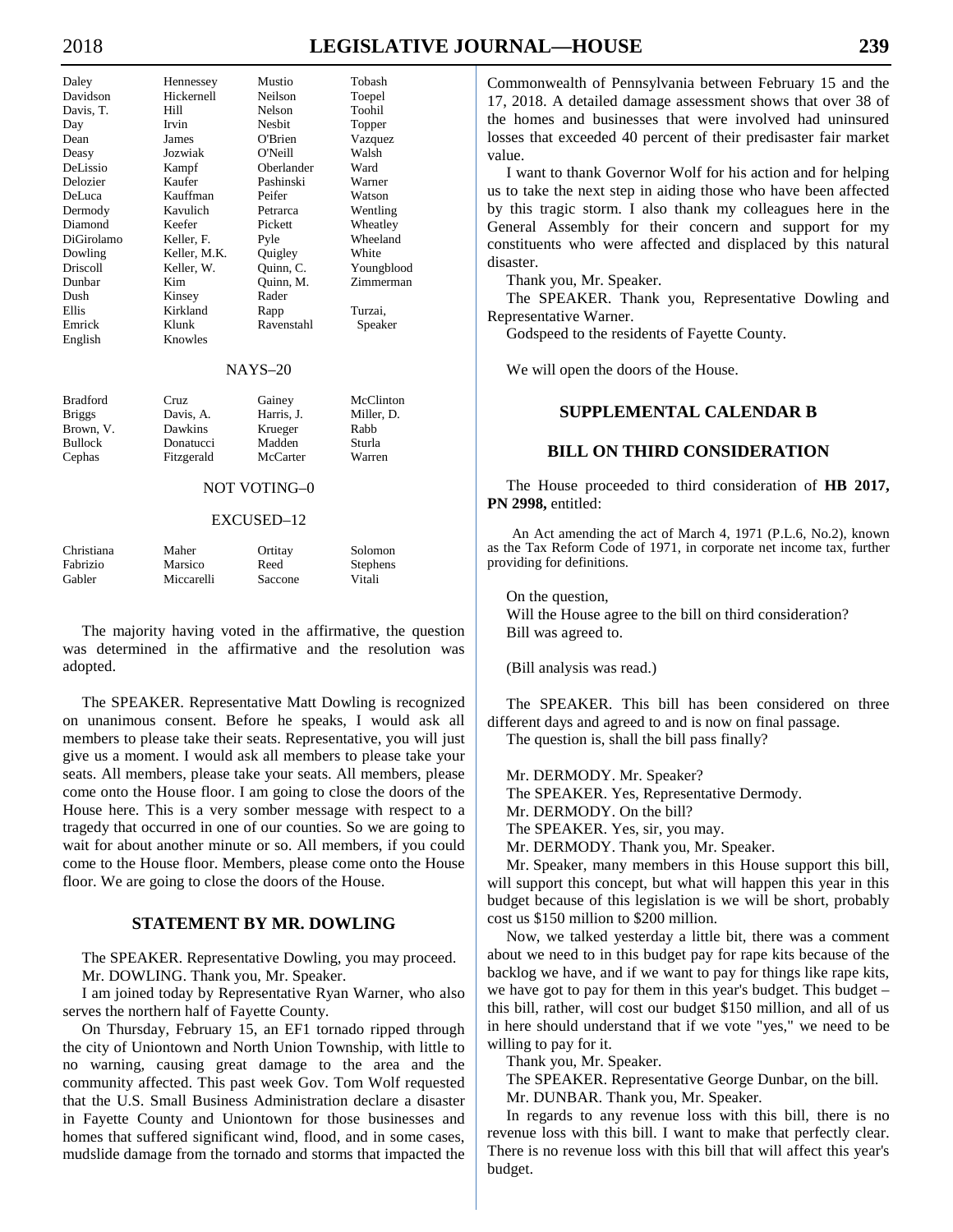The fiscal note that we have attached to this bill says \$8 million this year, \$26 million next year, which eventually will reverse out over the life of assets. This is a revenue-neutral bill. I cannot be any more clearer than that.

 What the speaker prior to me was referring to is essentially a Tax Bulletin that the Pennsylvania Department of Revenue put out that this allowed depreciation on any assets at all if you took bonus depreciation. That is not the law. That is not any revenue that was projected in any of the Governor's budget projections. Since the Governor never projected this revenue, we cannot lose it. You cannot lose revenue that you do not have to begin with.

So I would ask for an affirmative vote. Thank you.

The SPEAKER. Representative Eli Evankovich.

Mr. EVANKOVICH. Thank you, Mr. Speaker.

 Mr. Speaker, I do not mean to repeat what any of the prior speakers have said. I think it is important for both the membership and the public to understand that this will not affect this year's budget based on the budget projections that were made, but also just some brief editorializing on these terms like "depreciation."

 Mr. Speaker, when the public hears words like "depreciation" and "write-off," I think a lot of times it is hard to understand really what is at play here. When people say "write-off" or "depreciation," understand that if this bill does not become law, when businesses make expenditures, when they spend money on things that are assets – so if they spend money on vehicles, if they spend money on buildings, if they spend money on equipment – ordinarily we think that a business' calculated profit by their income minus their expenses or by their revenue minus their expenses and that is their income and then they pay tax on that income. If this bill does not become law, the expenditures that they make on equipment and assets will be taxed as income. In other words, if a company spends a million dollars in Pennsylvania investing to try to buy assets and make money on those assets and employ people on those assets, if this bill does not become law, they will be charged the corporate net income tax on that asset.

 In other words, we need to be sure that we do not confuse, we do not confuse the issue that this is somehow a giveaway to the business community. This is not a giveaway to the business community. What this is is it allows them to treat expenses as expenses.

Thank you, Mr. Speaker.

The SPEAKER. Representative Markosek.

Mr. MARKOSEK. Thank you, Mr. Speaker.

 Mr. Speaker, I rise in opposition to HB 2017. Some of the things that have been said, particularly by my colleagues on the other side of the aisle, are not necessarily untrue. This is revenue-neutral, but over a number of years. What this bill does is pretty much front-end loads the deductions. Obviously, the business community would want that because you get more deductions up front, but then in future years you get less.

 So what we were hoping to do, I think, with the budget this year, and certainly the administration, is to kind of phase this in so that it would be a smooth deduction over a number of years rather than a front-end load, which obviously the business community wants. I think most of us want to see the business community do well, certainly, in Pennsylvania. But there is a cost, there is a cost to doing this in this year's budget, because the way this bill is structured, the deductions are front-end loaded. So that is why I am opposed to it, not because I am opposed to what it actually does, but it is not necessarily

budget-friendly for this year. We have struck somewhat of a balance based on last year's budget moving into this year that I think a lot of things are looking good for us, but this would throw off the current balance that we have in the budget by at least \$100 million and perhaps over \$100 million.

 There is another way we can do this, and I would ask that we vote this down and we will negotiate in the budget a fair way to handle these deductions. Thank you.

The SPEAKER. Representative Keith Greiner.

Mr. GREINER. Thank you, Mr. Speaker.

 I just want to follow up and I want to clarify one thing, this bill does not front-end the deductions. What has been going on in this Commonwealth is depreciation has always been allowed. You have been able to depreciate an asset – if it is a 5-year asset, you are allowed to do it over a 5-year period. The law is still not going to allow for the 100-percent deduction, but it is going to allow for a deduction across the board. I am telling you, we would be the only State in the Union that would disallow a depreciation deduction for something like this and it would be job killing, absolutely job killing.

 Here is the flip side. Even if we take the bonus depreciation, if we would be allowed to do so, it would encourage investment in economic growth across the board with all businesses, particularly agriculture. And what that does is it spurs on people to spend money and it allows businesses to hire more people and create economic growth, and the reality of that is it brings in more revenues because there are more sales.

 So I just want to clarify that, that it is that revenue ruling that was made that just was a game changer and created a tax increase on our businesses without us even having a decision in the process. So I just wanted to clarify that, and I respectfully ask for support of HB 2017. Thank you.

The SPEAKER. Representative Mike Peifer, on the bill.

 Representative Frank Ryan, can you just wait; I want to see – you are the prime sponsor – Representative Ryan, I just want to see if anybody else wants to speak on the bill before you speak.

Anybody else?

Representative Frank Ryan.

Mr. RYAN. Mr. Speaker, thank you so much.

 I, obviously, as the maker of the bill ask you to support the bill. But something as innocuous as depreciation is something that has a completely profound impact on our Commonwealth. When you look at Amazon about ready to make a decision, when you look at Apple about ready to make a decision, CenturyLink, and other organizations, the very benefit to working families of creating a climate in the Commonwealth that is supportive of more business investment is something we should be encouraging.

 There is no change in revenue to the Commonwealth under this HB 2017. This is not front-end loaded. But if I might just quote for you a quote from February 20, 2018, by the Secretary of Revenue, which he stated the following, that no other State eliminates the ability for cost recovery of disallowed bonus depreciation. And additionally, he said that the bulletin was issued to provide quick guidance to taxpayers and to buy time for the legislature to act and to consider what to do and fix the statute.

 Mr. Speaker, I have gotten a tremendous amount of calls from members of the opposite side of the aisle and they have been very supportive of this bill. But I would tell you, we need to send a message loud and clear to those organizations that we are hoping will locate in Pennsylvania that we want them to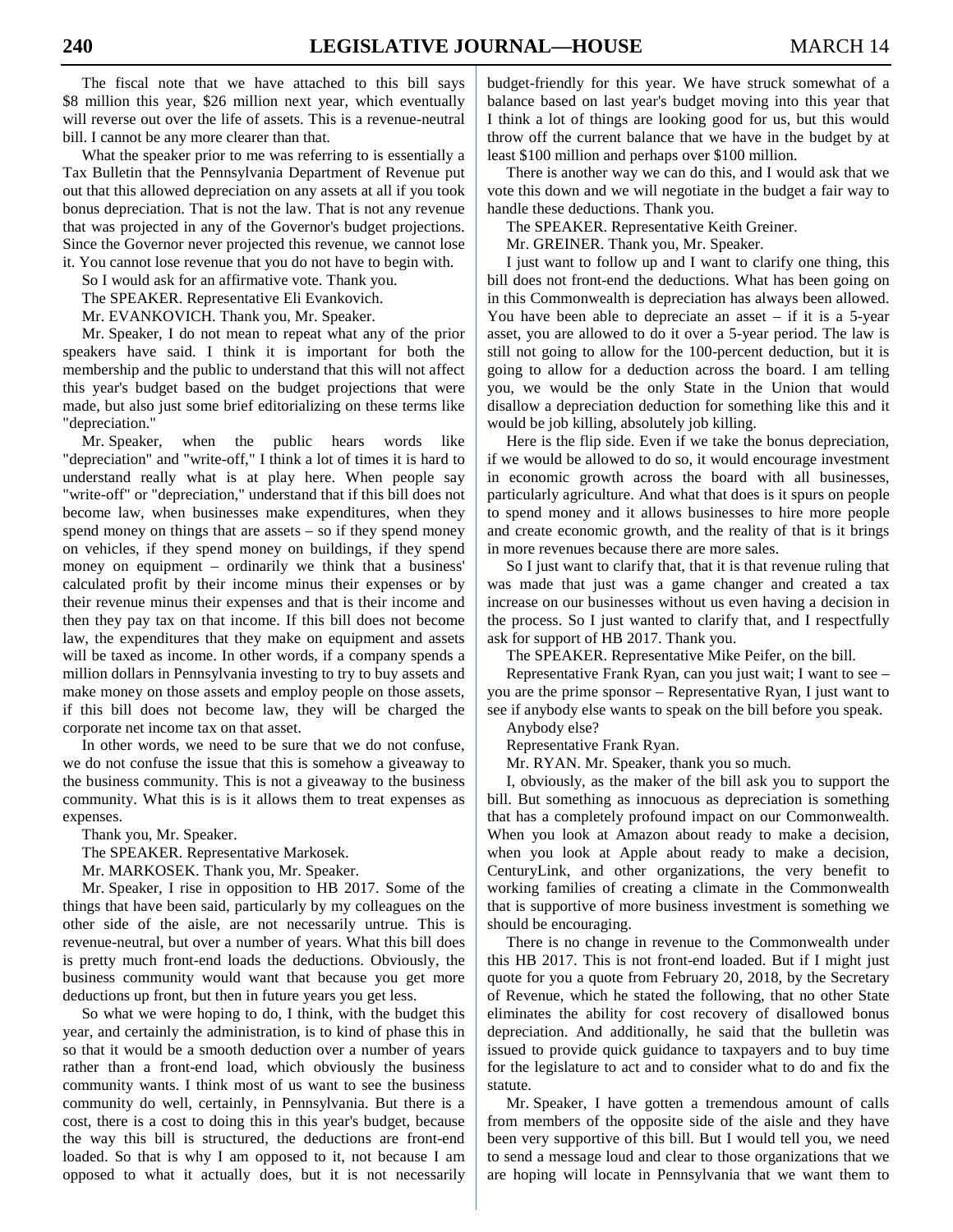locate here. The people that are currently located in the Commonwealth, it is a gotcha moment. We have put them between a rock and a hard place, and today is our time to change. But please make no bones about it, when we put our businesses and our employees under the gun for a provision that could harm them, we are making this State significantly less likely to survive.

So I ask you for a "yes" vote on HB 2017.

The SPEAKER. Thank you.

Representative Mike Peifer, on the bill.

Mr. PEIFER. Thank you, Mr. Speaker.

 Very simply, we have businesses out there and planners out there that really need to be able to deduct their capital assets, and they will get that deduction over time. This just gives them a little bit more incentive to go out and purchase that asset sooner so they can deduct it from their income more quickly on their income statement.

 So I would actually ask the members for an affirmative vote. Thank you.

 On the question recurring, Shall the bill pass finally?

 The SPEAKER. Agreeable to the provisions of the Constitution, the yeas and nays will now be taken.

(Members proceeded to vote.)

# **LEAVE OF ABSENCE**

 The SPEAKER. Representative Aaron BERNSTINE has requested to be placed on leave. Without objection, that will be granted.

# **LEAVE OF ABSENCE CANCELED**

 The SPEAKER. Representative Jim Christiana is on the House floor and should be placed on the master roll.

# **CONSIDERATION OF HB 2017 CONTINUED**

 On the question recurring, Shall the bill pass finally?

The following roll call was recorded:

# YEAS–183

| Barbin          | Emrick     | Klunk     | Rapp       |
|-----------------|------------|-----------|------------|
| Barrar          | English    | Knowles   | Ravenstahl |
| Benninghoff     | Evankovich | Kortz     | Readshaw   |
| <b>Bizzarro</b> | Evans      | Krueger   | Reese      |
| <b>Bloom</b>    | Everett    | Kulik     | Roae       |
| <b>Boback</b>   | Farry      | Lawrence  | Roe        |
| Boyle           | Fee        | Lewis     | Roebuck    |
| <b>Bradford</b> | Fitzgerald | Longietti | Rothman    |
| <b>Briggs</b>   | Flynn      | Mackenzie | Rozzi      |
| Brown, R.       | Frankel    | Madden    | Ryan       |
| Brown, V.       | Freeman    | Mako      | Sainato    |
| <b>Bullock</b>  | Fritz      | Maloney   | Samuelson  |
| Burns           | Gainey     | Marshall  | Sankey     |
| Caltagirone     | Galloway   | Masser    | Santora    |
| Carroll         | Gillen     | Matzie    | Saylor     |

| Causer     | Gillespie    | McClinton     | Schemel        |
|------------|--------------|---------------|----------------|
| Cephas     | Godshall     | McGinnis      | Schlossberg    |
| Charlton   | Goodman      | McNeill       | Schweyer       |
| Christiana | Greiner      | Mehaffie      | <b>Simmons</b> |
| Comitta    | Grove        | Mentzer       | <b>Sims</b>    |
| Conklin    | Haggerty     | Metcalfe      | Snyder         |
| Cook       | Hahn         | Metzgar       | Sonney         |
| Corbin     | Hanna        | Millard       | <b>Staats</b>  |
| Corr       | Harkins      | Miller, B.    | Sturla         |
| Costa, P.  | Harper       | Miller, D.    | Tallman        |
| Cox        | Harris, A.   | Milne         | Taylor         |
| Cruz.      | Harris, J.   | Moul          | Thomas         |
| Culver     | Heffley      | Mullery       | Tobash         |
| Cutler     | Helm         | Murt          | Toepel         |
| Daley      | Hennessey    | Mustio        | Toohil         |
| Davis, A.  | Hickernell   | Neilson       | Topper         |
| Davis, T.  | Hill         | Nelson        | Vazquez        |
| Dawkins    | Irvin        | <b>Nesbit</b> | Walsh          |
| Day        | James        | O'Brien       | Ward           |
| Dean       | Jozwiak      | O'Neill       | Warner         |
| Deasy      | Kampf        | Oberlander    | Warren         |
| DeLissio   | Kaufer       | Pashinski     | Watson         |
| Delozier   | Kauffman     | Peifer        | Wentling       |
| DeLuca     | Kavulich     | Petrarca      | Wheatley       |
| Diamond    | Keefer       | Pickett       | Wheeland       |
| DiGirolamo | Keller, F.   | Pyle          | White          |
| Donatucci  | Keller, M.K. | Quigley       | Youngblood     |
| Dowling    | Keller, W.   | Quinn, C.     | Zimmerman      |
| Driscoll   | Kim          | Quinn, M.     |                |
| Dunbar     | Kinsey       | Rabb          | Turzai,        |
| Dush       | Kirkland     | Rader         | Speaker        |
| Ellis      |              |               |                |
|            |              |               |                |

# NAYS–4

Costa, D. Dermody Markosek McCarter

NOT VOTING–1

Davidson

# EXCUSED–12

Bernstine Maher Ortitay Solomon Fabrizio Marsico Reed Stephens Gabler Miccarelli Saccone Vitali

 The majority required by the Constitution having voted in the affirmative, the question was determined in the affirmative and the bill passed finally.

 Ordered, That the clerk present the same to the Senate for concurrence.

# **CALENDAR CONTINUED**

# **BILLS ON SECOND CONSIDERATION**

 The House proceeded to second consideration of **HB 1527, PN 2913,** entitled:

An Act amending Title 23 (Domestic Relations) of the Pennsylvania Consolidated Statutes, in child protective services, further providing for persons required to report suspected child abuse.

 On the question, Will the House agree to the bill on second consideration? Bill was agreed to.

\* \* \*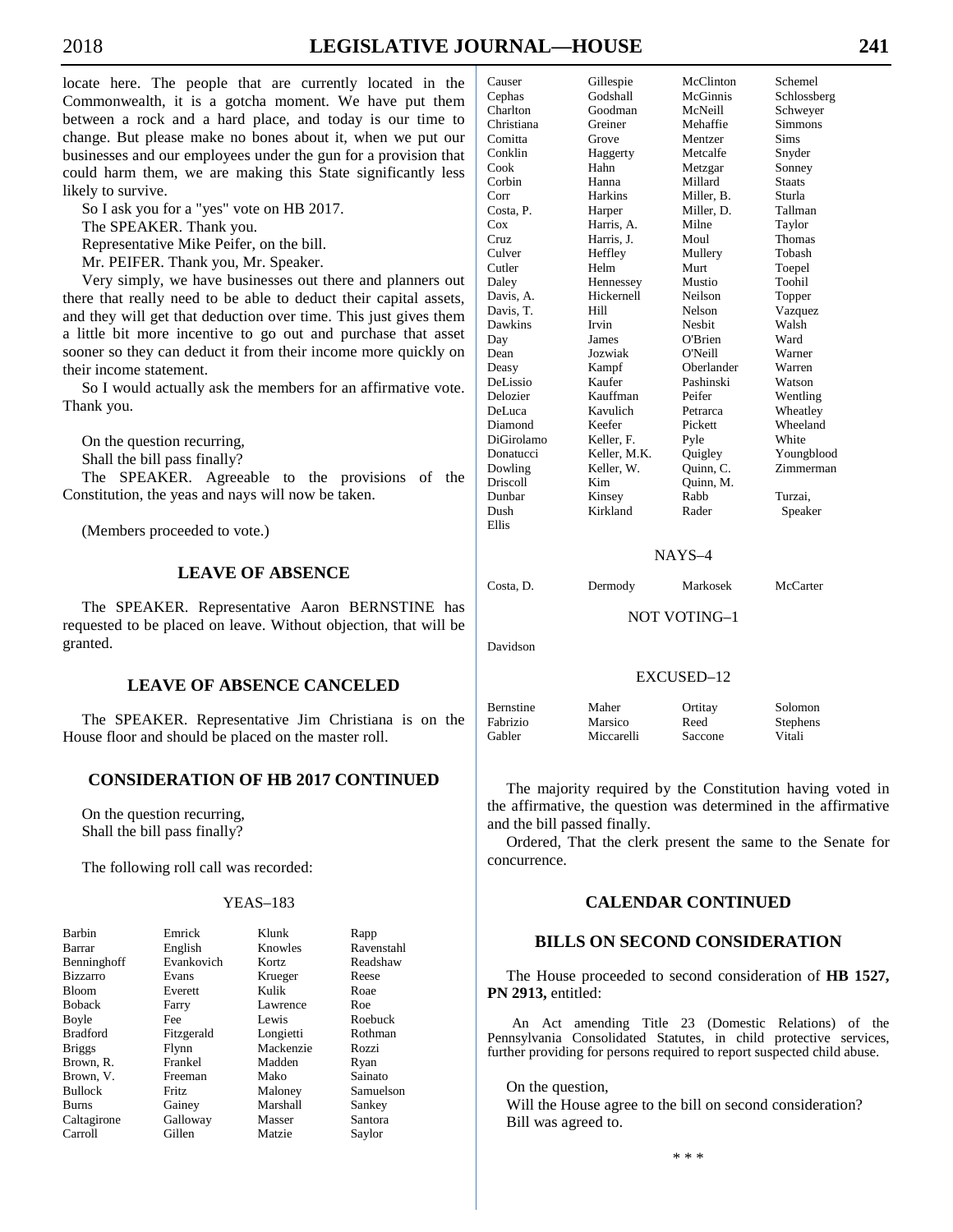The House proceeded to second consideration of **SB 877, PN 1458,** entitled:

An Act amending the act of May 17, 1921 (P.L.789, No.285), known as The Insurance Department Act of 1921, in insurance producers, further providing for rebates prohibited and for inducements prohibited.

On the question,

Will the House agree to the bill on second consideration?

 The SPEAKER. Now, there were three amendments that were filed by Representative Barrar: 5793, 5796, and 5808. My understanding is, all three have been withdrawn. Representative Barrar, is that correct? On SB 877 all three amendments have been withdrawn.

I see no further amendments on this bill.

On the question recurring,

 Will the House agree to the bill on second consideration? Bill was agreed to.

\* \* \*

 The House proceeded to second consideration of **SB 878, PN 1459,** entitled:

An Act amending the act of May 17, 1921 (P.L.682, No.284), known as The Insurance Company Law of 1921, in general provisions relating to insurance companies, associations and exchanges, further providing for rebates and inducements prohibited.

On the question,

Will the House agree to the bill on second consideration?

 The SPEAKER. Representative Barrar I see has filed three amendments. I believe it is 5786. Is that correct? Am I reading that number right? Yeah. Amendments 5786, 5795, and 5807. My understanding, Representative Barrar, is all three have been withdrawn. Okay. So all three amendments are withdrawn from SB 878, PN 1459.

I see no further amendments on that bill.

 On the question recurring, Will the House agree to the bill on second consideration? Bill was agreed to.

# **REMARKS SUBMITTED FOR THE RECORD**

 The SPEAKER. Representative Marcia Hahn, I think, wanted to submit remarks for the record on HR 678. Representative Hahn, you may just get on the record. Please tell us what the resolution was about and just a brief summary, and then we will submit the remaining remarks for the record.

Ms. HAHN. Thank you, Mr. Speaker.

 And I want to thank the members for supporting HR 678, which designates the week of February 11 to 17 as "Cardiovascular Disease and Diabetes Awareness Week" in the Commonwealth of Pennsylvania.

 I will submit the rest of the remarks for the record. The SPEAKER. Thank you, Representative Hahn.

 Ms. HAHN submitted the following remarks for the Legislative Journal:

 Cardiovascular disease (CVD) is a class of diseases that involves the heart or blood vessels, such as angina, heart attack, stroke, and heart failure to name a few. CVD is the nation's leading cause of death and disability, with more than 1 million Americans suffering a new or recurrent coronary attack each year. It is also the leading cause of death associated with diabetes. Still, it is estimated that 90 percent of CVD is preventable.

 If you have type 2 diabetes, you have a 2 to 4 times greater risk for developing cardiovascular disease. Sadly, cardiovascular disease is the leading cause of death associated with diabetes. In fact, two out of three deaths in people with type 2 diabetes are attributed to cardiovascular disease.

 With such a high percentage of CVD being preventable, it is not difficult to avoid serious consequences through regular checkups and lifestyle changes.

 I applaud my colleagues for passing this legislation in recognition of a disease that is the leading cause of death around the world.

# **BILLS ON SECOND CONSIDERATION**

 The House proceeded to second consideration of **HB 2034, PN 2936,** entitled:

An Act amending the act of March 17, 1978 (P.L.15, No.9), known as the Agricultural Liming Materials Act, further providing for labeling.

On the question,

Will the House agree to the bill on second consideration?

 The SPEAKER. Yes; I believe it deals with an act, Agricultural Liming Materials Act, and it provides for labeling issues.

 There is an amendment to that bill filed by the maker of the bill.

 On the question recurring, Will the House agree to the bill on second consideration?

 Mr. **MARSHALL** offered the following amendment No. **A05714:**

Amend Bill, page 2, line 15, by striking out "minimum" Amend Bill, page 2, line 19, by inserting after "and" where it occurs the second time

the maximum percentage of

 On the question, Will the House agree to the amendment?

 The SPEAKER. On the question, the Chair recognizes Representative Marshall to describe the amendment for us, to tell us about the amendment, amendment 5714.

Mr. MARSHALL. Thank you, Mr. Speaker.

 Mr. Speaker, amendment 05714 is a technical amendment. It corrects a drafting error. I am asking the members to please approve the amendment. Thank you.

 On the question recurring, Will the House agree to the amendment?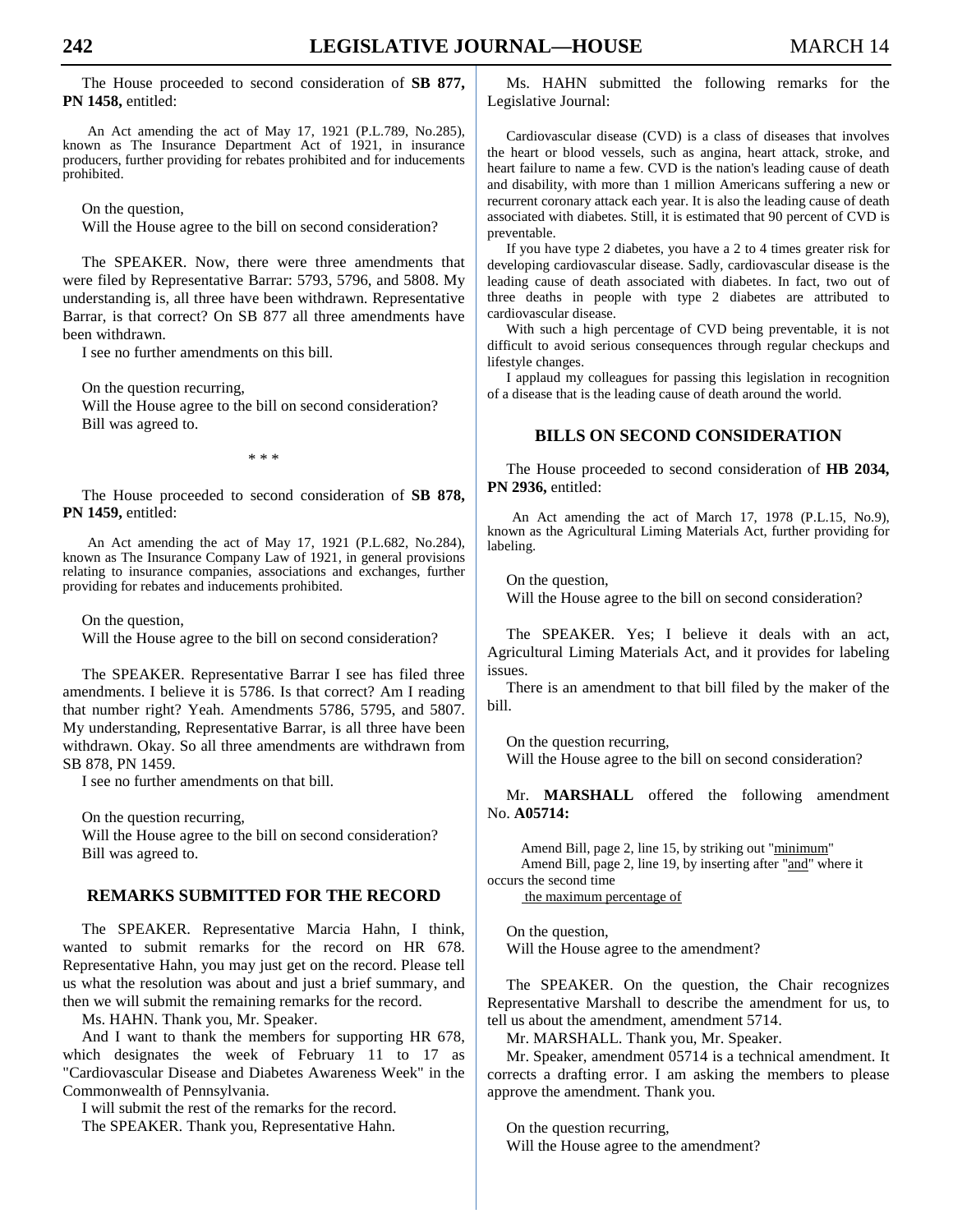The following roll call was recorded:

# YEAS–188

| Barbin          | Dush       |
|-----------------|------------|
| Barrar          | Ellis      |
| Benninghoff     | Emrick     |
| <b>Bizzarro</b> | English    |
| <b>Bloom</b>    | Evankovi   |
| <b>Boback</b>   | Evans      |
| Boyle           | Everett    |
| <b>Bradford</b> | Farry      |
| <b>Briggs</b>   | Fee        |
| Brown, R.       | Fitzgerald |
|                 |            |
| Brown, V.       | Flynn      |
| <b>Bullock</b>  | Frankel    |
| <b>Burns</b>    | Freeman    |
| Caltagirone     | Fritz      |
| Carroll         | Gainey     |
| Causer          | Galloway   |
| Cephas          | Gillen     |
| Charlton        | Gillespie  |
| Christiana      | Godshall   |
| Comitta         | Goodman    |
| Conklin         | Greiner    |
| Cook            | Grove      |
| Corbin          | Haggerty   |
| Corr            | Hahn       |
| Costa, D.       | Hanna      |
| Costa, P.       | Harkins    |
| Cox             | Harper     |
| Cruz            | Harris, A  |
| Culver          |            |
|                 | Harris, J. |
| Cutler          | Heffley    |
| Daley           | Helm       |
| Davidson        | Hennesse   |
| Davis, A.       | Hickernel  |
| Davis, T.       | Hill       |
| Dawkins         | Irvin      |
| Day             | James      |
| Dean            | Jozwiak    |
| Deasy           | Kampf      |
| DeLissio        | Kaufer     |
| Delozier        | Kauffmar   |
| DeLuca          | Kavulich   |
| Dermody         | Keefer     |
| Diamond         | Keller, F. |
| DiGirolamo      | Keller, M  |
| Donatucci       | Keller, W  |
| Dowling         | Kim        |
| Driscoll        | Kinsey     |
| Dunbar          | Kirkland   |
|                 |            |
|                 |            |

| Barbin          | Dush         | Klunk      | Rader         |
|-----------------|--------------|------------|---------------|
| Barrar          | Ellis        | Knowles    | Rapp          |
| Benninghoff     | Emrick       | Kortz      | Ravenstahl    |
| Bizzarro        | English      | Krueger    | Readshaw      |
| Bloom           | Evankovich   | Kulik      | Reese         |
| Boback          | Evans        | Lawrence   | Roae          |
| Boyle           | Everett      | Lewis      | Roe           |
| <b>Bradford</b> | Farry        | Longietti  | Roebuck       |
| Briggs          | Fee          | Mackenzie  | Rothman       |
| Brown, R.       | Fitzgerald   | Madden     | Rozzi         |
| Brown, V.       | Flynn        | Mako       | Ryan          |
| <b>Bullock</b>  | Frankel      | Maloney    | Sainato       |
| Burns           | Freeman      | Markosek   | Samuelson     |
| Caltagirone     | Fritz        | Marshall   | Sankey        |
| Carroll         | Gainey       | Masser     | Santora       |
| Causer          | Galloway     | Matzie     | Saylor        |
| Cephas          | Gillen       | McCarter   | Schemel       |
| Charlton        | Gillespie    | McClinton  | Schlossberg   |
| Christiana      | Godshall     | McGinnis   | Schweyer      |
| Comitta         | Goodman      | McNeill    | Simmons       |
| Conklin         | Greiner      | Mehaffie   | Sims          |
| Cook            | Grove        | Mentzer    | Snyder        |
| Corbin          | Haggerty     | Metcalfe   | Sonney        |
| Corr            | Hahn         | Metzgar    | <b>Staats</b> |
| Costa, D.       | Hanna        | Millard    | Sturla        |
| Costa, P.       | Harkins      | Miller, B. | Tallman       |
| Cox             | Harper       | Miller, D. | Taylor        |
| Cruz            | Harris, A.   | Milne      | Thomas        |
| Culver          | Harris, J.   | Moul       | Tobash        |
| Cutler          | Heffley      | Mullery    | Toepel        |
| Daley           | Helm         | Murt       | Toohil        |
| Davidson        | Hennessey    | Mustio     | Topper        |
| Davis, A.       | Hickernell   | Neilson    | Vazquez       |
| Davis, T.       | Hill         | Nelson     | Walsh         |
| Dawkins         | Irvin        | Nesbit     | Ward          |
| Day             | James        | O'Brien    | Warner        |
| Dean            | Jozwiak      | O'Neill    | Warren        |
| Deasy           | Kampf        | Oberlander | Watson        |
| DeLissio        | Kaufer       | Pashinski  | Wentling      |
| Delozier        | Kauffman     | Peifer     | Wheatley      |
| DeLuca          | Kavulich     | Petrarca   | Wheeland      |
| Dermody         | Keefer       | Pickett    | White         |
| Diamond         | Keller, F.   | Pyle       | Youngblood    |
| DiGirolamo      | Keller, M.K. | Quigley    | Zimmerman     |
| Donatucci       | Keller, W.   | Quinn, C.  |               |
| Dowling         | Kim          | Quinn, M.  | Turzai,       |
| Driscoll        | Kinsey       | Rabb       | Speaker       |
| Dunbar          | Kirkland     |            |               |

### NAYS–0

# NOT VOTING–0

## EXCUSED–12

| Bernstine | Maher      | Ortitay | Solomon  |
|-----------|------------|---------|----------|
| Fabrizio  | Marsico    | Reed    | Stephens |
| Gabler    | Miccarelli | Saccone | Vitali   |

 The majority having voted in the affirmative, the question was determined in the affirmative and the amendment was agreed to.

### On the question,

 Will the House agree to the bill on second consideration as amended?

 The SPEAKER. I do not see any other amendments on this bill.

On the question recurring,

 Will the House agree to the bill on second consideration as amended?

Bill as amended was agreed to.

The SPEAKER. The bill as amended will be reprinted.

\* \* \*

 The House proceeded to second consideration of **HB 584, PN 2817,** entitled:

An Act amending Title 72 (Taxation and Fiscal Affairs) of the Pennsylvania Consolidated Statutes, establishing microenterprise loan programs and abating real property assessment.

On the question,

Will the House agree to the bill on second consideration?

Mr. **RABB** offered the following amendment No. **A06048:**

| Amend Bill, page 35, lines 5 and 6, by striking out "SOLE             |
|-----------------------------------------------------------------------|
| PROPRIETORSHIP, PARTNERSHIP OR LIMITED LIABILITY                      |
| COMPANY" and inserting                                                |
| start-up entrepreneur                                                 |
| Amend Bill, page 35, line 6, by inserting after "EMPLOYEES"           |
| who are residents of this Commonwealth                                |
| Amend Bill, page 35, line 22, by inserting after "INDIVIDUAL"         |
| who is a resident of this Commonwealth                                |
| Amend Bill, page 35, lines 22 and 23, by striking out ".              |
| LIMITED" in line 22 and all of line 23 and inserting                  |
| or worker cooperative corporation formed or incorporated within       |
| this Commonwealth and the owners of which partnership or worker       |
| cooperative corporation are residents of this Commonwealth, a single- |
| member limited liability company incorporated in this Commonwealth,   |
| the owner of which is a resident of this Commonwealth. The term does  |
| not include:                                                          |
| (1) A worker cooperative corporation incorporated                     |
| within this Commonwealth, the owners of which do not have a           |
| controlling ownership interest in the worker cooperative              |
| corporation.                                                          |
| (2) A single-member limited liability company                         |
| incorporated within this Commonwealth, the single-member of           |
| which is another limited liability company or other business          |
| entity.                                                               |
| Amend Bill, page 36, line 7, by inserting after "ASSIST"              |
| start-up entrepreneurs and, to the extent possible,                   |
| Amend Bill, page 36, line 16, by striking out "OF" and inserting      |
| owned by                                                              |
| Amend Bill, page 36, line 16, by inserting after                      |
| "INDIVIDUALS"                                                         |
| who are residents of this Commonwealth                                |
| Amend Bill, page 36, lines 19 and 20, by striking out all of line     |
| 19 and $\frac{1}{2}$ in line 20 and inserting                         |
| (3)                                                                   |
| Amend Bill, page 36, line 23, by striking out "(5)" and inserting     |
| (4)                                                                   |
| Amend Bill, page 38, line 17, by striking out "AUTHORITY"             |
| and inserting                                                         |
| administrative entity                                                 |
| Amend Bill, page 38, line 24, by striking out "AUTHORITY"             |
| and inserting                                                         |
|                                                                       |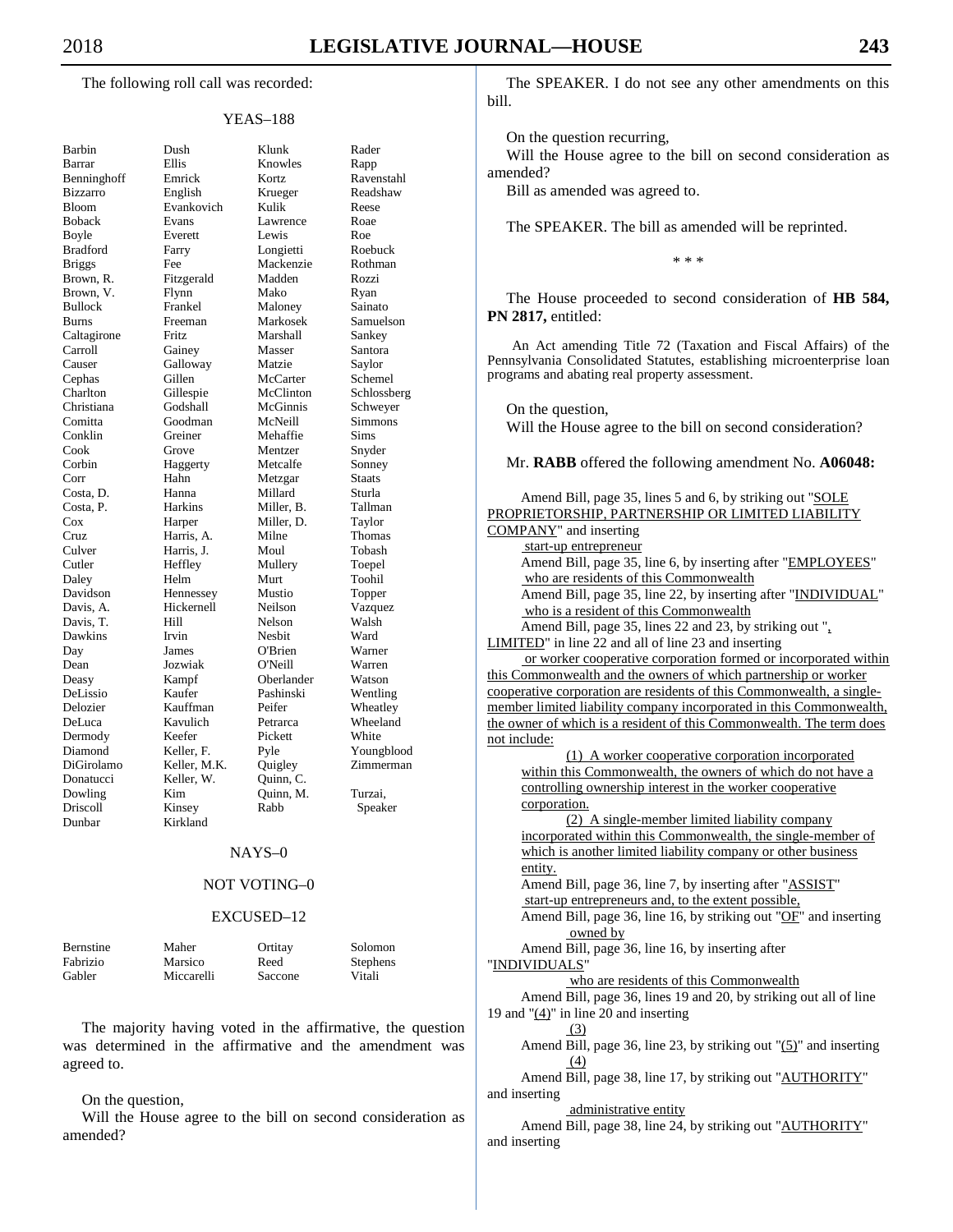administrative entity

Amend Bill, page 40, line 16, by striking out all of said line and inserting

| (b) Training.– |  |  |
|----------------|--|--|
|                |  |  |

(1) For the purpose of reducing the financial

Amend Bill, page 40, lines 18 and 19, by striking "SUCCEED," in line 18 and " $\underline{A}$ " in line 19 and inserting

succeed.

 $(2)$  A

Amend Bill, page 40, by inserting between lines 21 and 22 (3) If the loan applicant is a worker cooperative corporation, all owners of the worker cooperative corporation must complete the business courses and workshops under paragraph (2).

Amend Bill, page 41, line 14, by inserting after "INCOME" and located in this Commonwealth

Amend Bill, page 42, line 5, by striking out "AUTHORITY" and inserting

administrative entity

On the question,

Will the House agree to the amendment?

 The SPEAKER. Representative Rabb, on the amendment, sir.

Mr. RABB. Thank you, Mr. Speaker.

 My amendment makes the following changes to the bill: It expands the types of businesses that would qualify as startup entrepreneurs under the act and therefore qualify to participate in the program to include worker cooperative corporations and single-member LLCs (limited liability companies). It provides that the sole owner of a single-member LLC cannot be another LLC or other business entity. It stipulates that all business entities seeking to participate must have been formed or incorporated within the Commonwealth. It stipulates that the requisite number of employees, one to five, of a business entity seeking assistance under the program must be residents of Pennsylvania. It standardizes terms and makes other editorial changes.

 And I respectfully request the support of the House for this amendment.

 The SPEAKER. Representative Gillespie, on the amendment, sir.

 Mr. GILLESPIE. Thank you, Mr. Speaker. This is an agreed-to amendment. The SPEAKER. Thank you, sir.

 On the question recurring, Will the House agree to the amendment?

The following roll call was recorded:

# YEAS–188

| Barbin          | Dush       | Klunk     | Rader    |
|-----------------|------------|-----------|----------|
| Barrar          | Ellis      | Knowles   | Rapp     |
| Benninghoff     | Emrick     | Kortz     | Ravensta |
| <b>Bizzarro</b> | English    | Krueger   | Readshav |
| <b>Bloom</b>    | Evankovich | Kulik     | Reese    |
| <b>Boback</b>   | Evans      | Lawrence  | Roae     |
| Boyle           | Everett    | Lewis     | Roe      |
| <b>Bradford</b> | Farry      | Longietti | Roebuck  |
| <b>Briggs</b>   | Fee        | Mackenzie | Rothman  |
| Brown R         | Fitzgerald | Madden    | Rozzi    |

| <u> ~ นเ⊍นเ</u> | ້ານ ແນ⊥    | .         | ------     |
|-----------------|------------|-----------|------------|
| Barrar          | Ellis      | Knowles   | Rapp       |
| Benninghoff     | Emrick     | Kortz     | Ravenstahl |
| Bizzarro        | English    | Krueger   | Readshaw   |
| Bloom           | Evankovich | Kulik     | Reese      |
| Boback          | Evans      | Lawrence  | Roae       |
| Boyle           | Everett    | Lewis     | Roe        |
| <b>Bradford</b> | Farry      | Longietti | Roebuck    |

Fee Mackenzie Fitzgerald Madden

| Rader      |
|------------|
| Rapp       |
| Ravenstahl |
| Readshaw   |
| Reese      |
| Roae       |
| Roe        |
| Roebuck    |
| Rothman    |
| Rozzi      |

| Brown, V.      | Flynn        | Mako          | Ryan          |
|----------------|--------------|---------------|---------------|
| <b>Bullock</b> | Frankel      | Maloney       | Sainato       |
| Burns          | Freeman      | Markosek      | Samuelson     |
| Caltagirone    | <b>Fritz</b> | Marshall      | Sankey        |
| Carroll        | Gainey       | Masser        | Santora       |
| Causer         | Galloway     | Matzie        | Saylor        |
| Cephas         | Gillen       | McCarter      | Schemel       |
| Charlton       | Gillespie    | McClinton     | Schlossberg   |
| Christiana     | Godshall     | McGinnis      | Schweyer      |
| Comitta        | Goodman      | McNeill       | Simmons       |
| Conklin        | Greiner      | Mehaffie      | Sims          |
| Cook           | Grove        | Mentzer       | Snyder        |
| Corbin         | Haggerty     | Metcalfe      | Sonney        |
| Corr           | Hahn         | Metzgar       | <b>Staats</b> |
| Costa, D.      | Hanna        | Millard       | Sturla        |
| Costa, P.      | Harkins      | Miller, B.    | Tallman       |
| $\cos$         | Harper       | Miller, D.    | Taylor        |
| Cruz           | Harris, A.   | Milne         | Thomas        |
| Culver         | Harris, J.   | Moul          | Tobash        |
| Cutler         | Heffley      | Mullery       | Toepel        |
| Daley          | Helm         | Murt          | Toohil        |
| Davidson       | Hennessey    | Mustio        | Topper        |
| Davis, A.      | Hickernell   | Neilson       | Vazquez       |
| Davis. T.      | Hill         | Nelson        | Walsh         |
| Dawkins        | Irvin        | <b>Nesbit</b> | Ward          |
| Day            | James        | O'Brien       | Warner        |
| Dean           | Jozwiak      | O'Neill       | Warren        |
| Deasy          | Kampf        | Oberlander    | Watson        |
| DeLissio       | Kaufer       | Pashinski     | Wentling      |
| Delozier       | Kauffman     | Peifer        | Wheatley      |
| DeLuca         | Kavulich     | Petrarca      | Wheeland      |
| Dermody        | Keefer       | Pickett       | White         |
| Diamond        | Keller, F.   | Pyle          | Youngblood    |
| DiGirolamo     | Keller, M.K. | Quigley       | Zimmerman     |
| Donatucci      | Keller, W.   | Quinn, C.     |               |
| Dowling        | Kim          | Quinn, M.     | Turzai,       |
| Driscoll       | Kinsey       | Rabb          | Speaker       |
| Dunbar         | Kirkland     |               |               |

## NAYS–0

## NOT VOTING–0

## EXCUSED–12

| <b>Bernstine</b> | Maher      | Ortitay | Solomon         |
|------------------|------------|---------|-----------------|
| Fabrizio         | Marsico    | Reed    | <b>Stephens</b> |
| Gabler           | Miccarelli | Saccone | Vitali          |

 The majority having voted in the affirmative, the question was determined in the affirmative and the amendment was agreed to.

On the question,

 Will the House agree to the bill on second consideration as amended?

 The SPEAKER. I do not see any other amendments on this bill.

On the question recurring,

 Will the House agree to the bill on second consideration as amended?

Bill as amended was agreed to.

The SPEAKER. The bill as amended will be reprinted.

\* \* \*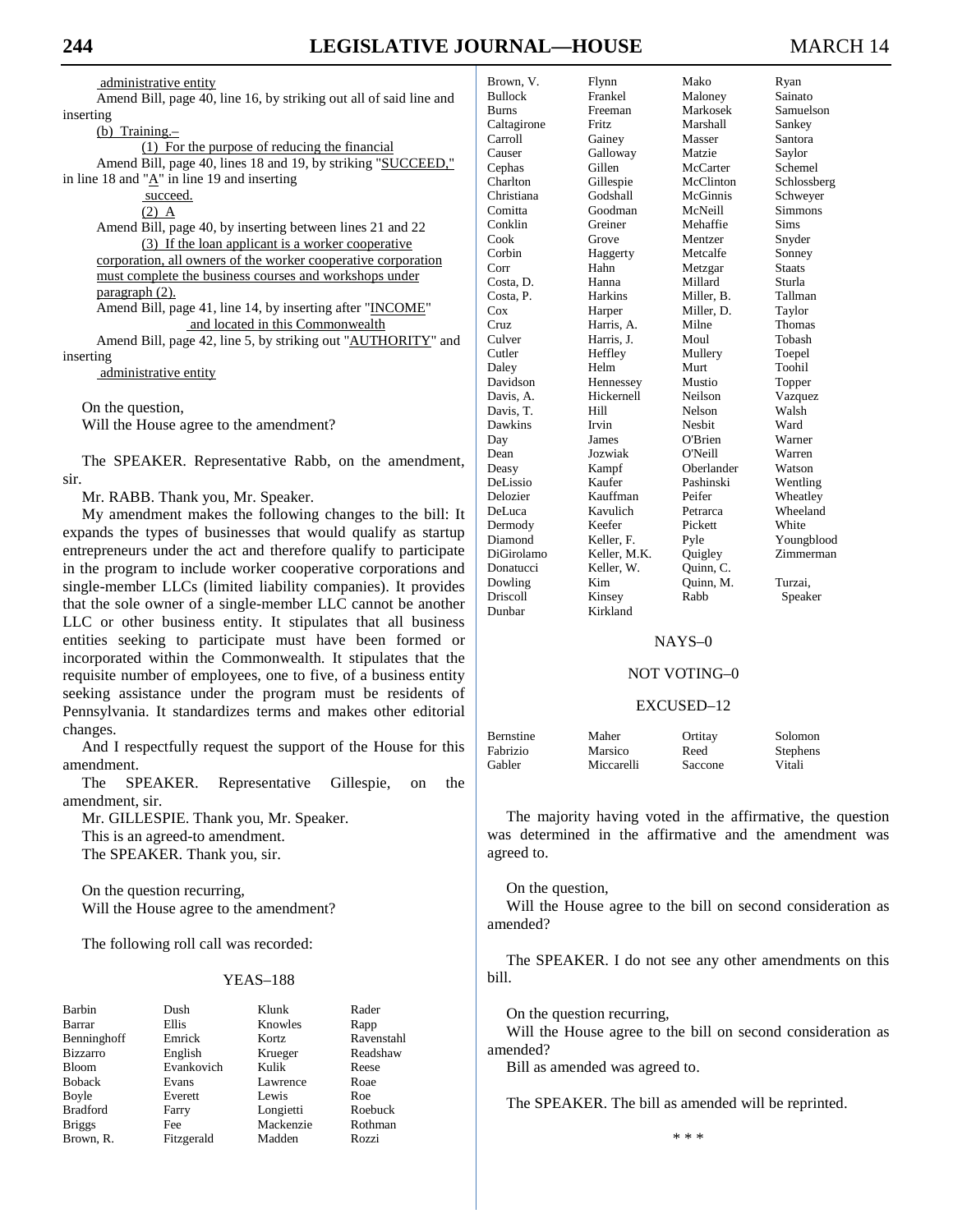The House proceeded to second consideration of **HB 2049, PN 3127,** entitled:

An Act providing for requirements for documentation of the need for an assistance animal or service animal in housing and for the offenses of misrepresentation of entitlement to assistance animal or service animal and misrepresentation of animal as assistance animal or service animal.

On the question,

Will the House agree to the bill on second consideration?

The SPEAKER. I do not see any amendments to this bill.

On the question recurring,

 Will the House agree to the bill on second consideration? Bill was agreed to.

\* \* \*

 The House proceeded to second consideration of **HB 994, PN 2909,** entitled:

An Act amending the act of March 4, 1971 (P.L.6, No.2), known as the Tax Reform Code of 1971, in gross receipts tax, further providing for imposition of tax.

On the question,

Will the House agree to the bill on second consideration?

 The SPEAKER. There are two amendments filed to this. They are 5981 and 5982. Both are being ruled out of order by the Chair.

I do not see any further amendments with respect to this.

On the question recurring,

 Will the House agree to the bill on second consideration? Bill was agreed to.

\* \* \*

 The House proceeded to second consideration of **HB 1851, PN 2991,** entitled:

An Act amending the act of May 17, 1921 (P.L.789, No.285), known as The Insurance Department Act of 1921, in examinations, further providing for purpose and providing for scheduling conference, for budget estimate and revisions, for billing invoices and for annual examination and analysis report.

 On the question, Will the House agree to the bill on second consideration?

 The SPEAKER. I do not see any amendments filed to that bill.

 On the question recurring, Will the House agree to the bill on second consideration? Bill was agreed to.

# **RESOLUTION**

Mr. PEIFER called up **HR 291, PN 2995,** entitled:

A Resolution directing the Department of Revenue, in consultation with the Department of Community and Economic Development and the Independent Fiscal Office, to commence a study to investigate the feasibility and potential cost savings associated with the replacement of local earned income tax collection methods by local taxing committees with a Statewide collection method domiciled in the Department of Revenue.

 On the question, Will the House adopt the resolution?

 The SPEAKER. Now, there are two amendments. There are actually four amendments filed. One is from Representative Peifer himself at 5939. Then Representative Daley has three amendments: 5772, 5774, and 5934. My understanding is, amendments 5774 and 5934 will be withdrawn. Is that accurate, Representative? Yes. So 5774 and 5934 are withdrawn.

 On the question recurring, Will the House adopt the resolution?

Mr. **PEIFER** offered the following amendment No. **A05939:**

Amend Resolution, page 2, lines 8 and 9, by striking out ": (1)"

Amend Resolution, page 2, lines 11 through 14, by striking out all of said lines and inserting

WHEREAS, Inefficiencies continue to plague the local tax collection process to the detriment of school districts and municipalities in this Commonwealth; and

 On the question, Will the House agree to the amendment?

 The SPEAKER. We are going to turn to Representative Peifer. The first amendment we are going to do is 5939. He will explain the underlying resolution and the amendment that he seeks to put to the resolution. Amendment 5939, he will explain the resolution and the amendment to the resolution.

Mr. PEIFER. Thank you, Mr. Speaker.

 Very simply, the resolution just simply asks for a study of the process in which we collect local income tax. Back in 2008 Act 32 was passed where we consolidated some of this process at the local level. This study will just take a look and see if we can do it at the State level here in Harrisburg.

 I am offering amendment 5939. Very simply, it is technical in nature and I believe it is agreed to.

 On the question recurring, Will the House agree to the amendment?

The following roll call was recorded:

# YEAS–188

| Barbin      | Dush    | Klunk   | Rader      |
|-------------|---------|---------|------------|
| Barrar      | Ellis   | Knowles | Rapp       |
| Benninghoff | Emrick  | Kortz   | Ravenstahl |
| Bizzarro    | English | Krueger | Readshaw   |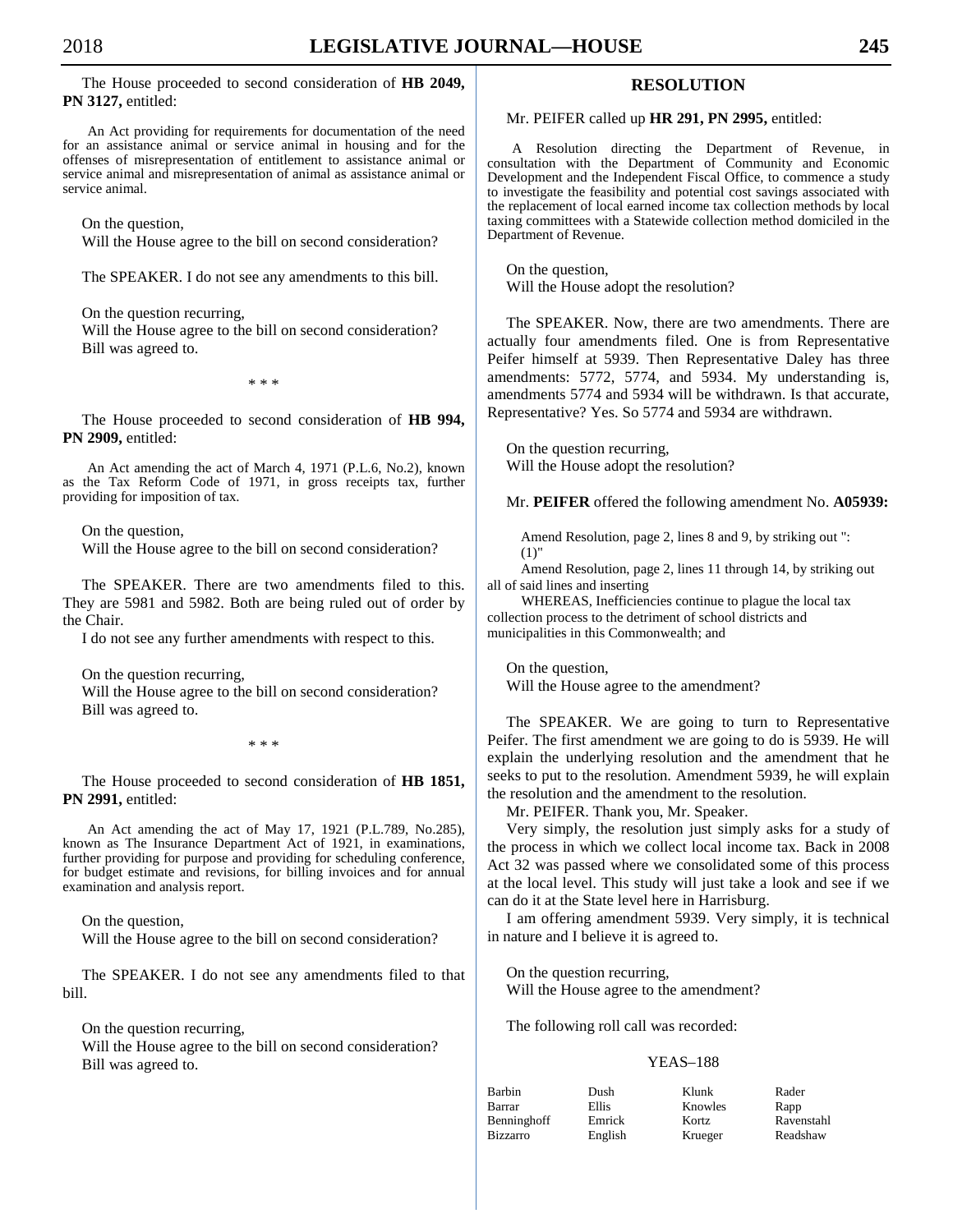# **246 LEGISLATIVE JOURNAL—HOUSE** MARCH 14

Davis, T. Donatucci Keller, W. Dunbar Kirkland

Bloom Evankovich Kulik Reese Boback Evans Lawrence Roae<br>Boyle Everett Lewis Roe Boyle Everett Lewis Roe<br>
Bradford Farry Longietti Roebuck Farry Longietti Briggs Fee Mackenzie Rothman<br>Brown R. Fitzgerald Madden Rozzi Fitzgerald Madden Rozzi Brown, V. Flynn Mako Ryan Bullock Frankel Maloney Sainato Burns Freeman Markosek Samuelson Caltagirone Fritz Marshall Sankey Carroll Gainey Masser Santora Galloway Cephas Gillen McCarter Schemel<br>Charlton Gillespie McClinton Schlossb Gillespie McClinton Schlossberg<br>Godshall McGinnis Schwever Christiana Godshall McGinnis Schweyer Comitta Goodman McNeill Simmons Conklin Greiner Mehaffie Sims Mentzer Corbin Haggerty Metcalfe Sonney Corr Hahn Metzgar Staats Costa, D. Hanna Millard Sturla Miller, B. Cox Harper Miller, D. Taylor Cruz Harris, A. Milne Thomas Culver Harris, J. Moul Tobash Cutler Heffley Mullery Toepel Daley Helm Murt Toohil Davidson Hennessey Mustio Topper Davis, A. Hickernell Neilson Vazquez<br>
Davis, T. Hill Nelson Walsh Dawkins Irvin Nesbit Ward Day James O'Brien Warner Dean Jozwiak O'Neill Warren Deasy Kampf Oberlander Watson DeLissio Kaufer Pashinski Wentling Delozier Kauffman Peifer Wheatley Dermody Keefer Pickett White<br>
Diamond Keller, F. Pyle Young Diamond Keller, F. Pyle Youngblood<br>DiGirolamo Keller, M.K. Quigley Zimmerman Keller, M.K. Quigley<br>Keller, W. Quinn, C. Dowling Kim Quinn, M. Turzai,<br>
Driscoll Kinsev Rabb Speak

## NAYS–0

Wheeland

Speaker

## NOT VOTING–0

### EXCUSED–12

| Bernstine | Maher      | Ortitay | Solomon  |
|-----------|------------|---------|----------|
| Fabrizio  | Marsico    | Reed    | Stephens |
| Gabler    | Miccarelli | Saccone | Vitali   |

 The majority having voted in the affirmative, the question was determined in the affirmative and the amendment was agreed to.

 On the question, Will the House adopt the resolution as amended?

# Ms. **DALEY** offered the following amendment No. **A05772:**

Amend Resolution, page 1, line 4, by inserting after "Office" with input from counties, municipalities and school districts in this Commonwealth

Amend Resolution, page 3, line 7, by inserting after "Office" with input from counties, municipalities and school districts in this Commonwealth

 On the question, Will the House agree to the amendment?

 The SPEAKER. Representative Daley, on the amendment. Ms. DALEY. Thank you, Mr. Speaker.

 This is an agreed-to amendment, and what it does is it includes a provision to receive input from counties, municipalities, and school districts within the Commonwealth.

 The SPEAKER. Representative Peifer, on the amendment. Mr. PEIFER. Mr. Speaker, this is an agreed-to amendment. The SPEAKER. Thank you.

 On the question recurring, Will the House agree to the amendment?

The following roll call was recorded:

# YEAS–188

Barbin Dush Klunk Rader Barrar Ellis Knowles Rapp Benninghoff Emrick Kortz Ravenstahl Krueger Readshaw Bloom Evankovich Kulik Reese Lawrence Boyle Everett Lewis Roe Bradford Farry Longietti Roebuck Briggs Fee Mackenzie Rothman<br>Brown, R. Fitzgerald Madden Rozzi Fitzgerald Brown, V. Flynn Mako Ryan Bullock Frankel Maloney Sainato Burns Freeman Markosek Samuelson Caltagirone Fritz Marshall Sankey Carroll Gainey Masser Santora Causer Galloway Matzie Saylor Cephas Gillen McCarter Schemel<br>Charlton Gillespie McClinton Schlossb Christiana Godshall McGinnis Schweyer Comitta Goodman McNeill Simmons Conklin Greiner Mehaffie Sims Grove Mentzer Snyder Corbin Haggerty Metcalfe Sonney<br>
Corr Hahn Metzgar Staats Corr Hahn Metzgar Staats Costa, D. Hanna Millard Costa, P. Harkins Miller, B. Tallman Cox Harper Miller, D. Taylor<br>Cruz Harris, A. Milne Thomas Cruz Harris, A. Milne Thomas Culver Harris, J. Moul Tobash Cutler Heffley Mullery Toepel Daley Helm Murt Toohil Davidson Hennessey Mustio Topper Hickernell Neilson Vazquez Davis, T. Hill Nelson Walsh Dawkins Irvin Nesbit Ward Day James O'Brien Warner Dean Jozwiak O'Neill Warren Deasy Kampf Oberlander Watson<br>
DeLissio Kaufer Pashinski Wentling Pashinski Delozier Kauffman Peifer Wheatley Dermody Keefer Pickett White<br>Diamond Keller, F. Pyle Young Pyle Youngblood DiGirolamo Keller, M.K. Quigley Zimmerman Donatucci Keller, W. Quinn, C. Dowling Kim Quinn, M. Turzai,<br>
Driscoll Kinsey Rabb Speak Dunbar Kirkland

Schlossberg Wheeland Speaker

# NAYS–0

## NOT VOTING–0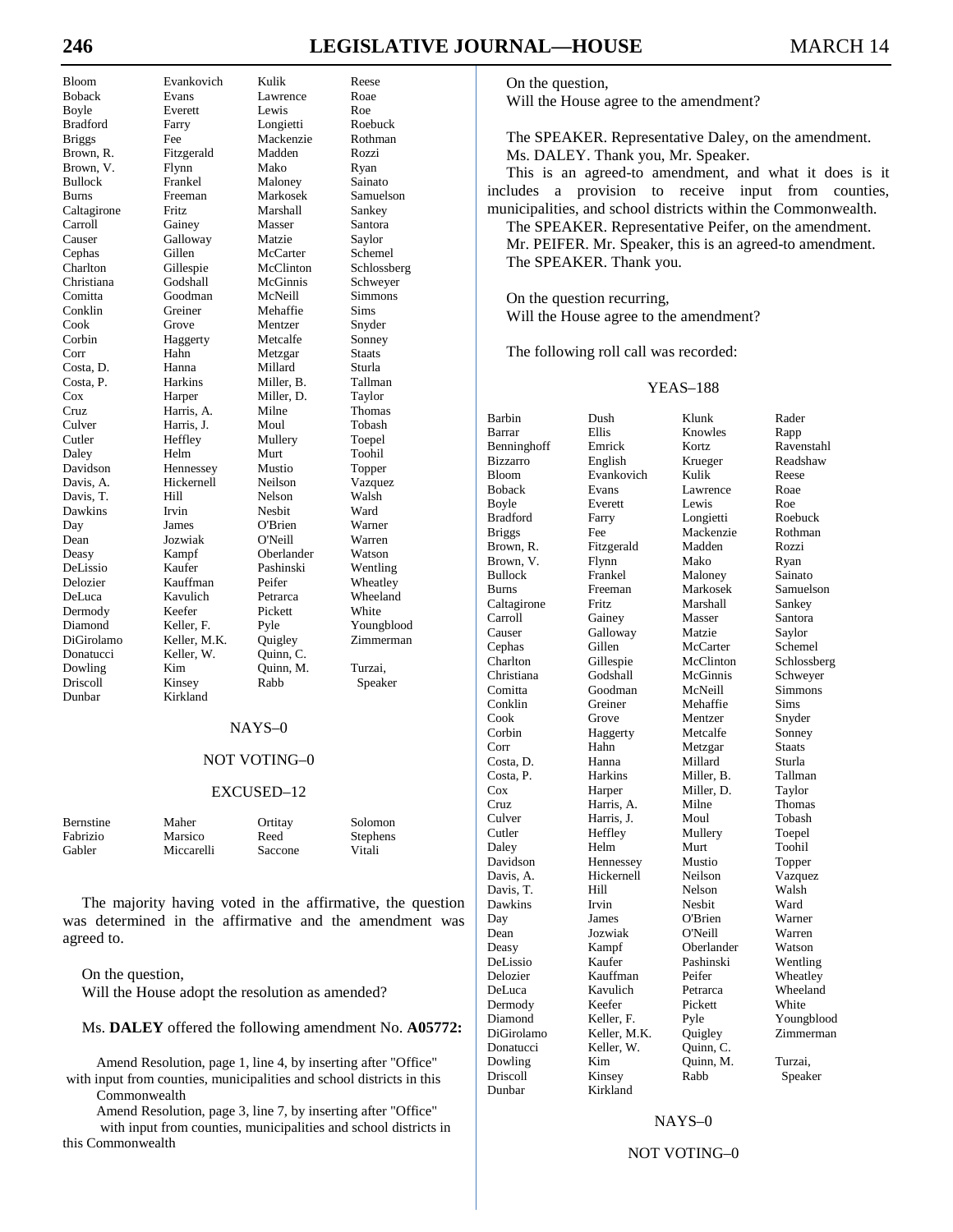Solomon Stephens

## EXCUSED–12

| <b>Bernstine</b> | Maher      | Ortitay | Solon  |
|------------------|------------|---------|--------|
| Fabrizio         | Marsico    | Reed    | Steph  |
| Gabler           | Miccarelli | Saccone | Vitali |

 The majority having voted in the affirmative, the question was determined in the affirmative and the amendment was agreed to.

On the question recurring,

Will the House adopt the resolution as amended?

 The SPEAKER. Members, we can proceed to vote on this resolution right now because it is a resolution, not a bill, and it has been amended. It is HR 291. Now, while the printer's number in front of us at 2995 will not be the accurate reflection of where the resolution is given amendments 5939 and 5772, we can vote on the House resolution and we will do so at this time.

 On the question recurring, Will the House adopt the resolution as amended?

The following roll call was recorded:

## YEAS–188

| Barbin        | Dush       | Klunk      | Rader         |
|---------------|------------|------------|---------------|
| Barrar        | Ellis      | Knowles    | Rapp          |
| Benninghoff   | Emrick     | Kortz      | Ravenstahl    |
| Bizzarro      | English    | Krueger    | Readshaw      |
| Bloom         | Evankovich | Kulik      | Reese         |
| Boback        | Evans      | Lawrence   | Roae          |
| Boyle         | Everett    | Lewis      | Roe           |
| Bradford      | Farry      | Longietti  | Roebuck       |
| <b>Briggs</b> | Fee        | Mackenzie  | Rothman       |
| Brown, R.     | Fitzgerald | Madden     | Rozzi         |
| Brown, V.     | Flynn      | Mako       | Ryan          |
| Bullock       | Frankel    | Maloney    | Sainato       |
| Burns         | Freeman    | Markosek   | Samuelson     |
| Caltagirone   | Fritz      | Marshall   | Sankey        |
| Carroll       | Gainey     | Masser     | Santora       |
| Causer        | Galloway   | Matzie     | Saylor        |
| Cephas        | Gillen     | McCarter   | Schemel       |
| Charlton      | Gillespie  | McClinton  | Schlossberg   |
| Christiana    | Godshall   | McGinnis   | Schweyer      |
| Comitta       | Goodman    | McNeill    | Simmons       |
| Conklin       | Greiner    | Mehaffie   | Sims          |
| Cook          | Grove      | Mentzer    | Snyder        |
| Corbin        | Haggerty   | Metcalfe   | Sonney        |
| Corr          | Hahn       | Metzgar    | <b>Staats</b> |
| Costa, D.     | Hanna      | Millard    | Sturla        |
| Costa, P.     | Harkins    | Miller, B. | Tallman       |
| Cox           | Harper     | Miller, D. | Taylor        |
| Cruz          | Harris, A. | Milne      | Thomas        |
| Culver        | Harris, J. | Moul       | Tobash        |
| Cutler        | Heffley    | Mullery    | Toepel        |
| Daley         | Helm       | Murt       | Toohil        |
| Davidson      | Hennessey  | Mustio     | Topper        |
| Davis, A.     | Hickernell | Neilson    | Vazquez       |
| Davis, T.     | Hill       | Nelson     | Walsh         |
| Dawkins       | Irvin      | Nesbit     | Ward          |
| Day           | James      | O'Brien    | Warner        |
| Dean          | Jozwiak    | O'Neill    | Warren        |
| Deasy         | Kampf      | Oberlander | Watson        |
| DeLissio      | Kaufer     | Pashinski  | Wentling      |
| Delozier      | Kauffman   | Peifer     | Wheatley      |
| DeLuca        | Kavulich   | Petrarca   | Wheeland      |

Dermody Keefer Pickett White Diamond Keller, F. Pyle Youngblood<br>DiGirolamo Keller, M.K. Quigley Zimmerman DiGirolamo Keller, M.K.<br>Donatucci Keller. W.

Dowling Kim Quinn, M. Turzai,<br>
Driscoll Kinsey Rabb Speak Dunbar Kirkland

Quinn, C.

Speaker

# NAYS–0

# NOT VOTING–0

## EXCUSED–12

| <b>Bernstine</b> | Maher      | Ortitay | Solon  |
|------------------|------------|---------|--------|
| Fabrizio         | Marsico    | Reed    | Steph  |
| Gabler           | Miccarelli | Saccone | Vitali |

Ortitay Solomon Reed Stephens<br>Saccone Vitali

 The majority having voted in the affirmative, the question was determined in the affirmative and the resolution as amended was adopted.

# **REMARKS SUBMITTED FOR THE RECORD**

 The SPEAKER. Representative McCarter is recognized to submit remarks for the record.

Mr. McCARTER. Thank you, Mr. Speaker.

On HR 720 I would like to submit remarks for the record.

 The SPEAKER. Yes, sir. Thank you. Do you want to state what the resolution was just for the

record, sir?

Mr. McCARTER. HR 720 on Sunshine Week.

The SPEAKER. Thank you, sir.

 Mr. McCARTER submitted the following remarks for the Legislative Journal:

 Sunshine Week debuted in 2005 as a platform for promoting the importance of open government and freedom of information – two American ideals that have been critical since long before anyone in this room entered government or was even born. Mr. Speaker, these ideals were important when then Rep. James Madison, whose birthday we are celebrating this week, proposed the Bill of Rights and codified, into law, the rights of free speech and freedom of the press that we are celebrating today. And they were important as we matured as a nation, serving as foundational principles and the basis for our national identity.

 But I would suggest that they have never been as important as they are today: Mr. Speaker, when our fractured media landscape allows us to read only the reporting that sits well with us and serves to reaffirm our ideologies, assumptions, and prejudices. When the money generated by news audiences flows mostly to Google and Facebook, but not the reporters and publishers who produce excellent – and costly fact-based journalism. When we have a leader whose biting, emotional indictments of the free press are an almost daily occurrence. And when it is not only the press being challenged, it is the truth itself. Twitter, the President's medium of choice, was recently found to spread "fake news" farther, faster, deeper, and more broadly than the truth. In fact, scientists at the Massachusetts Institute of Technology found that false information reaches 35 percent more people, on average, than true news. This is terrifying. It is incredibly destructive.

 Mr. Speaker, our democracy depends not just on a free and vital press, it depends on an informed public. The transparency that journalism demands makes government work better. It decreases the risk of corruption and ultimately makes our nation safer. It is our greatest bulwark against authoritarianism.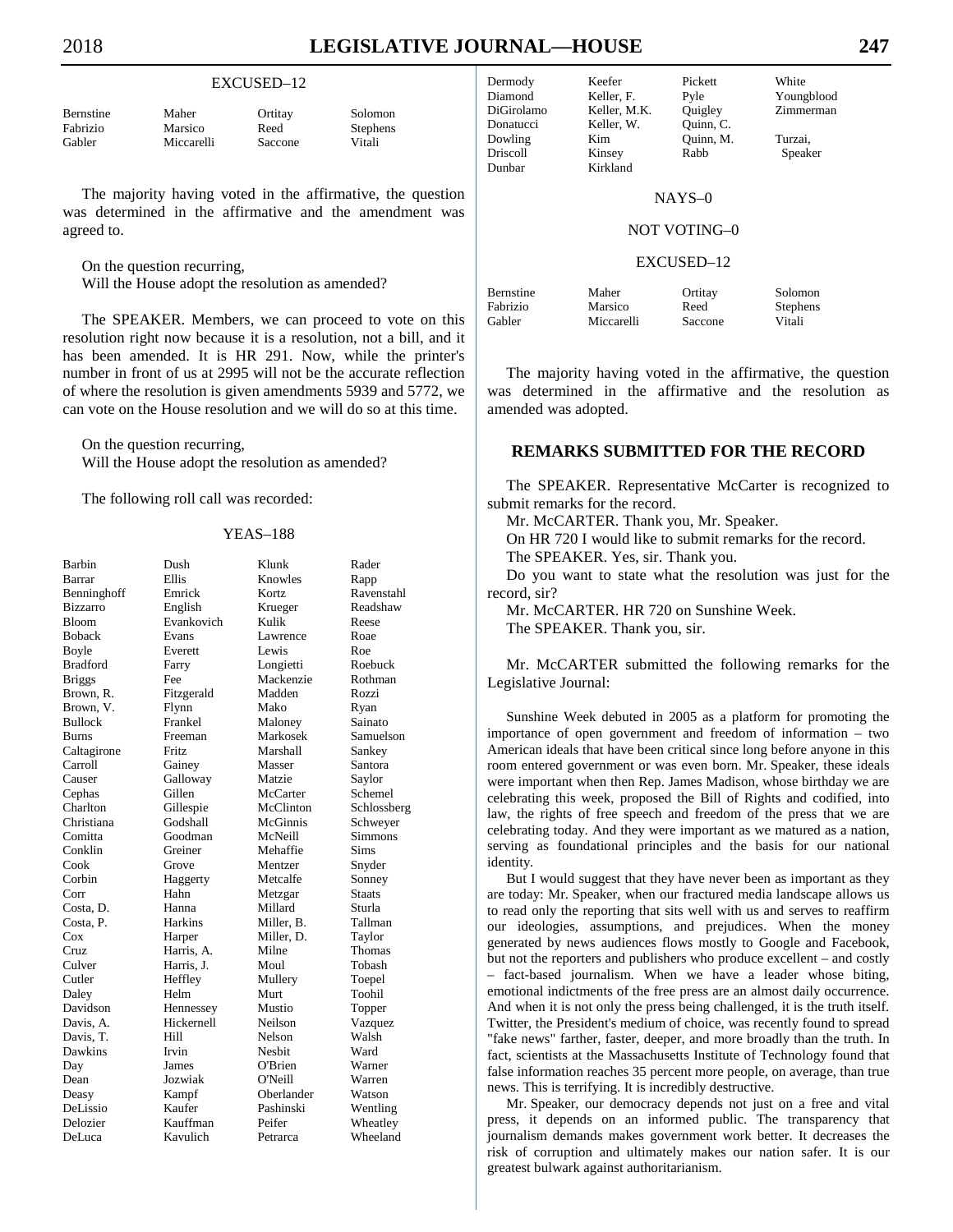The late John Seigenthaler, both a journalist, and, briefly, a political figure, said, our "First Amendment freedoms are" never safe, "never secured, but are always in the process of being made" safe and "secure." We in government have to make sure that the process continues. We have to bring the sunshine. Not just this week but always.

Thank you, Mr. Speaker.

 The SPEAKER. Members, there are no further votes, but we are going to still be on the House floor. There are a number of members that wish to speak on their resolutions that had been passed this week. And so any member that wishes to stay to speak on the record on resolutions, we will stay as long as necessary. There are no further votes. I will be doing housekeeping, however, also at the end of this.

 I know today I have listed these members and they can line up: Representative Ryan on HR 704; Representative Driscoll, I believe yours is 786. If it is 706, correct me if I am wrong on that. Representatives Dean, Comitta, and Boback are recognized on HR 725; Representatives Dean, Petrarca, and Frankel will be recognized on HR 724; Representative McClinton will be recognized on HRs 732 and 742; Representative Matzie will be recognized on HR 743; and Representative Pickett will be recognized on HR 741. I also believe that from yesterday Representative Jordan Harris will be recognized on HR 673. And I have even some from earlier in the week: Representative Boback on HR 735, Representative Madden on HR 710, Representative Benninghoff on HR 723, and Representative Wheatley for HR 663 and HR 749.

Let me begin with Representative Frank Ryan.

 And just if all the members could be prepared, I am going to just go in that order. Be prepared to give remarks.

 I would ask people to clear the well of the House so that our members can speak. We would also appreciate if members would stay and listen to the remarks on the resolutions. We will not conclude the day until we get through everybody's remarks.

# **STATEMENT BY MR. RYAN**

Mr. RYAN. Mr. Speaker, thank you so much.

 And to the members of the House, I thank you tremendously for your support of the very worthwhile organization of the National Federation of Independent Business. It represents over 325,000 small businesses in all 50 States and Washington, DC. What the NFIB does – and I am a very proud member – what it does is it helps level the playing field so that small businesses, which are the primary job creators in the United States and especially as well in the Commonwealth, have the same type of equal footing on the commerce field that others enjoy as they get larger in size. Now, you cannot become a large business without having passed through the small business realm, and I only remind everyone that at one point in time IBM was a small business, Apple was a small business, Microsoft was.

 In Pennsylvania, NFIB represents 15,000 members in every area of the Commonwealth and virtually every industry; 99.6 percent of the Pennsylvania members are small businesses and we employ about half of the private-sector workforce. Small businesses create two-thirds of new jobs.

 We are in an era where the labor force participation rate is extremely low in the nation. It has been the lowest in almost 15 to 20 years and it has been on a rapid decline during that period of time. This is an opportunity with small businesses to join forces with young workers to help create an opportunity and an ability for those young workers to get the experience they need to join the workforce of the future as well as to stay with those small businesses.

 I hear a constant lament from businesses throughout the world that they are having a difficult time getting workers with experience. They are finding it extraordinarily difficult to have workers who come to the workforce and understand the level of complexity of what it means to show up for work on time, to understand what it means to make a contribution to a team. And small businesses in the NFIB are the prime sponsors of that type of capability.

 The overwhelming support you provided us today to the NFIB on its 75th anniversary is a real telling tribute to such a great organization. And thank you again for your wonderful support, Mr. Speaker. Thank you so much.

# **STATEMENT BY MR. MATZIE**

 The SPEAKER. Representative Matzie, on HR 743. Mr. MATZIE. Thank you, Mr. Speaker.

 Today I thank the members for their support of HR 743, my resolution designating April as "Limb Loss Awareness Month" in Pennsylvania.

 Five hundred amputations occur each day in our country, yet the general public is largely unaware of the physical, emotional, and financial challenges faced by amputees and their families. This resolution seeks to raise public awareness of their plight.

 I speak to you from the heart on this matter, as many of you know, and for the newer members that do not know, my daughter is a congenital amputee, and therefore, this is a resolution that is close to my heart. She is 16 and she is perfect in every way.

 A lot of folks have recently come to know Shaquem Griffin, who played football and was not invited to the NFL combine and later earned his way to the combine and was named one of the top players at the NFL combine. He, too, does not have a hand and will be drafted most likely in the upper rounds of the NFL draft coming up in April.

# **REMARKS SUBMITTED FOR THE RECORD**

 Mr. MATZIE. So people can do things that you may not think they can do unless maybe you know them or know of them, and I just want to bring that awareness to you, and I will submit the remainder of my remarks for the record.

Thank you, Mr. Speaker.

The SPEAKER. Thank you, Representative Matzie.

 Mr. MATZIE submitted the following remarks for the Legislative Journal:

Thank you, Mr. Speaker.

 Today I ask for support for HR 743, my resolution designating April as "Limb Loss Awareness Month" in Pennsylvania.

 Five hundred amputations occur each day in our country, yet the general public is largely unaware of the physical, emotional, and financial challenges faced by amputees and their families. This resolution seeks to raise public awareness of their plight.

 I would like to share with you some limb-loss statistics from the Amputee Coalition of America: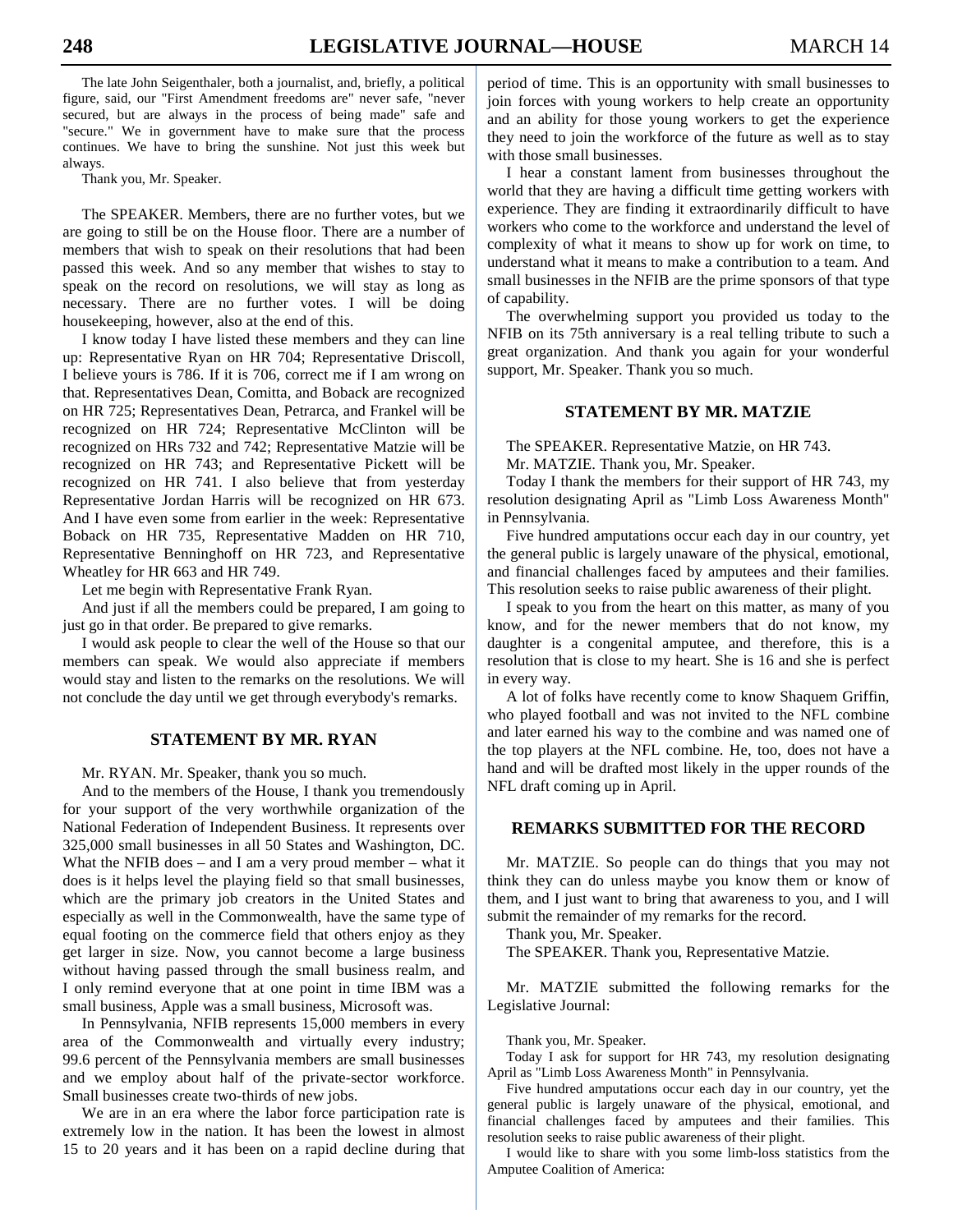1. There are nearly 2 million people living with limb loss in the United States.

 2. Among those living with limb loss, the main causes are vascular disease (including diabetes and peripheral arterial disease) at 54 percent, trauma at 45 percent, and cancer at less than 2 percent.

 3. Approximately 185,000 amputations occur in the United States each year.

 4. African-Americans are four times more likely to have an amputation than White Americans.

 5. Nearly half of the individuals who have an amputation due to vascular disease will die within 5 years. This is higher than the 5-year mortality rates for breast cancer, colon cancer, and prostate cancer.

 6. Every year more than 1,000 babies are born with a limb difference.

 I am seeking your support for this resolution because more and more Americans will be living with amputation in the years to come.

 1. It is projected that the amputee population will more than double by the year 2050 to 3.6 million.

 2. The estimated cost to American private and public insurance agencies is at least \$12 billion annually.

 Sadly, many individuals face challenges in getting appropriate medical and prosthetic care paid for. They regularly face insufficient coverage and/or long paperwork battles to get the appropriate device for their needs or are simply denied. Access to appropriate care is vital for each of them to reach their full potential.

Please join me in casting a "yes" vote for HR 743. Thank you.

# **STATEMENT BY MR. DRISCOLL**

The SPEAKER. Representative Driscoll.

Mr. DRISCOLL. Thank you, Mr. Speaker.

 I would also like to thank my cosponsors, Representative Tim Hennessey, Representative Kevin Boyle, and Representative Marty Flynn.

 Since the founding of this great nation, American citizens of Irish descent have been responsible for many significant contributions, both within the Commonwealth of Pennsylvania and the United States. Their historical contributions include military service, as many soldiers of Irish descent fought under Gen. George Washington in the Continental Army and served in every major conflict involving the United States. The Irish led union efforts and displayed their inherent power of organizing to add quality to the land they adopted.

 But one of the most important cultural contributions still alive today is St. Patrick's Day. It began as a religious feast day in the 17th century and has evolved into a variety of festivals across the globe celebrating Irish culture with parades, special food, music, dancing, and a whole lot of green.

 Today Pennsylvania hosts some of the oldest and largest St. Patrick's Day parades in the country. These include the city of Philadelphia, where the parade has taken place since 1771, and of course, the city of Scranton, which hosts the second largest St. Patrick's Day parade in the nation.

 I thank my colleagues for recognizing and celebrating the Pennsylvanians of Irish heritage who continue to thrive and excel today in many spheres of human endeavor including, but not limited to, academia, business, literature, science, and politics. Regardless of your ethnicity or heritage, all Pennsylvanians are urged to be Irish for the day in celebration of St. Patrick's Day, which is observed annually on the date of March 17. We hope that our colleagues and neighbors will join us in one of the many parades and events taking place across the State in 2018.

 And lastly, Mr. Speaker, my annual appeal is that I ask my colleagues and those in leadership to continue to refer to the day as "St. Patrick's Day," not "Pat's" and "Paddy's," but our patron saint, St. Patrick.

Thank you, Mr. Speaker.

 The SPEAKER. Hey, as someone who is half Irish, my mom was Coyne and her mom was Fitzhenry.

Thank you for the resolution.

# **STATEMENT BY MRS. COMITTA**

 The SPEAKER. Representative Karen Boback is recognized. And Representative Boback is with Representative Dean and Representative Comitta, and this is on HR 725. So whatever order.

Representative Comitta, you may go first.

Mrs. COMITTA. Thank you, Mr. Speaker.

 Representative Dean is not able to be here. We thank her and I thank my colleague, Representative Boback, for supporting and all my colleagues for supporting HR 725, which names "Pennsylvania Female Veterans Day" as March 28, 2018. This resolution honors female veterans who have been serving our country as far back as the Revolutionary War.

 Pennsylvania is home to the eighth highest number of women veterans, at just about over 60,000. Across the United States, more than 1.8 million women have answered the call to fight for their nation. They are, of course, our sisters, our daughters, our grandmothers, and mothers as well.

 In the military, like anywhere, we find women making a difference. Their history would be a hard-fought one. Only allowed to serve in an official capacity as recently as 100 years ago, women were still always on the battlegrounds of our nation's most bloody conflicts, including during the Revolutionary War, the War of 1812, the Mexican War, and the Spanish-American War. Many healed wounds and fed male soldiers. Some even disguised themselves to fight on the battlefield.

 Despite their contributions, it was not until World War I that they were allowed to officially enlist in special women's corps, and it was not even until just 3 years ago that they were finally awarded the right to sign on for all combat roles offered in all branches of the U.S. military. Talk about a long fight for a group of women who just wanted to fight for our country.

 But their fight reminds us that we as legislators need to do more to provide for these women. We can and we must do better to provide sufficient health care for our women veterans. In the State legislature right now, we are fighting for a women's veterans' health-care task force. The goal of this task force would be to study the health issues facing women veterans and make policy recommendations to the Governor and General Assembly. For instance, we know women often present symptoms differently than men for many issues, including PTSD (post-traumatic stress disorder). We need to understand these differences in order to better serve our women veterans here in the Commonwealth.

 Just as the fight for women's rights is not over, the fight for women's equal treatment in the military has just begun. We have come a long way but still have a long way to go. We stand in solidarity with our female veterans and sincerely thank them for their courage, their sacrifice, and their dedication. Thank you.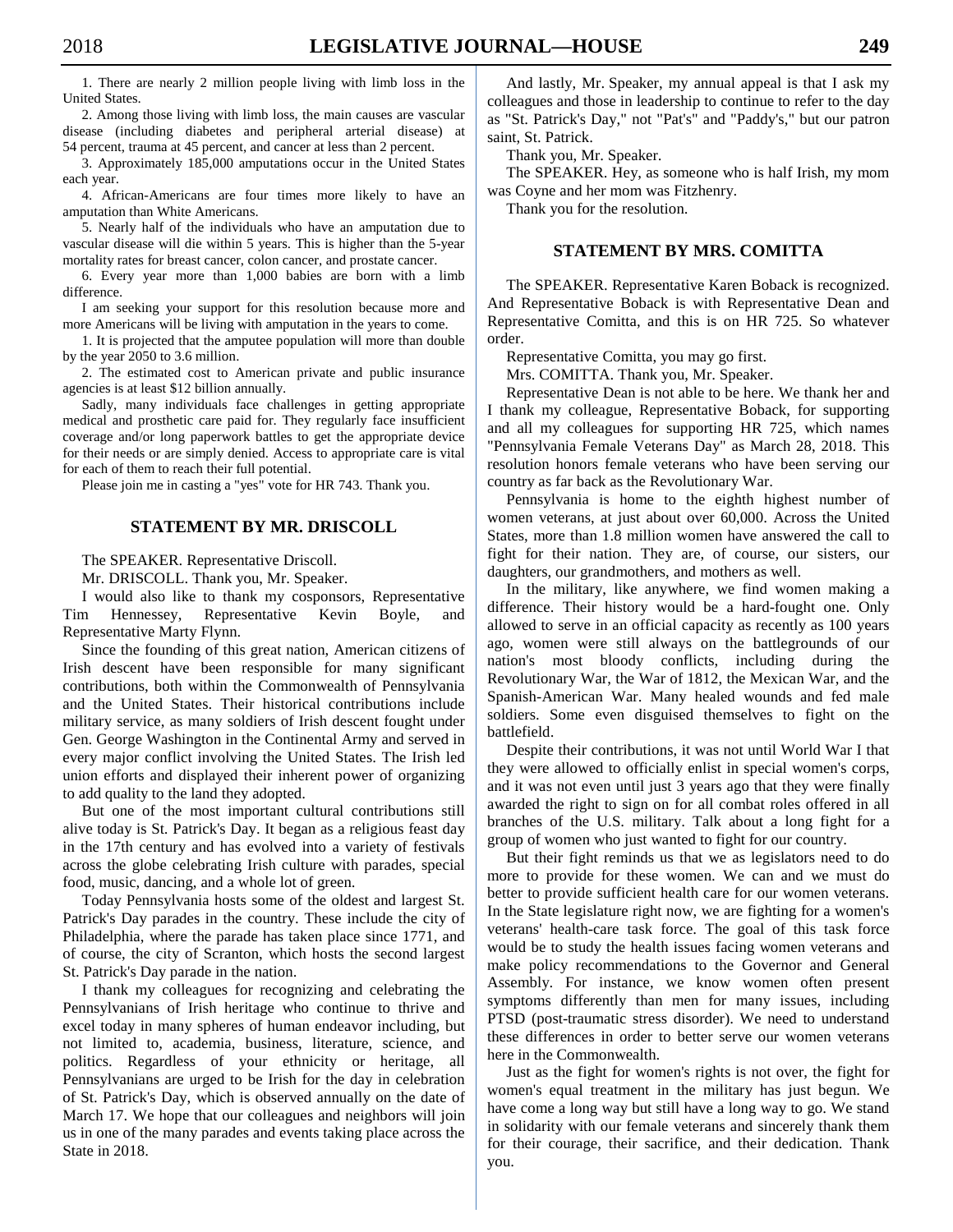# **STATEMENT BY MS. BOBACK**

The SPEAKER. Representative Karen Boback.

Ms. BOBACK. Thank you, Mr. Speaker.

 The United States military continues to evolve recognizing the value of women in service. In the last two decades we have witnessed the first women to graduate from the Virginia Military Institute and The Citadel, the first women fighter pilots flying combat missions in Iraq, the first woman to command a Navy warship, the first African-American woman to be promoted to brigadier general, the first woman to be promoted to an Army four-star general, and the first woman to be awarded a Silver Star for combat action.

 Thankfully, female veterans are finally getting some of the recognition they deserve, but your support of this resolution will ensure that we are taking another small step toward recognizing Pennsylvania's outstanding female veterans. As a member of the Governor's Pennsylvania Commission for Women, I thank you all for your support of this incredibly important cause. Thank you.

 Thank you, Mr. Speaker. The SPEAKER. Thank you.

# **STATEMENTS BY MS. McCLINTON**

 The SPEAKER. Representative Joanna McClinton and she will be speaking on HR 732 and HR 742.

Ms. McCLINTON. Thank you, Mr. Speaker.

 And thank you to all of my colleagues for supporting HR 732, designating March 19, 2018, as "Celebrating Women in Public Office Day" right here in Pennsylvania.

 As you all know, March is Women's History Month, when we recognize the significant contributions of the women of all races, all ethnicities, and all backgrounds that have made contributions to the world. And while we celebrate all the progress women have made, we still have a long way to go.

 Women are a majority of the population, and yet nearly 100 years after we gained the right to vote through the 19th Amendment, we are seriously underrepresented, not only in the United States Congress but in many States, unfortunately including right here in Pennsylvania. In this legislature, women hold just 20 percent of the House of Representatives seats and 14 percent of the Senate seats. In the House of Representatives that we are currently in right now, women of color only hold 5 percent of the seats, and right now in the Pennsylvania Senate, women of color hold zero percentage of the seats. A creative lawyer might make a case for taxation without representation.

 I think someday our grandchildren will look back and wonder why our society would fall short and not allow women with such talents and abilities in the same way that we look back and wonder why women were not even allowed to vote.

 So I would like to thank all of my colleagues for joining me in recognizing some of these fundamental truths: Women play an important and critical role in the vitality and diversity of our communities and we are essential to ensuring that this Commonwealth is well represented; recognizing women in public office brings awareness to the fundamental necessity of their work and inspires other young women to serve their communities.

 Before I wrap up, I would like to highlight one of the first women – well, the first woman of color that ever took office right here in the Pennsylvania House of Representatives. Her name was Crystal Bird Fauset. She served in this State House from 1938 until 1941 in the 18th Legislative District of Pennsylvania. And then I think about the first woman of color to serve in the Pennsylvania Senate. That would be State Senator Roxanne Jones, the late great. She served from 1984 until the midnineties.

 It is through resolutions like this one, the House of Representatives notes the positive perspective a woman's point of view brings into politics and government, and it is committed to encouraging women to participate in the process. Thank you all for your support.

The SPEAKER. Representative, on another resolution.

And then Representative Pickett will be next.

Ms. McCLINTON. Thank you, Mr. Speaker.

 And thank you to the fellow House members for joining me in supporting HR 742, observing "World Water Day." This year's observance focuses on the theme "Nature for Water," exploring nature-based solutions to the water challenges we face in the 21st century. The central message of this year's celebration is an emphasis on nature-based solutions. These solutions include planting trees to replenish forests; reconnecting rivers to floodplains; and restoring wetlands, forests, and grasslands. These are sustainable and cost-effective ways to rebalance the water cycle, mitigate the effects of climate change, and improve human health and livelihoods.

 Here in Pennsylvania we have a right to clean air and pure water. It is included in our State Constitution. But we as legislators have a continuing duty to make sure that the Department of Environmental Protection has enough funding to protect these basic rights. They are necessities for life.

 In Washington, DC, the President and the United States Congress, they both share a similar duty to make sure that the EPA (Environmental Protection Agency) has enough funding to do its vital work. Federal protections and enforcement are so important because pollution does not respect State borders.

 As it does every year, the observance of "World Water Day" reminds us that putting rights into a Constitution is only the beginning. To adapt a saying from one of this country's founders, as with freedom, the price of clean water is an eternal vigilance. Let us all work together – State and local authorities, industries, agriculture sectors, community leaders; let us work to make sure there is equal access to clean and safe water for all.

Thank you, Mr. Speaker, and thank you to my colleagues.

# **STATEMENT BY MS. PICKETT**

The SPEAKER. Representative Tina Pickett.

 Ms. PICKETT. Thank you, Mr. Speaker, for allowing me to speak today on HR 741, declaring March 14 as "Brain Injury Awareness Day" and March as "Brain Injury Awareness Month."

 Mr. Speaker, I thank you for the opportunity to say these few words about a condition that is increasingly affecting Pennsylvanians all of ages, brain injury. From a professional athlete getting knocked around on a football or soccer field to a young child fighting a high fever, to an adolescent falling off a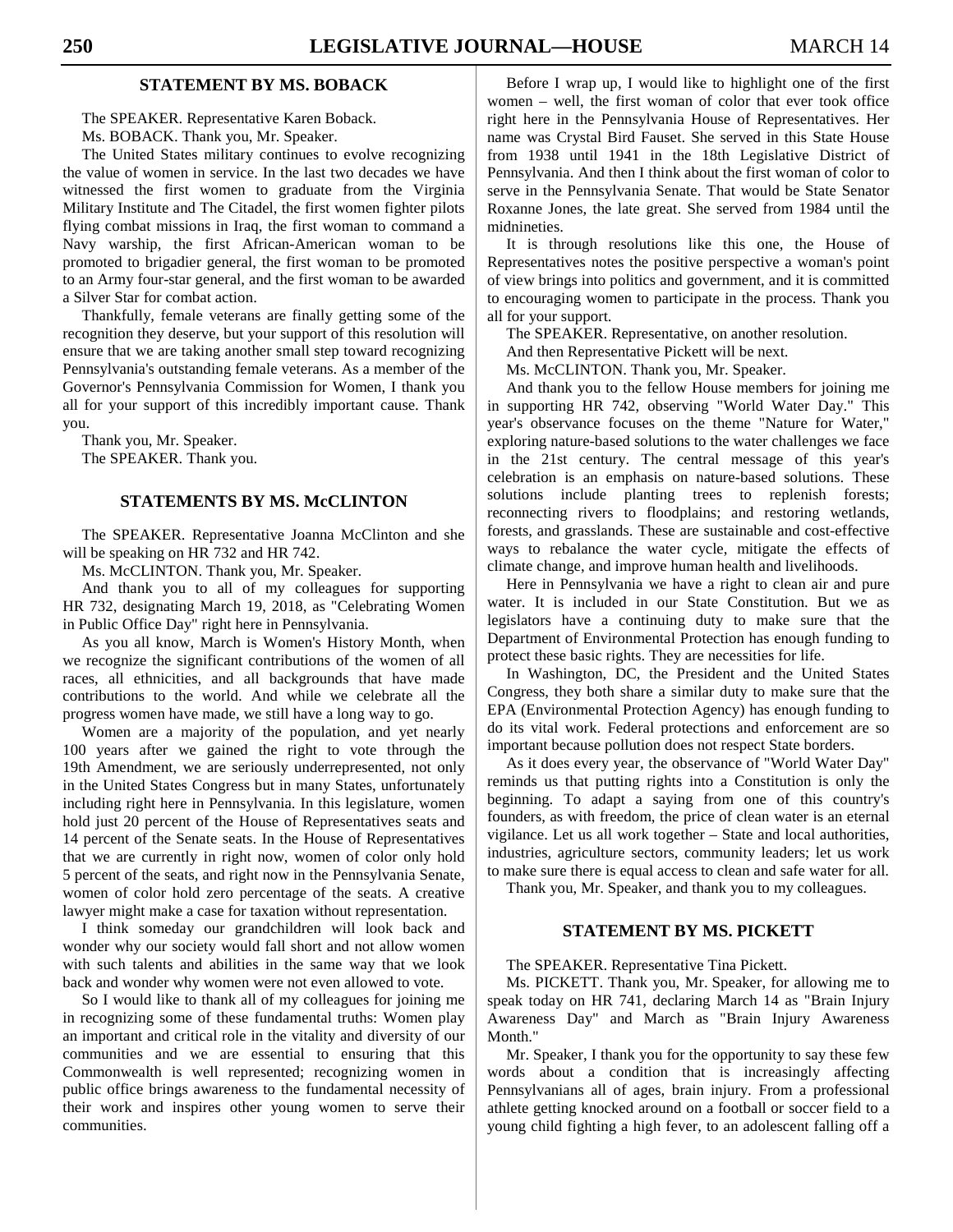bicycle or someone of any age suffering a stroke, the injuries suffered from these situations can have lifelong and life-altering consequences.

 Brain injury kills brain cells and disrupts neural pathways. That can affect the way a person thinks, feels, or acts. It also is the leading cause of disability and death from birth through age 40.

 An estimated 3 1/2 million children and adults sustain an acquired brain injury, or an ABI, each year and more than 12 million Americans are currently living with an ABI. That is on top of the nearly 2 1/2 million children and adults who suffer traumatic brain injuries, or TBI, in the United States each year and approximately 5 1/2 million Americans currently living with TBI-related disabilities.

 The Brain Injury Association of Pennsylvania states that 2,223 Pennsylvanians die each year from brain-related injury. More than 10,000 people are hospitalized each year, with more than 8600 suffering long-term or lifetime disability, and more than 245,000 State residents currently live with a brain injury.

 One of the most frustrating parts about acquired or traumatic brain injury is that we just do not know what the effects are until sometime later. They can be hours, days, or even years later. We know that a lot of increasing attention has been paid to athletes of all ages, but traumatic brain injury is one of the most common injuries suffered by our military troops.

 Every one of us, every one of our families has the potential to suffer brain injury and it can be frightening. That is why it is so important to raise awareness. Raising awareness about acquired or traumatic brain injury can help prevent brain injuries by encouraging people to protect themselves with helmets or by knowing what to do when brain injury occurs. Sometimes the best thing you can do is to seek medical treatment right away. Do not wait. Without prompt and proper treatment of brain injuries, symptoms easily can be missed. A person can be underdiagnosed or misdiagnosed. This results sometimes in even greater injury.

 We are very fortunate that here in Pennsylvania we have a number of leading research centers and dedicated organizations. They are devoted to brain injury. They work every day on research and to find ways to lessen the impact of brain injury or to look for ways for physicians, trainers, and other health-care workers to determine the sometimes very subtle symptoms of brain injury.

 Since awareness is critical to more positive outcomes in cases with traumatic brain injury, I have introduced HR 741 to recognize March 2018 as "Brain Injury Awareness Month" in Pennsylvania. But I am also calling on all of you for your help as well. Raise awareness with your families, your friends, your loved ones. Let them know how serious traumatic brain injury is and take steps every day to protect yourself.

Thank you so much, Mr. Speaker.

# **STATEMENT BY MR. KINSEY**

The SPEAKER. Representative Steve Kinsey.

Mr. KINSEY. Thank you, Mr. Speaker.

 I would like to thank my colleagues for supporting HR 707, which designates March 2018 as "Disabilities Awareness Month" in Pennsylvania. In our Commonwealth alone, there are more than 1.8 million people under the age of 65 living with a disability and nearly 56.7 million individuals across the country. That is one out of five Americans. Those few statistics leave little doubt that all of us know someone who is living with a disability, whether it is a loved one, a friend, a neighbor, a coworker, or a constituent.

 Although individuals with disabilities are provided protection under Federal law and State law, such as the Americans with Disabilities Act of 1990 and the Pennsylvania Human Relations Act of 1955, discriminatory practices still persist in areas like housing, employment, and public accommodations. The purpose of my resolution is to recognize the prevalence of inequalities within our society regarding the treatment of individuals with disabilities as well as to acknowledge the efforts made throughout history to institute civil protections for all Americans. As leaders, we need to take a hard look as to why these injustices are ongoing and acknowledge the fact that it is not acceptable. We can do that by assuring people with disabilities are provided with dignity, respect, and accommodations that they deserve. It is paramount that we encourage all Pennsylvanians to become aware of these challenges and turn into advocates by ensuring fairness for all people.

 Thank you very much, Mr. Speaker, and I want to thank my colleagues for their support on HR 707.

The SPEAKER. Thank you, Representative Kinsey.

# **STATEMENT BY MR. DUSH**

The SPEAKER. Representative Cris Dush.

Mr. DUSH. Thank you, Mr. Speaker.

 Mr. Speaker, it is my privilege to be the prime sponsor of HB 1881, honoring and remembering Spc. Christine L. Mayes. We are honoring her through the dedication of a bridge crossing Mahoning Creek in Indiana County.

 Specialist Mayes grew up in Rochester Mills and was a graduate of Marion Center High School. After graduating, she enlisted in active duty and served for 3 years in Germany. Immediately after her service in Germany, she returned home to Rochester Mills where she enlisted in the Army Reserves, serving with the 14th Quartermaster Detachment of the 99th Army Reserve Command in Greensburg.

 Her unit was deployed to Dhahran, Saudi Arabia, in support of Operations Desert Shield and Desert Storm. On February 25, 1991, only 3 days before the end of the Persian Gulf war, Army Specialist Mayes was fatally wounded by a scud missile attack. The attack took the lives of 28 of her fellow soldiers and wounded 99 more.

 Like Specialist Mayes' family, February 25, 1991, is a day I will never forget. I just left active duty in the military and I was on my way out to do a surveillance when I got the call. I had 44-man teams from Vandenberg and Dover Air Force Base that I was intimately involved with and knew members. I immediately turned and went down to Dover because nobody knew when it was or who got hit. I found out there were Air Force security police – that struck home – and then found out it was the unit out of Pittsburgh, in Greensburg. We had Air National Guard from Pittsburgh and the Army specialists and the Army units out of Greensburg.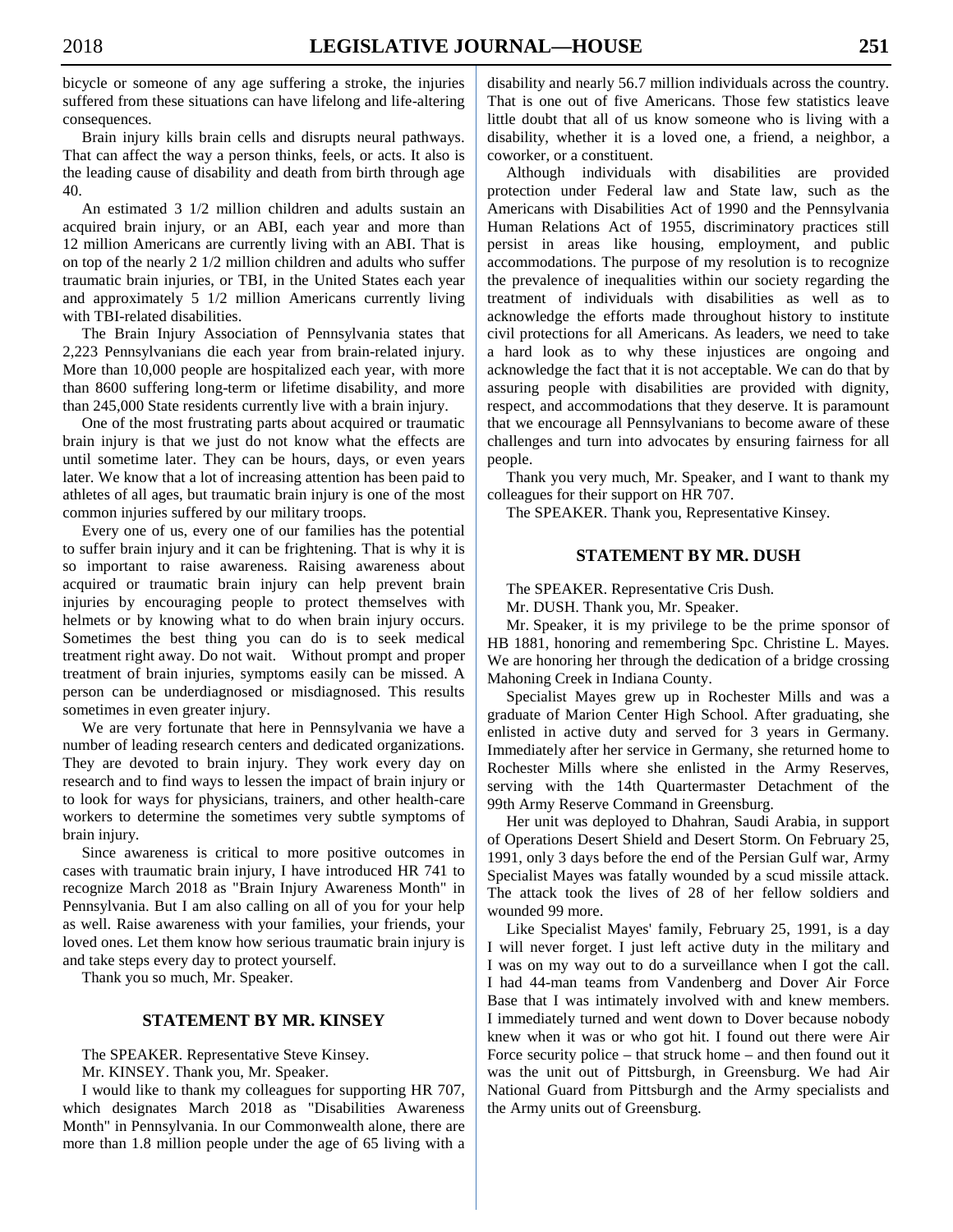Pennsylvania gives and gives and gives the blood of its soldiers and airmen, marines. This is a fitting dedication and a fitting honor to somebody who had already served her commitment once, came back, and repeated her commitment and paid the ultimate sacrifice.

 Specialist Mayes was awarded the Purple Heart, the Liberation of Kuwait Medal, the Southwest Asia Service Medal, and multiple military merits.

 Therefore, it is my privilege to stand before you today to pay tribute to this extraordinary woman who courageously fulfilled her duties and paid the ultimate sacrifice for our country and our freedom.

 I thank the members for their unanimous support on this bill. And, Christine, your bravery and sacrifice will never be forgotten.

Thank you, Mr. Speaker.

The SPEAKER. Thank you, Representative Dush.

 Are there any other members that wish to speak on any other House resolutions?

# **STATEMENT BY MR. BENNINGHOFF**

 The SPEAKER. Representative Kerry Benninghoff. Mr. BENNINGHOFF. Thank you, Mr. Speaker.

 I know the hour is late, but I would be remiss to not take a few moments to give a great shout-out to our young students at Penn State University and all the campuses across this Commonwealth who participated in the 2018 dance marathon.

 As you know, this is a totally student-run, for the most part, dance marathon, one of the largest in the world, and they have raised millions of dollars since its inception in 1977. That total is actually more than \$147 million in that time period.

 I just want to honor them with this resolution, honoring that in THON 2018 these brave young students who also oftentimes volunteer their time at Hershey Medical Center to be with these young children, to be their sponsors and to be their guides when they come to THON, not only giving their time, talent, but money to raise for the children's research here at Penn State University and the great work that gets done at Hershey Medical Center.

 So in their honor, Mr. Speaker, THON 2018 – "Discovering Tomorrow's Wonder" was the theme – revealed that the total fundraising came to \$10,151,663, a tremendous feat, and a great shout-out to them.

 I appreciate your time to the members and Speaker for letting us honor them, and I encourage them to continue this great work helping the young children afflicted with cancer in the State of Pennsylvania. Thank you very much.

 The SPEAKER. Thank you, Representative Kerry Benninghoff.

 Do any other members wish to speak? We are going to do housekeeping.

# **BILLS RECOMMITTED**

 The SPEAKER. The Chair recognizes the majority leader, who moves that the following bills be recommitted to the Committee on Appropriations:

 HB 584; HB 994; HB 1527; HB 1851; HB 2034; HB 2049; SB 877; and SB 878.

 On the question, Will the House agree to the motion? Motion was agreed to.

# **BILLS REMOVED FROM TABLE**

 The SPEAKER. The Chair recognizes the majority leader, who moves that the following bills be removed from the tabled calendar and placed on the active calendar:

 HB 973; HB 1412; HB 1419; HB 1446; HB 1885; HB 1886; HB 2018; HB 2067; HB 2096; SB 108; SB 180; SB 837; and SB 844.

 On the question, Will the House agree to the motion? Motion was agreed to.

# **BILLS ON SECOND CONSIDERATION**

 The House proceeded to second consideration of **HB 1933, PN 2738,** entitled:

An Act prohibiting certain benefit packages for children's health care and medical assistance to include gender or sex reassignment surgery or gender or sex transition services.

 On the question, Will the House agree to the bill on second consideration?

# **BILL TABLED**

 The SPEAKER. The Chair recognizes the majority leader, who moves that HB 1933 be removed from the active calendar and placed on the tabled calendar.

 On the question, Will the House agree to the motion? Motion was agreed to.